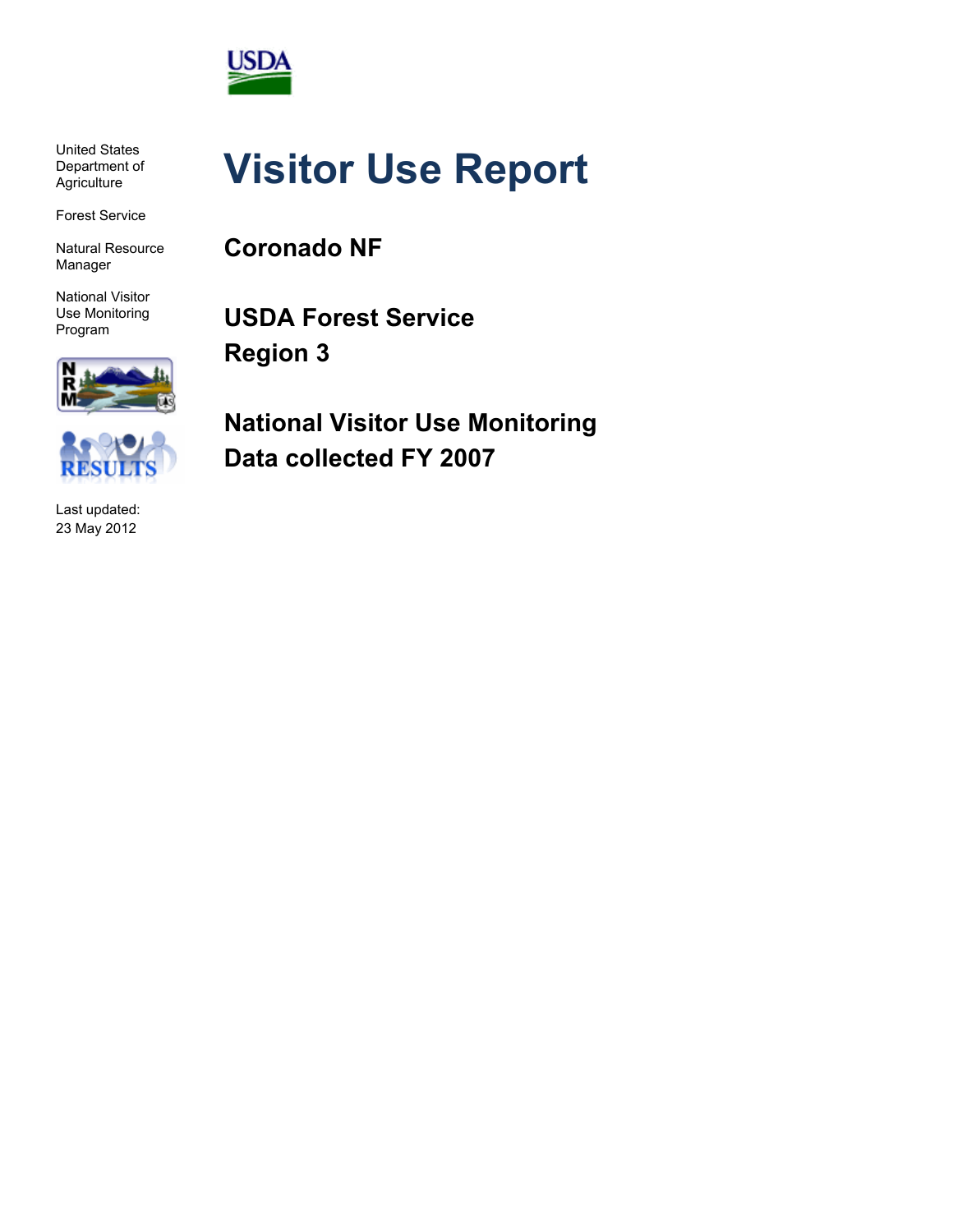# **CONTENTS**

#### **1. Introduction**

- 1.1. Scope and purpose of the National Visitor Use Monitoring program
- 1.2. Methods
- 1.3. Definition of Terms
- 1.4. Limitations of the Results

#### **2. Visitation Estimates**

- 2.1 Forest Definition of Site Days
- 2.2. Visitation Estimates

#### **3. Description of the Recreation Visit**

- 3.1. Demographics
- 3.2. Visit Descriptions
- 3.3. Activities

#### **4. Economic Information**

- 4.1. Spending Segments
- 4.2. Spending Profiles
- 4.3. Total Direct Spending
- 4.4. Other Visit Information
- 4.5. Household Income
- 4.6. Substitute Behavior

#### **5. Satisfaction Information**

- 5.1. Crowding
- 5.2. Disabilities

#### **6. Wilderness Visit Demographics**

#### **7. Appendix Tables**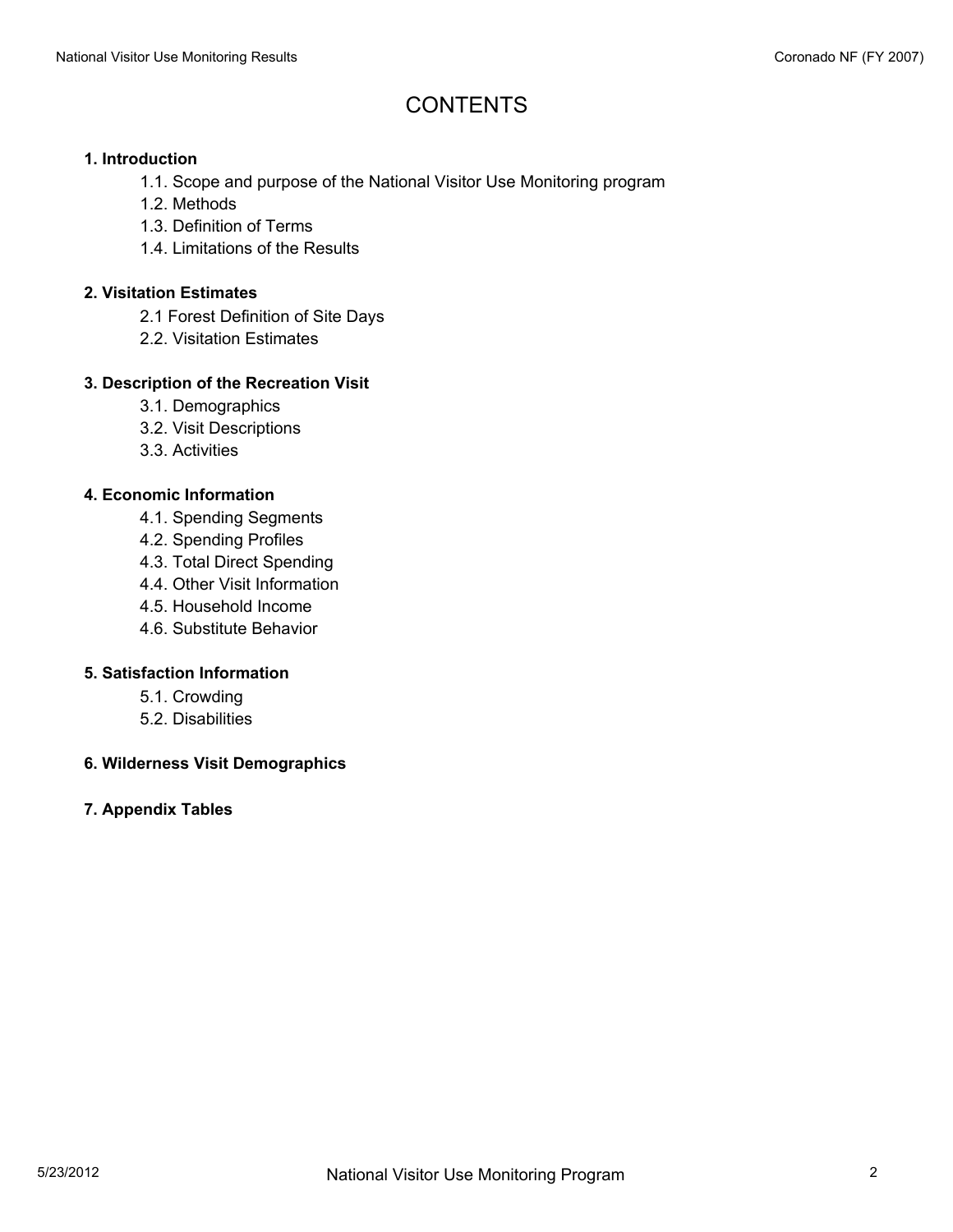# 1. INTRODUCTION

# 1.1. Scope and purpose of the National Visitor Use Monitoring program

The National Visitor Use Monitoring (NVUM) program provides reliable information about recreation visitors to national forest system managed lands at the national, regional, and forest level. Information about the quantity and quality of recreation visits is required for national forest plans, Executive Order 12862 (Setting Customer Service Standards), and implementation of the National Recreation Agenda. To improve public service, the agency's Strategic and Annual Performance Plans require measuring trends in user satisfaction and use levels. NVUM information assists Congress, Forest Service leaders, and program managers in making sound decisions that best serve the public and protect valuable natural resources by providing science based, reliable information about the type, quantity, quality and location of recreation use on public lands. The information collected is also important to external customers including state agencies and private industry. NVUM methodology and analysis is explained in detail in the research paper entitled: Forest Service National Visitor Use Monitoring Process: Research Method Documentation; English, Kocis, Zarnoch, and Arnold; Southern Research Station; May 2002 (http://www.fs.fed.us/recreation/programs/nvum).

In 1998 a team of research scientists and forest staff developed a recreation sampling system (NVUM) that provides statistical recreation use information at the forest, regional, and national level. Several Forest Service staff areas including Recreation, Wilderness, Ecosystem Management, Research and Strategic Planning and Resource Assessment were involved in developing the program. From January 2000 through September 2003 every national forest implemented this methodology and collected visitor use information. This application served to test the method over the full range of forest conditions, and to provide a rough national estimate of visitation. Implementation of the improved method began in October 2004. Once every five years, each National Forest and Grassland has a year of field data collection.

This NVUM data is useful for forest planning and decision making. The description of visitor characteristics (age, race, zip code, activity participation) can help forest staff identify their recreation niche. Satisfaction information can help management decide where best to place limited resources that would result in improved visitor satisfaction. Economic expenditure information can help forests show local communities the employment and income effects of tourism from forest visitors. In addition, the visitation estimates can be helpful in considering visitor capacity issues.

#### 1.2. Methods

To define the sampling frame, staff on each forest classify all recreation sites and areas into five basic categories called "site types": Day Use Developed Sites (DUDS), Overnight Use Developed Sites (OUDS), Designated Wilderness Areas (Wilderness), General Forest Areas (GFA), and View Corridors (VC). Only the first four categories are counted as national forest recreation visits and are included in the visit estimates. The last category is used to track the volume of people who view national forests from nearby roads; since they do not get onto agency lands, they cannot be counted as visits. For the entire sampling year, each day on each site was given a rating of very high, high, medium, low, or no use according to the expected level of recreational visitors who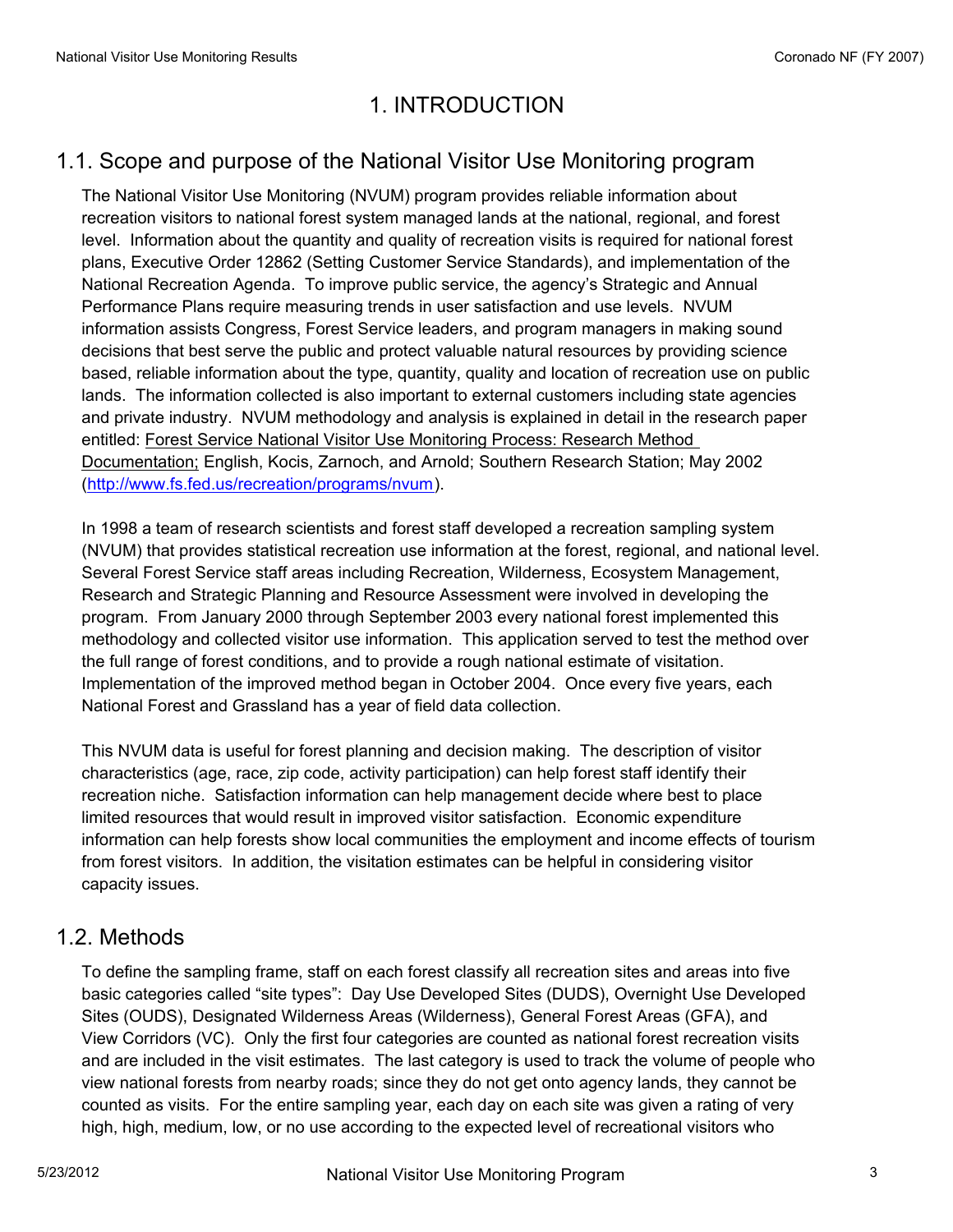would be observed leaving that location for the last time (last exiting recreation use) on that day. The combination of a calendar day and a site or area is called a site day. Site days are the basic sampling unit for the NVUM protocol. Results of this forest categorization are shown in Table 1.

In essence, visitation is estimated through a combination of traffic counts and surveys of exiting visitors. Both are obtained on a random sample of locations and days distributed over an entire forest for a year. All of the surveyed recreation visitors are asked about their visit duration, activities, demographics, travel distance, and annual usage. About one-third were also asked a series of questions about satisfaction. Another one-third were asked to provide information about their income, spending while on their trip, and the next best substitute for the visit.

#### 1.3. Definition of Terms

NVUM has standardized measures of visitor use to ensure that all national forest visitor measures are comparable. These definitions are basically the same as established by the Forest Service in the 1970's. Visitors must pursue a recreation activity physically located "on" Forest Service managed land in order to be counted. They cannot be passing through; viewing from non-Forest Service managed roads, or just using restroom facilities. The visitation metrics are *national forest visits* and *site visits.* NVUM provides estimates of both and confidence interval statistics measuring the precision of the estimates. The NVUM methodology categorizes recreation facilities and areas into specific site types and use levels in order to develop the sampling frame. Understanding the definitions of the variables used in the sample design and statistical analysis is important in order to interpret the results.

*National forest visit* is the entry of one person upon a national forest to participate in recreation activities for an unspecified period of time. A national forest visit can be composed of multiple site visits. The visit ends when the person leaves the national forest to spend the night somewhere else.

**Site visit** is the entry of one person onto a national forest site or area to participate in recreation activities for an unspecified period of time. The site visit ends when the person leaves the site or area for the last time on that day.

A *confidence interval* is a range of values that is likely to include an unknown population value, where the range is calculated from a given set of sample data. Confidence intervals are always accompanied by a *confidence level*, which tells the degree of certainty that the value lies in the interval. Used together these two terms define the reliability of the estimate, by defining the range of values that are needed to reach the given confidence level. For example, the 2008 national visitation estimate is 175.6 million visits, with a 90% confidence interval of 3.2%. In other words, given the NVUM data, our best estimate is 175.6 million visits, and given the underlying data, we are 90% certain that the true number is between 170.0 million and 181.2 million.

*Recreation trip* is the duration of time beginning when the visitor left their home and ending when they return to their home.

*Site day* **-** a day that a recreation site or area is open to the public for recreation purposes.

**Proxy** - information collected at a recreation site or area that is directly related to the amount of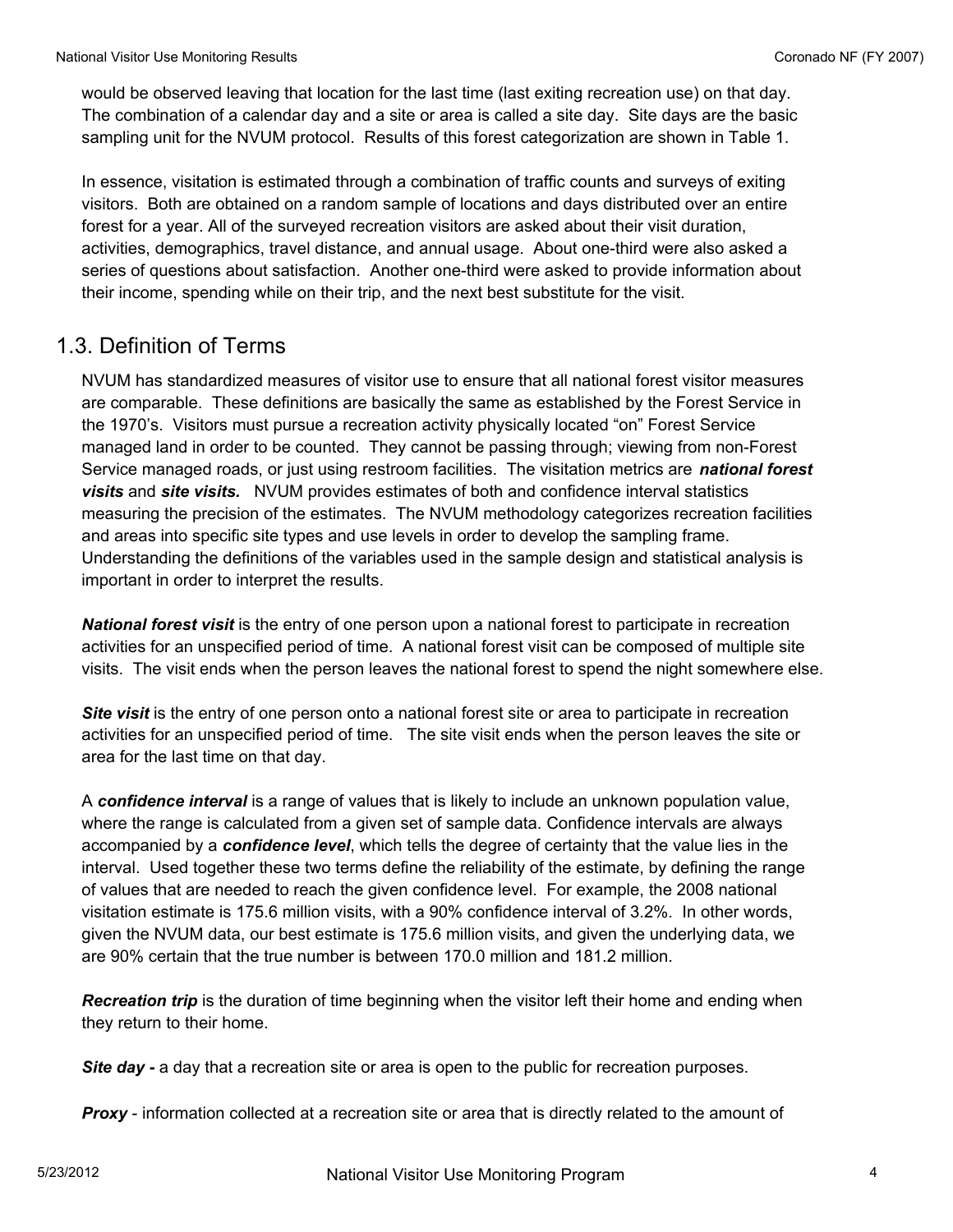recreation visitation received. The proxy information must pertain to all users of the site and it must be one of the proxy types allowed in the NVUM pre-work directions (fee receipts, fee envelopes, mandatory permits, permanent traffic counters, group reservations, ticket sales, and daily use records).

*Nonproxy* - a recreation site or area that does not have proxy information. At these sites a 24-hour traffic count is taken to measure total use for one site day at the sample site.

*Use level* - for each day of the year for each recreation site or area, the site day was categorized as very high, high, medium or low last exiting recreation traffic, or no exiting use. No Use could means either that the location was administratively closed, or it was open but was expected to have zero last exiting visitors. For example a picnic area may listed as having no use during winter months (120 days), high last exiting recreation volume on all other weekends (70 days) and medium last exiting recreation use on the remaining midweek days (175 days). This accounts for all 365 days of the year. This process was repeated for every site and area on the forest.

#### 1.4. Limitations of the Results

The information presented here is valid and applicable at the forest, regional, and national level. It is not designed to be accurate at the district or site level. The quality of the visitation estimate is dependent on the sample design development, sampling unit selection, sample size and variability, and survey implementation. First, preliminary work conducted by forests to identify and consistently classify sites and access points according to the type and amount of expected exiting visitation is the key determinant of the validity and magnitude of the visitation estimate. Second, the success of the forest staff in accomplishing its assigned set of sample days, correctly filling out the interview forms, and following the field protocols influence the reliability of the results, variability of the visitation estimate, and validity of the visitation descriptions. Third, the variability of traffic counts within a sampling stratum affects the reliability of the visitation estimates. Fourth, the range of visitors sampled must be representative of the population of all visitors. Finally, the number of visitors sampled must be large enough to adequately control variability. The results and confidence intervals will reflect all these factors.

Confidence intervals indicate the reliability of the visitation estimate, given the underlying data. Large confidence intervals indicate high variability in the national forest visit (NFV), site visit (SV) and Wilderness visit estimates. Variance is caused primarily by a small sample size in number of days or having a few sampled days where the observed exiting visitation volume was very different from the normal range. For example, on a particular National Forest in the General Forest Area low stratum, there were 14 sample days. Of these 14 sample days, 13 days had visitation estimates between zero and twenty. The remaining day had a visitation estimate of 440. So the stratum mean was about 37 per day, standard error was about 116, and the 90% confidence interval width is 400% of the mean. Causes for such outlier observations are not known, but could include a misclassification of the day (a high use day incorrectly categorized as a low use day), unusual weather, malfunctioning traffic counter, or reporting errors. Eliminating the unusual observation from data analysis would reduce the variability. However, unless the NVUM team had reason to suspect the observation was incorrect they did not eliminate these unusual cases.

The descriptive information about national forest visitors is based upon only those visitors that were interviewed. Every effort was made to incorporate distinct seasonal use patterns and activities that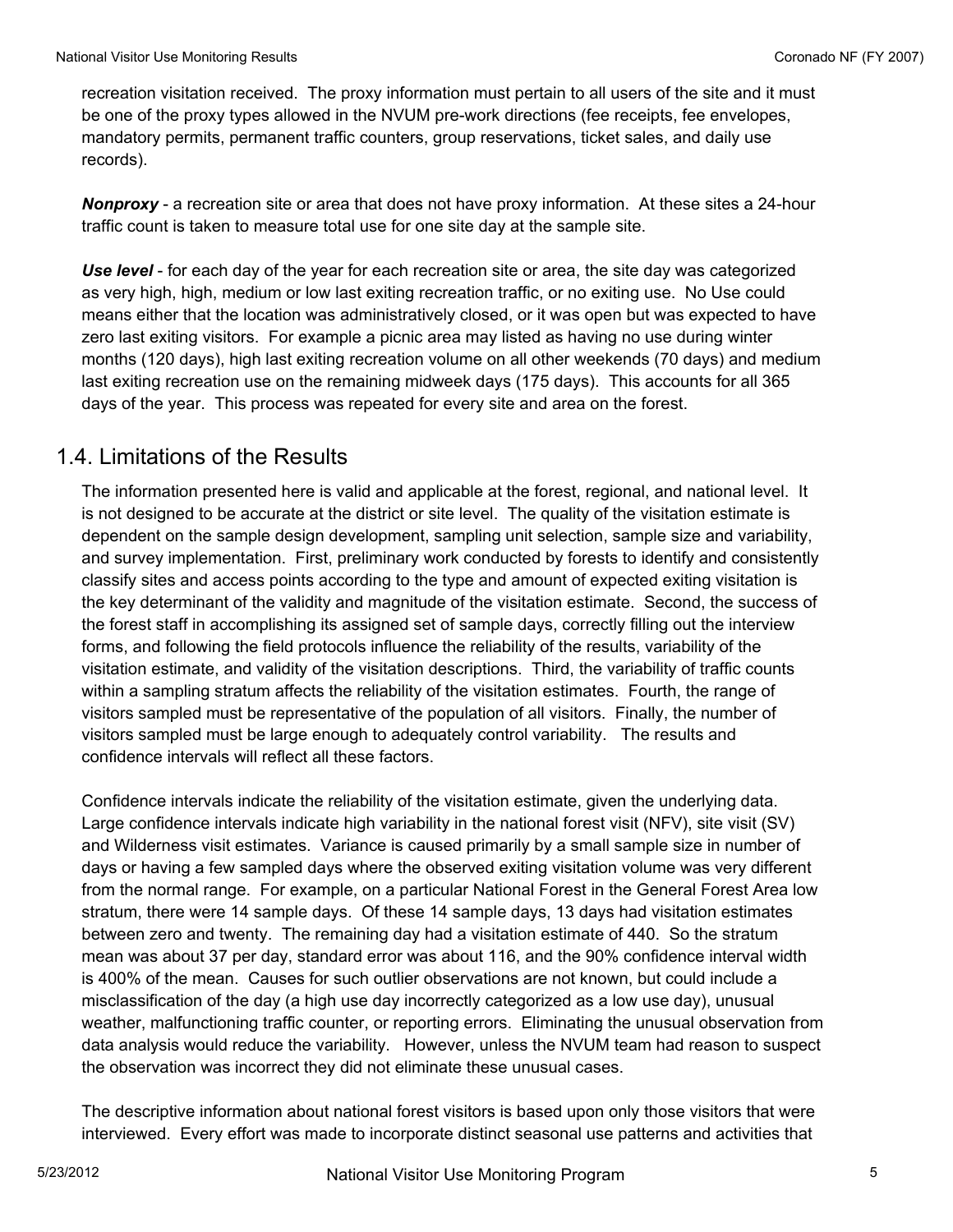vary greatly by season into the sampling frame. The sampling plan took into account both the spatial and seasonal spread of visitation patterns across the forest. Even so, because of the small sample size of site-days, or because some user groups decline to participate in the survey, it is possible to under-represent certain user groups, particularly for activities that are quite limited in where or when they occur.

Note that the results of the NVUM activity analysis DO NOT identify the types of activities visitors would like to have offered on the national forests. It also does not tell us about displaced forest visitors, those who no longer visit the forest because the activities they desire are not offered.

Some forest visitors were counted and included in the total forest use estimate but were not surveyed. This included visitors to recreation special events and organization camps. Their characteristics are not included in the visit descriptions.

Caution should be used in interpreting any comparisons of these results with those obtained during the 2000 - 2003 period. Differences cannot be interpreted as a trend. Several method changes account for the differences, for both visitation estimates and visit characteristics. One key factor is that the first application of the NVUM process was largely a national beta-test of the method, and significant improvements occurred following it. The NVUM process entailed a completely new method and approach to measuring visitation on National Forest lands. Simply going through the NVUM process for the first time enabled forest staff to do a much better job thereafter in identifying sites, accurately classifying days into use level strata, and ensuring consistency across all locations on the forest. These improvements enhanced the validity of all aspects of the NVUM results. Sampling plans and quality control procedures were also improved.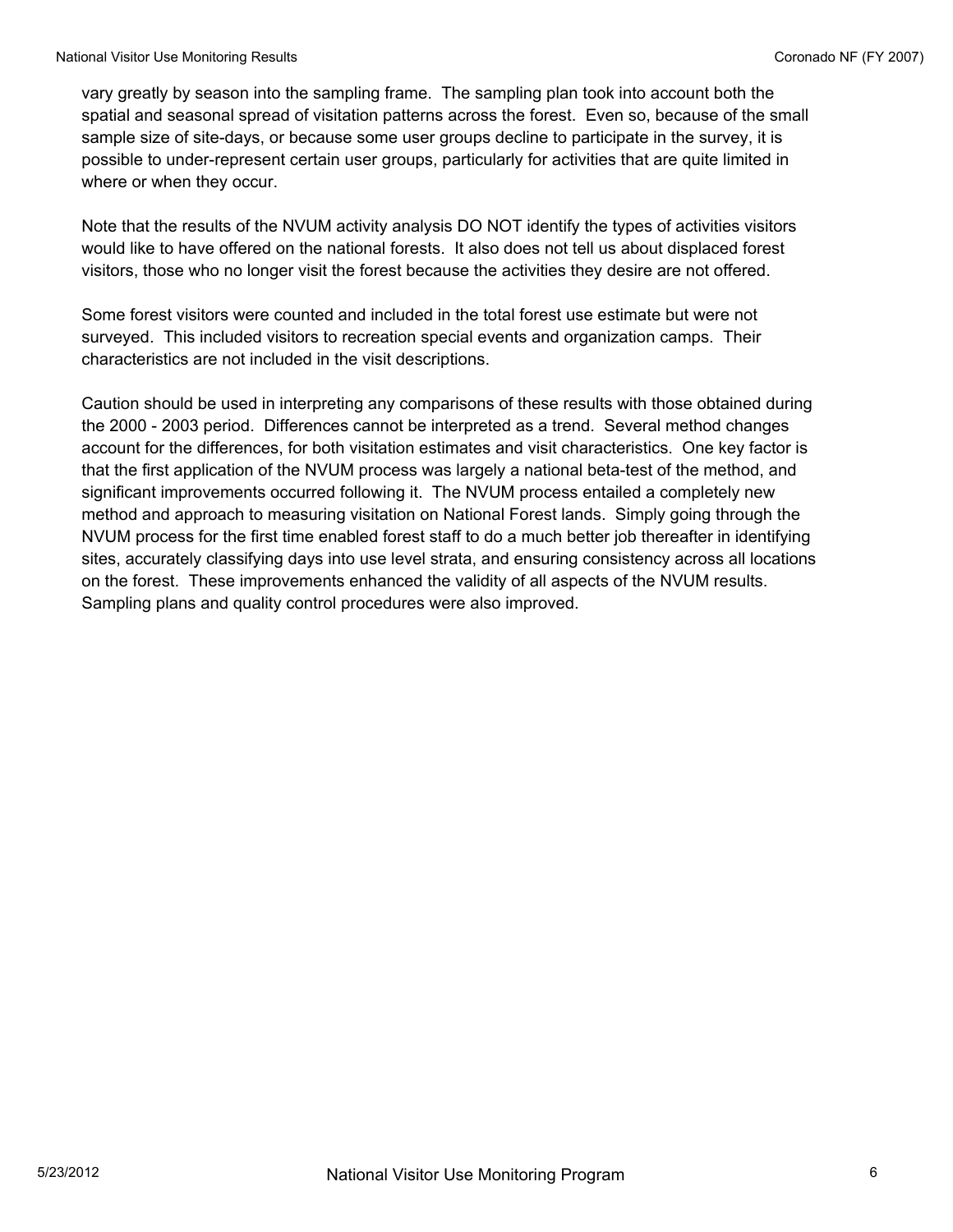# 2. VISITATION ESTIMATES

# 2.1. Forest Definition of Site Days

The population of site days for sampling was constructed from information provided by forest staff. For each site, each day of the year was given a rating of very high, high, medium, low, or none according to the expected volume of recreation visitors who would be leaving the site or area for the last time (last exiting recreation use). The stratum, a combination of site type and use level, was then used to construct the sampling frame. The results of the recreation site/area stratification and days sampled are displayed in Table 1.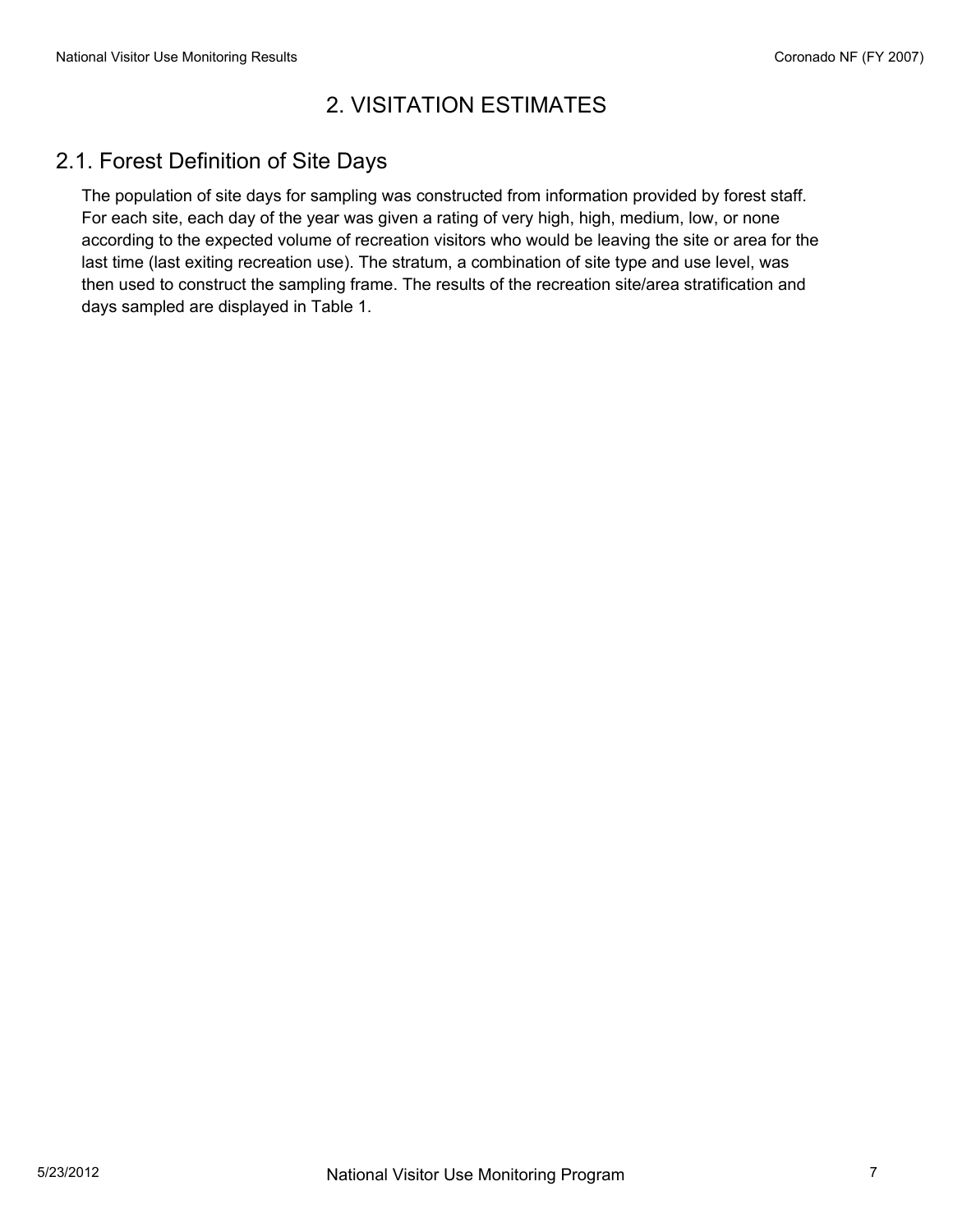# Table 1. Site Days and Percentage of Days Sampled by Stratum

| Sampled<br>Use Level/Proxy<br>Site Typet<br>Use Level‡ or<br>Population<br>Proxy Code <sup>§</sup><br><b>DUDS</b><br>9<br>61<br><b>VERY HIGH</b><br><b>DUDS</b><br><b>HIGH</b><br>30<br>358<br><b>DUDS</b><br><b>MEDIUM</b><br>18<br>591<br><b>DUDS</b><br>7<br>LOW<br>4,336<br><b>OUDS</b><br><b>HIGH</b><br>12<br>71<br><b>OUDS</b><br>373<br><b>MEDIUM</b><br>8<br><b>OUDS</b><br>9<br>3,518<br><b>LOW</b><br><b>OUDS</b><br>11<br>365<br>DUR <sub>4</sub><br><b>OUDS</b><br>FR <sub>5</sub><br>55<br>4<br><b>OUDS</b><br>8<br>722<br>RE4<br><b>VERY HIGH</b><br><b>GFA</b><br>10<br>70<br><b>GFA</b><br><b>HIGH</b><br>27<br>547<br><b>GFA</b><br><b>MEDIUM</b><br>23<br>1,039<br><b>GFA</b><br>LOW<br>11<br>9,994 |                   | Stratum*    | Days | Site Days# in | Sampling                                |
|------------------------------------------------------------------------------------------------------------------------------------------------------------------------------------------------------------------------------------------------------------------------------------------------------------------------------------------------------------------------------------------------------------------------------------------------------------------------------------------------------------------------------------------------------------------------------------------------------------------------------------------------------------------------------------------------------------------------|-------------------|-------------|------|---------------|-----------------------------------------|
|                                                                                                                                                                                                                                                                                                                                                                                                                                                                                                                                                                                                                                                                                                                        |                   |             |      |               | Rate (%)&                               |
|                                                                                                                                                                                                                                                                                                                                                                                                                                                                                                                                                                                                                                                                                                                        |                   |             |      |               | 14.8<br>8.4<br>3.0<br>0.2               |
|                                                                                                                                                                                                                                                                                                                                                                                                                                                                                                                                                                                                                                                                                                                        |                   |             |      |               | 16.9<br>2.1<br>0.3<br>3.0<br>7.3<br>1.1 |
|                                                                                                                                                                                                                                                                                                                                                                                                                                                                                                                                                                                                                                                                                                                        |                   |             |      |               | 14.3<br>4.9<br>2.2<br>0.1               |
| <b>WILDERNESS</b><br><b>MEDIUM</b><br>17<br>1,272<br><b>WILDERNESS</b><br>LOW<br>7<br>4,862<br>236<br>28,664<br>Total                                                                                                                                                                                                                                                                                                                                                                                                                                                                                                                                                                                                  | <b>WILDERNESS</b> | <b>HIGH</b> | 25   | 430           | 5.8<br>1.3<br>0.1<br>0.8                |

\* Stratum is the combination of the site type and use level or proxy code. Sample days were independently drawn within each stratum.

† DUDS = Day Use Developed Site, OUDS = Overnight Use Developed Site, GFA = General Forest Area ("Undeveloped Areas"), WILDERNESS = Designated Wilderness

‡ Use level was defined independently by each forest by defining the expected number of recreation visitors that would be last-exiting a site or area on a given day. The forest developed the range for very high, high, medium, and low and then assigned each day of the year to one of the use levels.

§ Proxy Code - If the site or area already had counts of use (such as fee envelopes or ski lift tickets) the site was called a proxy site and sampled independent of nonproxy sites.

# Site Days are days that a recreation site or area is open to the public for recreation purposes.

& 0.0 - This value is less than five one-hundredths.

#### 2.2. Visitation Estimates

Visitation estimates are available at the national, regional, and forest level. This document provides only National Forest level data. Other documents may be obtained through the National Visitor Use Monitoring web page: www.fs.fed.us/recreation/programs/nvum.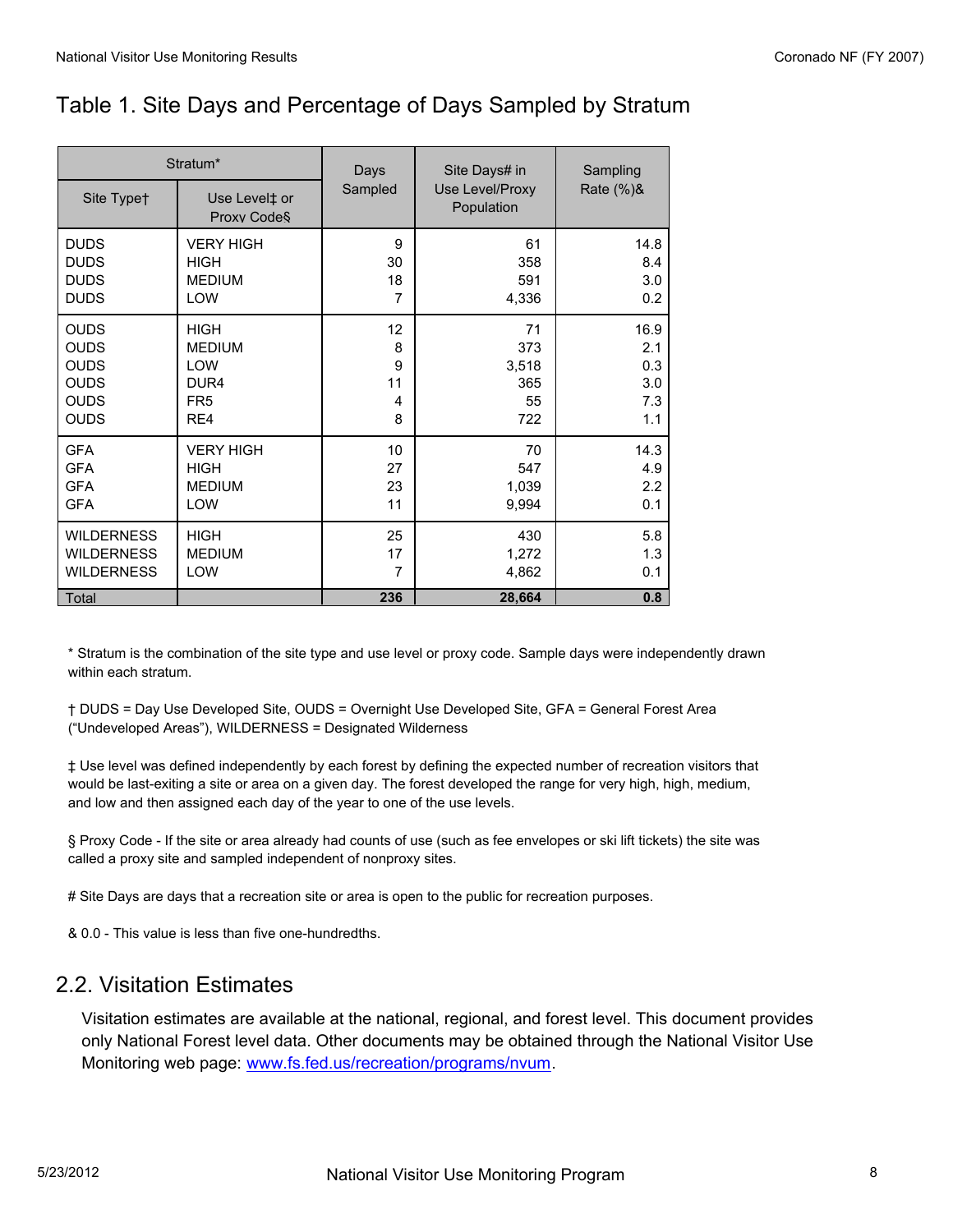When reviewing the results, users should discuss with forest staff if this forest experienced any unusual circumstances such as forest fires, floods, or atypical weather that may have created an unusual recreation use pattern for the year sampled. Table 2 displays the number of national forest visits and site visits by site type for this National Forest.

| Table 2. Annual Visitation Estimate |  |  |
|-------------------------------------|--|--|
|-------------------------------------|--|--|

| Visit Type                                                     | Visits (1,000s) | 90% Confidence Level (%)# |
|----------------------------------------------------------------|-----------------|---------------------------|
| Total Estimated Site Visits*                                   | 2,793           | ±15.0                     |
| $\rightarrow$ Day Use Developed Site Visits                    | 758             | ±22.1                     |
| $\rightarrow$ Overnight Use Developed Site Visits              | 439             | ±33.7                     |
| $\rightarrow$ General Forest Area Visits                       | 1.108           | ±30.8                     |
| $\rightarrow$ Designated Wilderness Visits†                    | 488             | ±20.2                     |
| Total Estimated National Forest Visits§                        | 2,453           | ±14.6                     |
| $\rightarrow$ Special Events and Organized Camp Use $\ddagger$ | 74              | ±0.0                      |

\* A Site Visit is the entry of one person onto a National Forest site or area to participate in recreation activities for an unspecified period of time.

† Designated Wilderness visits are included in the Site Visits estimate.

‡ Special events and organizational camp use are not included in the Site Visit estimate, only in the National Forest Visits estimate. Forests reported the total number of participants and observers so this number is not estimated; it is treated as 100% accurate.

§ A National Forest Visit is defined as the entry of one person upon a national forest to participate in recreation activities for an unspecified period of time. A National Forest Visit can be composed of multiple Site Visits.

# This value defines the upper and lower bounds of the visitation estimate at the 90% confidence level, for example if the visitation estimate is 100 +/-5%, one would say "at the 90% confidence level visitation is between 95 and 105 visits."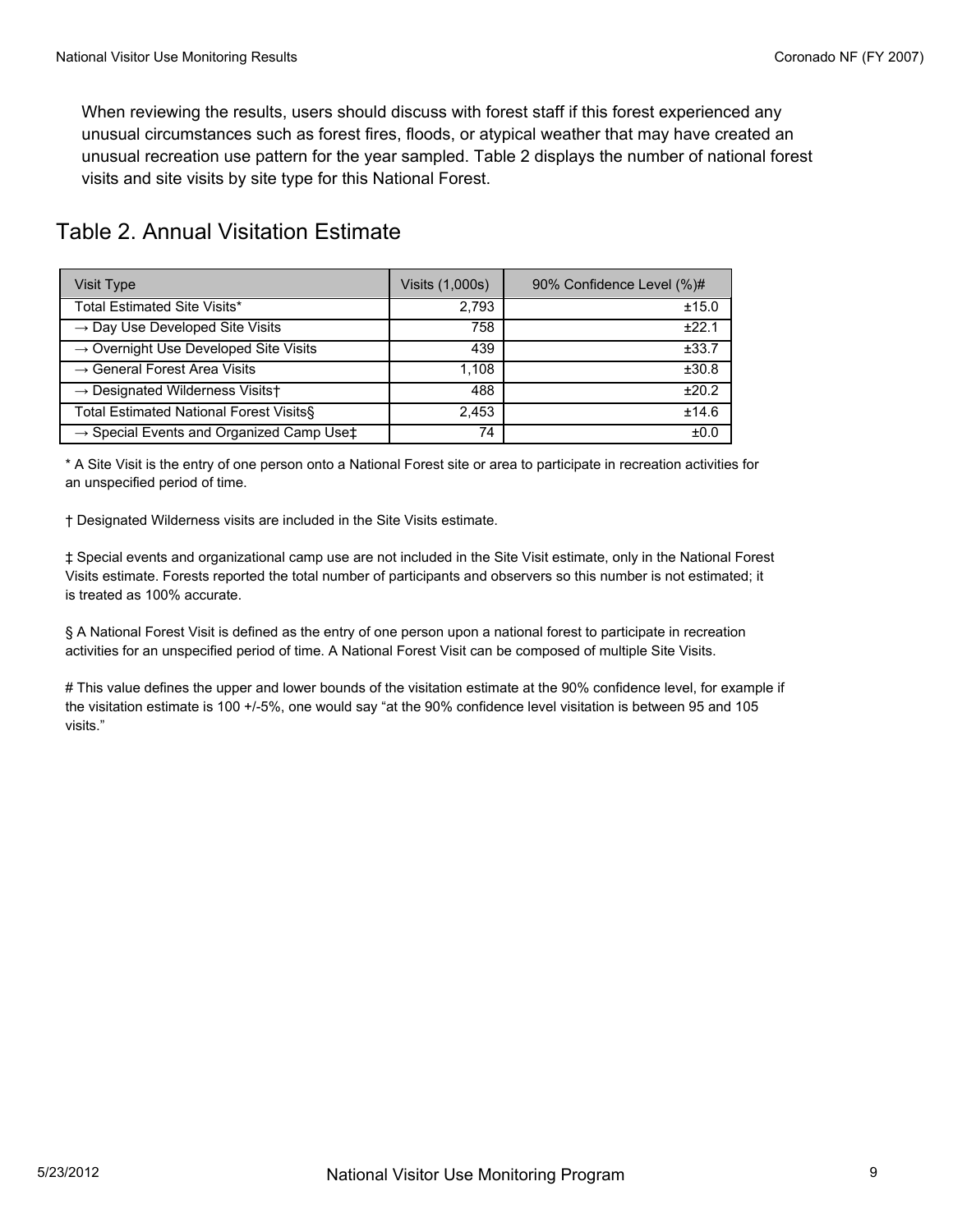The quality of the use estimate is based in part on how many individuals were contacted during the sample day and how many complete interviews were obtained from which to estimate NVUM numbers and visitor descriptions. Table 3 and Table 4 display the number of visitor contacts, number of completed interviews by site type and survey form type. This information may be useful to managers when assessing how representative of all visitors the information in this report may be.

# Table 3. Number of Individuals Contacted by Site Type

| Site Type                               | <b>Total Individuals</b><br>Contacted | Individuals Who Agreed<br>to be Interviewed | Recreating Individuals Who Are<br>Leaving for the Last Time That Day |
|-----------------------------------------|---------------------------------------|---------------------------------------------|----------------------------------------------------------------------|
| Day Use<br>Developed Sites              | 625                                   | 507                                         | 401                                                                  |
| Overnight Use<br><b>Developed Sites</b> | 678                                   | 520                                         | 289                                                                  |
| <b>Undeveloped Areas</b><br>(GFAs)      | 923                                   | 757                                         | 567                                                                  |
| Designated<br>Wilderness                | 601                                   | 474                                         | 462                                                                  |
| Total                                   | 2,827                                 | 2,258                                       | 1,719                                                                |

# Table 4. Number of Complete Interviews\* by Site Type and Form Type

| Form Typet   | Developed Day<br>Use Site | Developed<br>Overnight | Undeveloped Areas<br>(GFAs) | Wilderness | Total |
|--------------|---------------------------|------------------------|-----------------------------|------------|-------|
| Basic        | 150                       | 113                    | 229                         | 174        | 666   |
| Economic     | 120                       | 86                     | 156                         | 137        | 499   |
| Satisfaction | 131                       | 90                     | 182                         | 151        | 554   |
| Total        | 401                       | 289                    | 567                         | 462        | 1,719 |

\* Complete interviews are those in which the individual contacted agreed to be interviewed, was recreating on the national forest and was exiting the site or area for the last time that day.

† Form type is the type of interview form administered to the visitor. The Basic form did not ask either economic or satisfaction questions. The Satisfaction form did not ask economic questions and the Economic form did not ask satisfaction questions.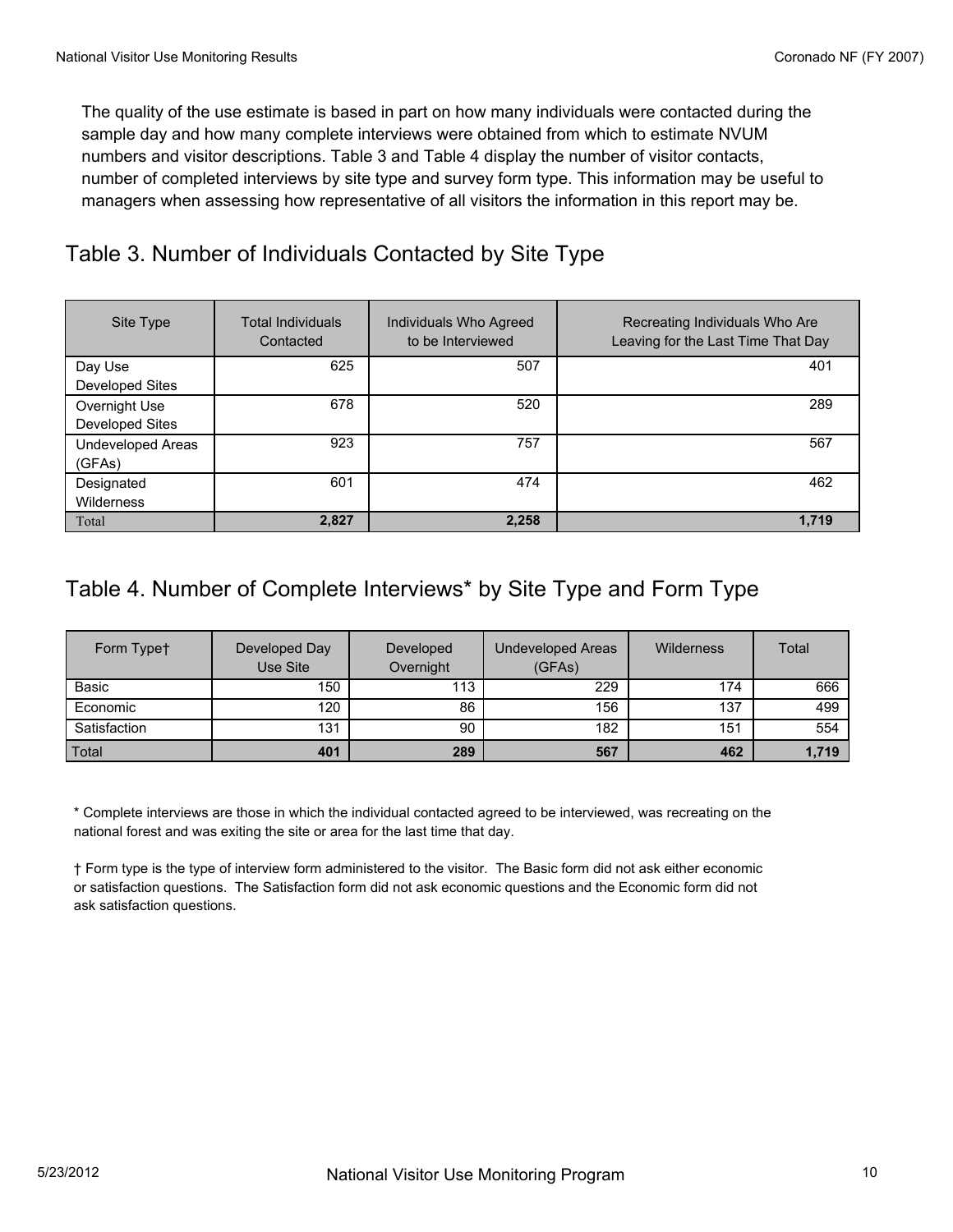Visitors were interviewed regardless of whether they were recreating at the site or not, however the interview was discontinued after determining that the reason for visiting the site was not recreation. Figure 1 displays the various reasons visitors gave as their purpose for stopping at the sample site.

## Figure 1. Purpose of Visit by Visitors Who Agreed to be Interviewed

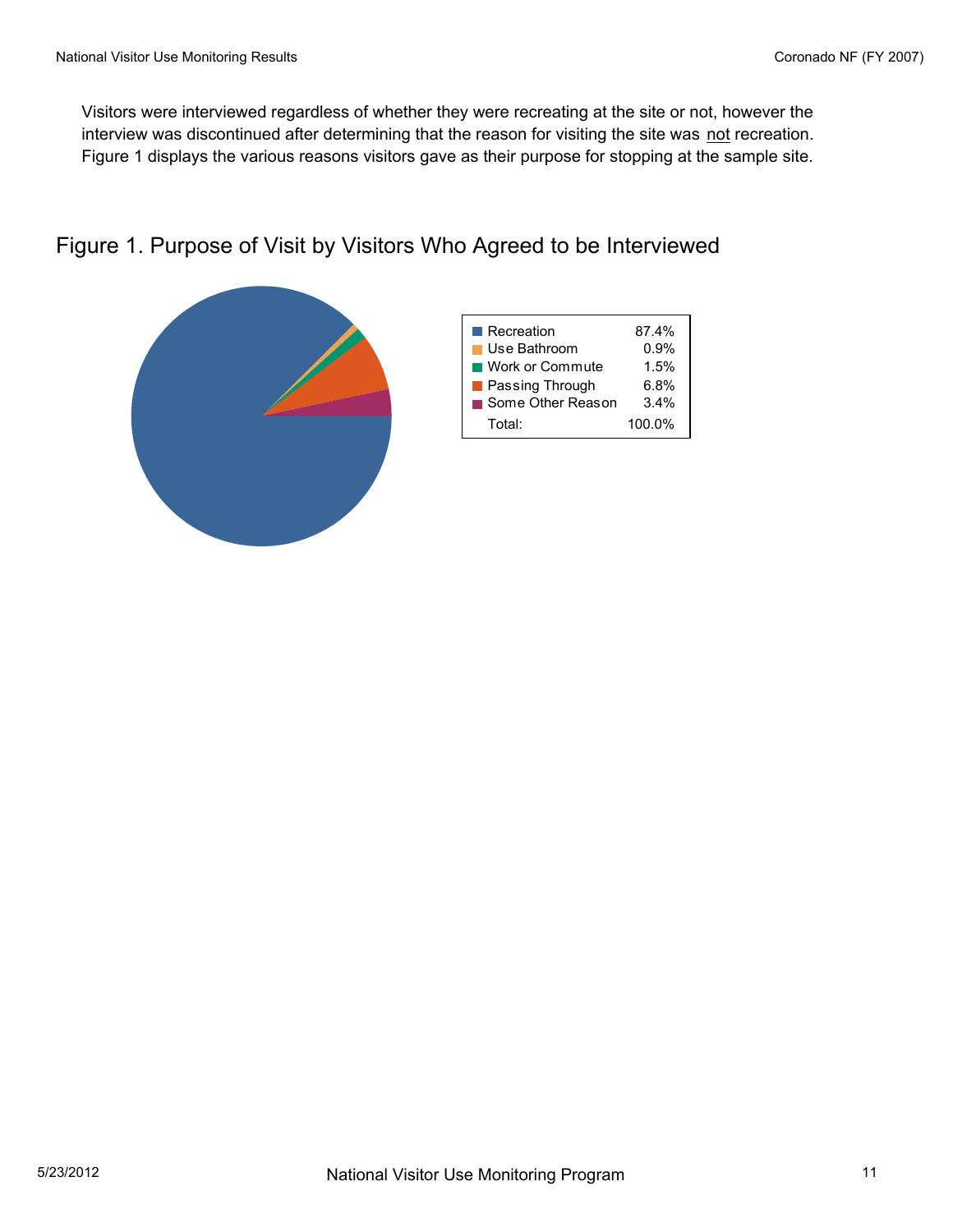# 3. DESCRIPTION OF THE RECREATION VISIT

#### 3.1. Demographics

Descriptions of forest recreational visits were developed based upon the characteristics of interviewed visitors (respondents) and expanded to the national forest visitor population. Basic demographic information helps forest managers identify the profile of the visitors they serve. Management concerns such as providing recreation opportunities for underserved populations may be monitored with this information. Table 5, Table 6 and Table 7 provide basic demographic information about visitors interviewed regarding Gender, Race/Ethnicity, and Age, respectively. Table 8 shows the 15 most common reported origins for recreation visitors. A complete list of reported zip codes for respondents is found in Appendix A. Table 9 provides information about self reported travel distance from home to the interview site.

Demographic results for the Coronado show that females comprise nearly 42 percent of visits. Racial and ethnic minorities are not uncommon, especially Hispanics (14 percent) and Native Americans (10 percent). Children under the age of 16 account for 15 percent of visits. People in their fifties and sixties make up over one-third of the visits. Most visits come from local residents – nearly seventy percent live within 50 miles of the forest. However, about one in every 6 visits is made by someone who lives over 500 miles away.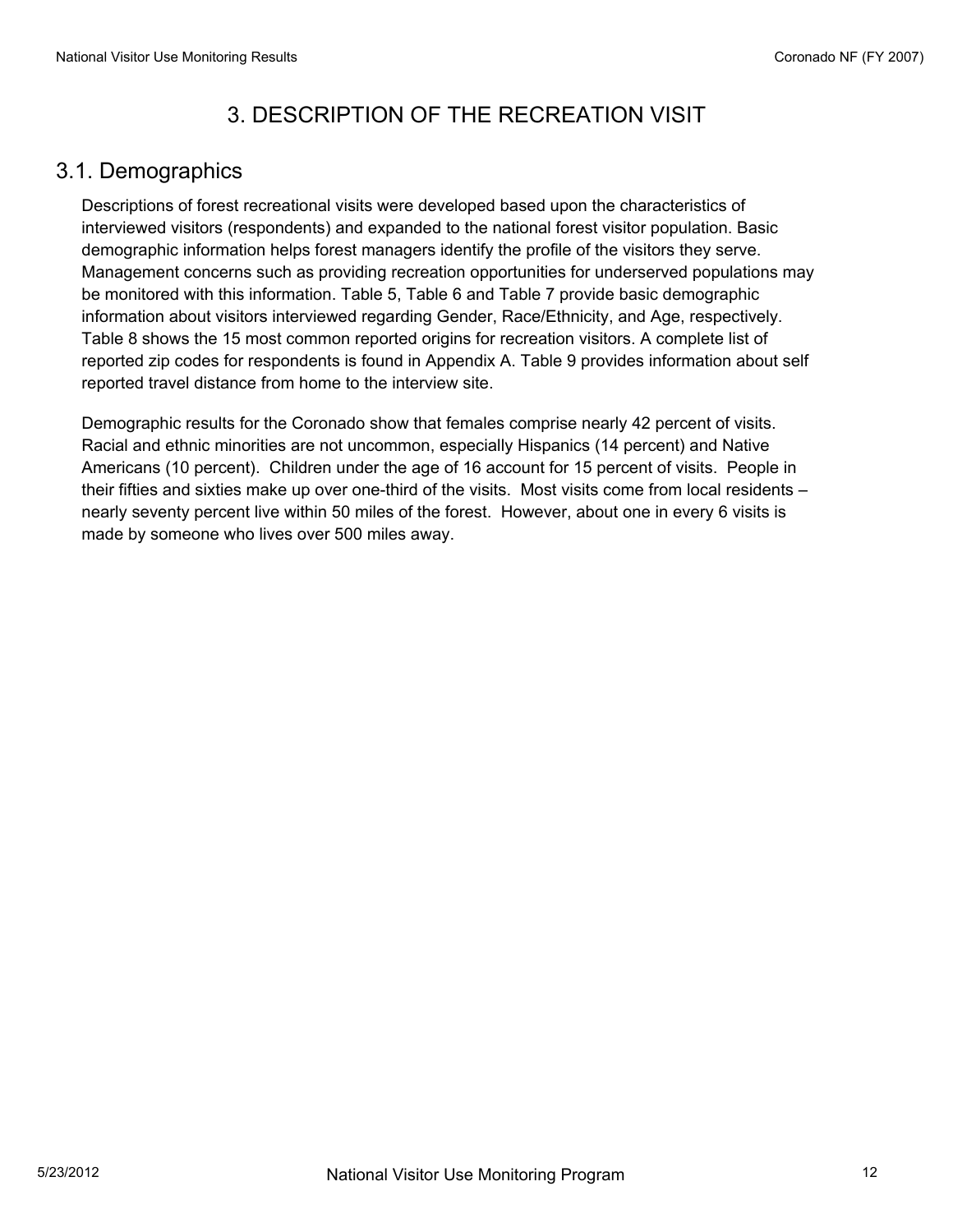# Table 5. Percent of National Forest Visits\* by Gender

| Gender   | Survey<br>Respondents† | <b>National Forest</b><br>Visits $(\%)\sharp$ |
|----------|------------------------|-----------------------------------------------|
| l Female | 1,627                  | 41.5                                          |
| Male     | 1.945                  | 58.5                                          |
| otal     | 3,572                  | 100.0                                         |



\* A National Forest Visit is defined as the entry of one person upon a national forest to participate in recreation activities for an unspecified period of time. A National Forest Visit can be composed of multiple Site Visits.

† Non-respondents to gender questions were excluded from analysis.

‡ Calculations are computed using weights that expand the sample of individuals to the population of National Forest Visits.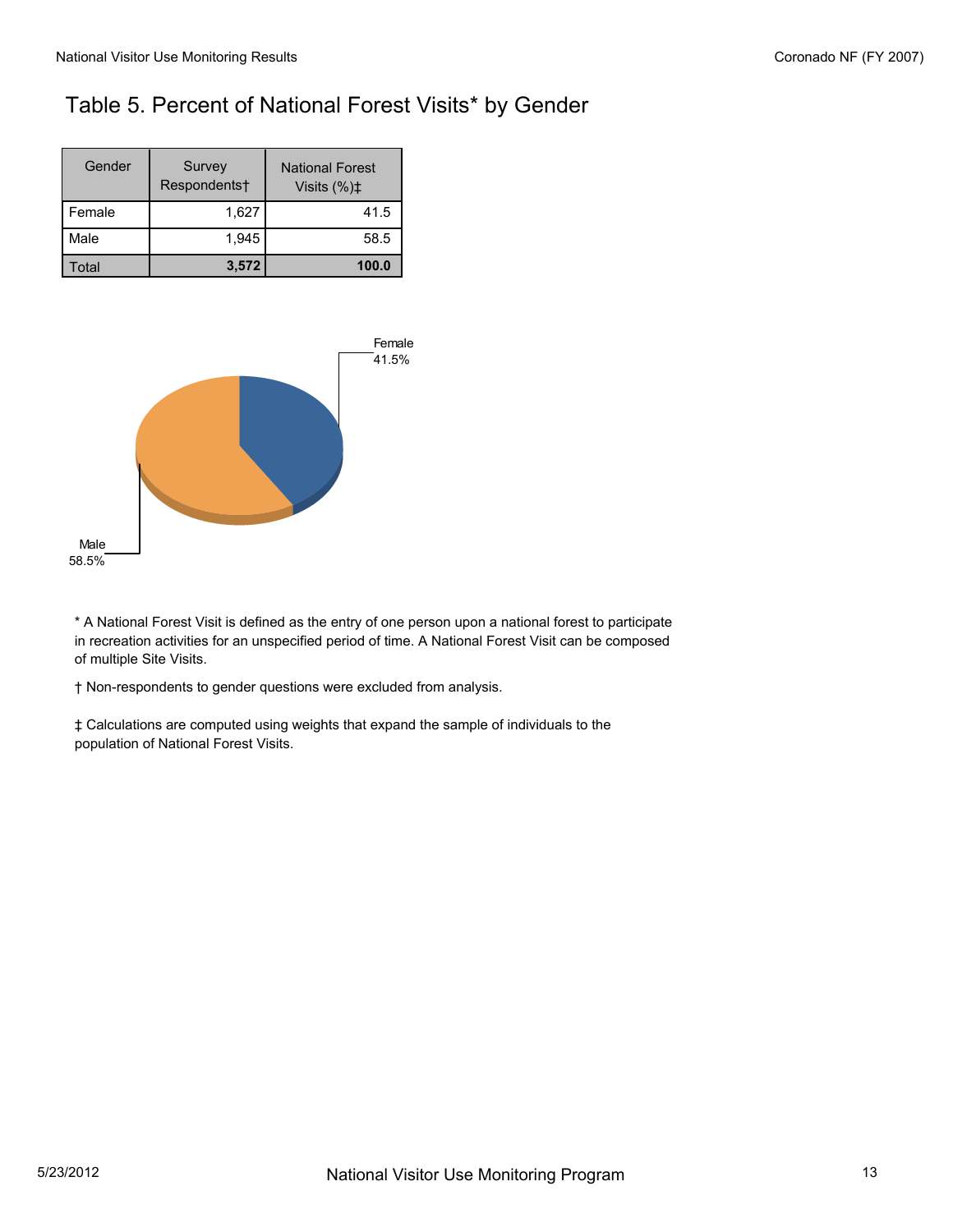# Table 6. Percent of National Forest Visits\* by Race/Ethnicity

| Race <sup>+</sup>                 | Survey<br>Respondents‡ | <b>National Forest Visits</b><br>(% ) |
|-----------------------------------|------------------------|---------------------------------------|
| l American Indian / Alaska Native | 11                     | 9.9                                   |
| Asian                             | 5                      | 1.7                                   |
| Black / African American          | 6                      | 3.0                                   |
| l Hawaiian / Pacific Islander     | Ω                      | 0.0                                   |
| <b>White</b>                      | 178                    | 89.6                                  |
| Total                             | 200                    | 104.2#                                |

| Ethnicity <sup>+</sup> | Survey<br>Respondents‡ | <b>National Forest Visits</b><br>(%)§ |
|------------------------|------------------------|---------------------------------------|
| Hispanic / Latino      | 33                     | 13.9                                  |



\* A National Forest Visit is defined as the entry of one person upon a national forest to participate in recreation activities for an unspecified period of time. A National Forest Visit can be composed of multiple Site Visits.

# Respondents could choose more than one racial group, so the total may be more than 100%.

† Race and Ethnicity were asked as two separate questions.

‡ Non-respondents to race/ethnicity questions were excluded from analysis.

§ Calculations are computed using weights that expand the sample of individuals to the population of National Forest Visits.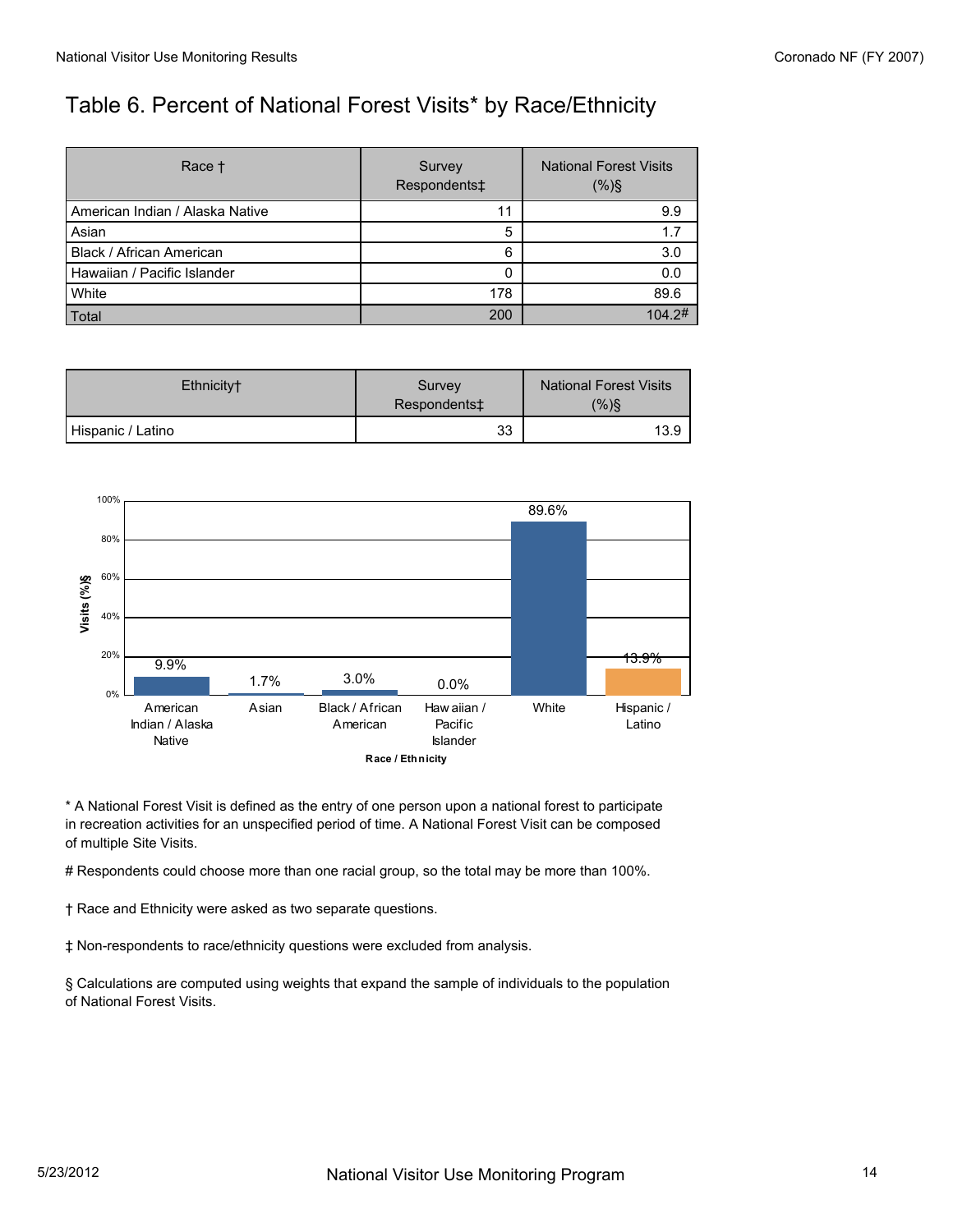# Table 7. Percent of National Forest Visits\* by Age

| Age Class    | National Forest Visits (%) <sup>±</sup> |
|--------------|-----------------------------------------|
| Under 16     | 14.8                                    |
| 16-19        | 2.2                                     |
| $20 - 29$    | 9.5                                     |
| 30-39        | 14.4                                    |
| 40-49        | 15.9                                    |
| $50 - 59$    | 20.2                                    |
| $60 - 69$    | 16.6                                    |
| $70+$        | 6.3                                     |
| <b>Total</b> | 99.9                                    |



\* A National Forest Visit is defined as the entry of one person upon a national forest to participate in recreation activities for an unspecified period of time. A National Forest Visit can be composed of multiple Site Visits.

† Non-respondents to age questions were excluded from analysis.

‡ Calculations are computed using weights that expand the sample of individuals to the population of National Forest Visits.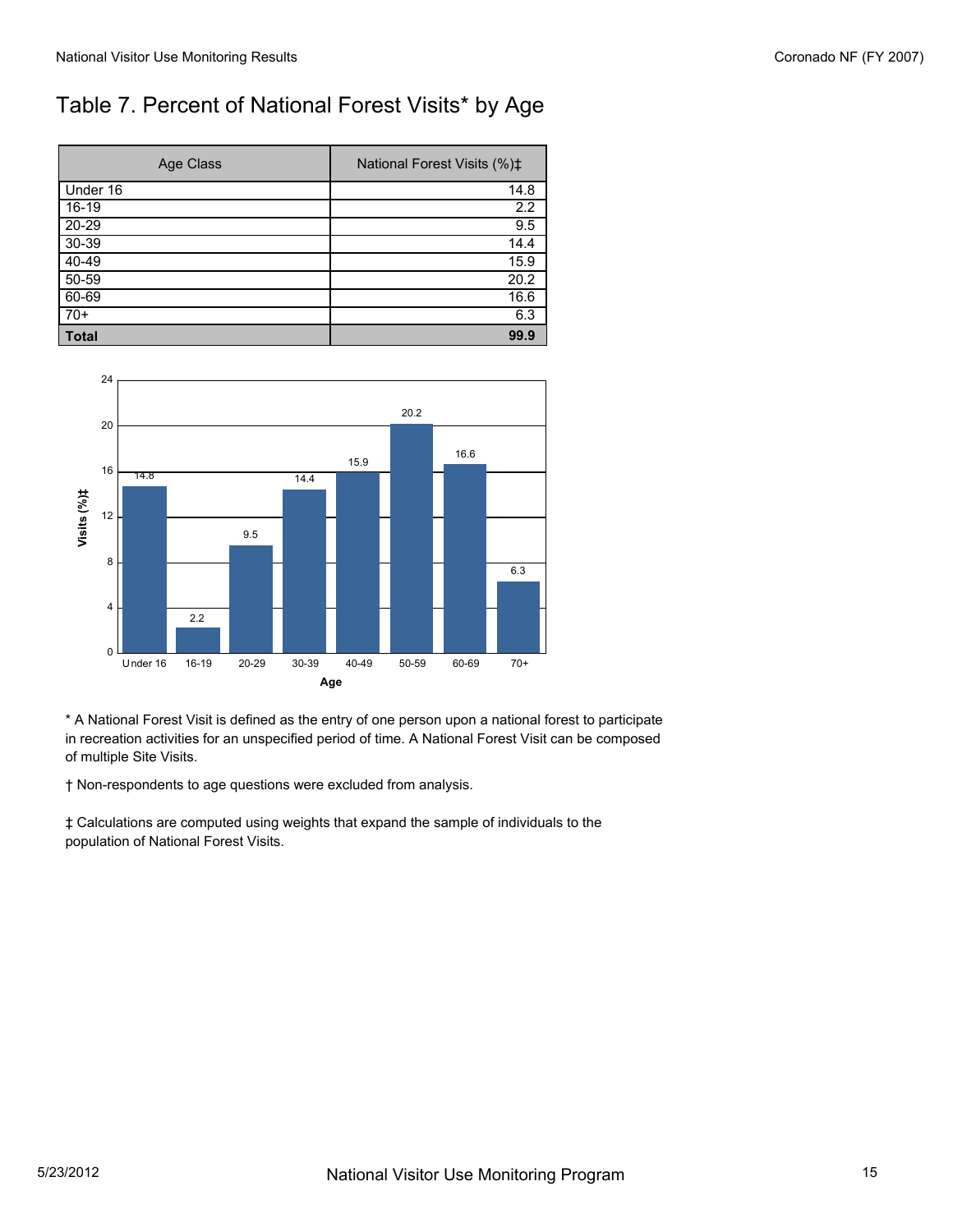# Table 8. Top 15 Most Commonly Reported ZIP Codes, States and Counties of National Forest Survey Respondents

| <b>ZIP Code</b> | <b>State</b> | County      | Percent of<br>Respondents | Survey<br>Respondents (n) |
|-----------------|--------------|-------------|---------------------------|---------------------------|
| 85750           | Arizona      | Pima County | 18.0                      | 165                       |
| 85718           | Arizona      | Pima County | 11.0                      | 101                       |
| 85710           | Arizona      | Pima County | 9.2                       | 84                        |
| 85716           | Arizona      | Pima County | 7.4                       | 68                        |
| 85719           | Arizona      | Pima County | 6.6                       | 61                        |
| 85749           | Arizona      | Pima County | 6.6                       | 61                        |
| 85712           | Arizona      | Pima County | 6.1                       | 56                        |
| Foreign Country |              |             | 5.4                       | 50                        |
| 85704           | Arizona      | Pima County | 5.1                       | 47                        |
| 85715           | Arizona      | Pima County | 5.0                       | 46                        |
| 85711           | Arizona      | Pima County | 4.5                       | 41                        |
| 85730           | Arizona      | Pima County | 3.9                       | 36                        |
| 85705           | Arizona      | Pima County | 3.8                       | 35                        |
| 85741           | Arizona      | Pima County | 3.7                       | 34                        |
| 85742           | Arizona      | Pima County | 3.6                       | 33                        |

\* Includes respondents reporting no ZIP code or an invalid ZIP code.

# Table 9. Percent of National Forest Visits\* by Distance Traveled

| Miles from Survey Respondent's<br>Home to Interview Location+ | National Forest Visits (%) |
|---------------------------------------------------------------|----------------------------|
| $0 - 25$ miles                                                | 48.8                       |
| 26 - 50 miles                                                 | 20.7                       |
| 51 - 75 miles                                                 | 4.3                        |
| 76 - 100 miles                                                | 3.5                        |
| 101 - 200 miles                                               | 3.7                        |
| 201 - 500 miles                                               | 2.1                        |
| Over 500 miles                                                | 16.8                       |
| Total                                                         | 99.9                       |

Note: Blank cells indicate that insufficient data were collected to make inferences.

\* National Forest Visits are defined as the entry of one person upon a national forest to participate in recreation activities for an unspecified period of time. A National Forest Visit can be composed of multiple Site Visits.

† Travel distance is self-reported.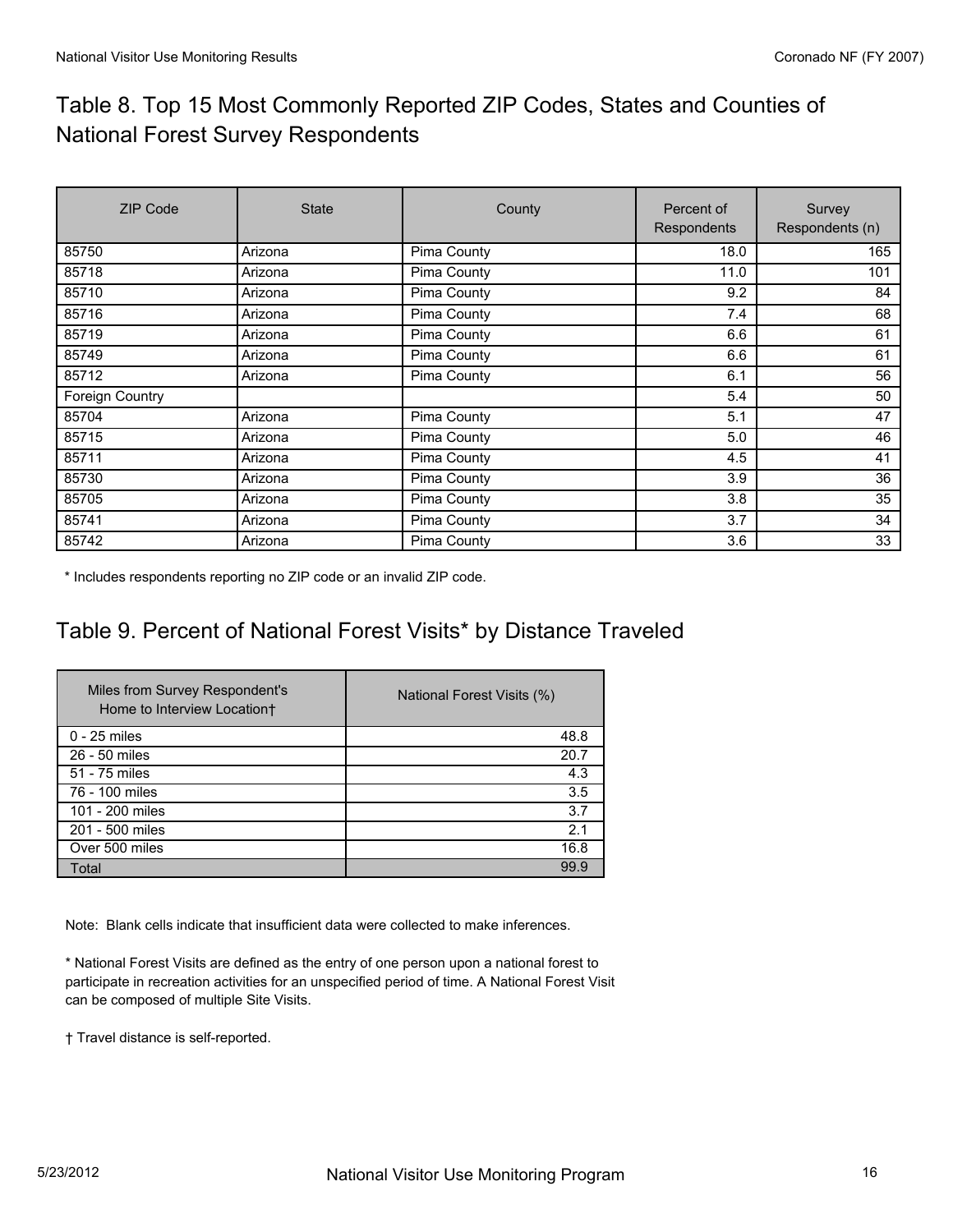#### 3.2. Visit Descriptions

Characteristics of the recreation visit such as length of visit, types of sites visited, activity participation and visitor satisfaction with forest facilities and services help managers understand recreation use patterns and use of facilities. This allows them to plan workforce and facility needs. The average national forest visit length of stay and average site visit length of stay by site type on this forest is displayed in Table 10. Since the average values displayed in Table 10 may be influenced by a few people staying a very long time, the median value is also shown.

Consistent with having a largely local customer base, visit durations on the Coronado are generally short. Half of the visits last three hours or less, and the overall average visit duration is just over 10 hours. The average visit duration to the undeveloped part of the forest lasts less than 5 hours. Fewer than 15 percent of visits include going to multiple locations on the forest for recreation. There do not appear to be many people who visit the forest frequently. Nearly 45 percent of visits come from people who visit the forest not more than five times per year. Only 13 percent of all visits come from people who visit more than 50 times per year.

#### Table 10. Visit Duration

| Visit Type                   | Average Duration (hours) <sup><math>\pm</math></sup> | Median Duration (hours) <sup><math>\ddagger</math></sup> |
|------------------------------|------------------------------------------------------|----------------------------------------------------------|
| <b>Site Visit</b>            | 6.7                                                  | 2.5                                                      |
| Day Use Developed            | 2.3                                                  | 1.9                                                      |
| Overnight Use Developed      | 27.3                                                 | 21.0                                                     |
| <b>Undeveloped Areas</b>     | 4.8                                                  | 2.5                                                      |
| <b>Designated Wilderness</b> | 4.8                                                  | 2.6                                                      |
| <b>National Forest Visit</b> | 10.2                                                 | 3.0                                                      |

\* A Site Visit is the entry of one person onto a national forest site or area to participate in recreation activities for an unspecified period of time. Sites and areas were divided into four site types as listed here.

† A National Forest Visit is defined as the entry of one person upon a national forest to participate in recreation activities for an unspecified period of time. A National Forest Visit can be composed of multiple Site Visits.

‡ If this variable is blank not enough surveys were collected to make inferences.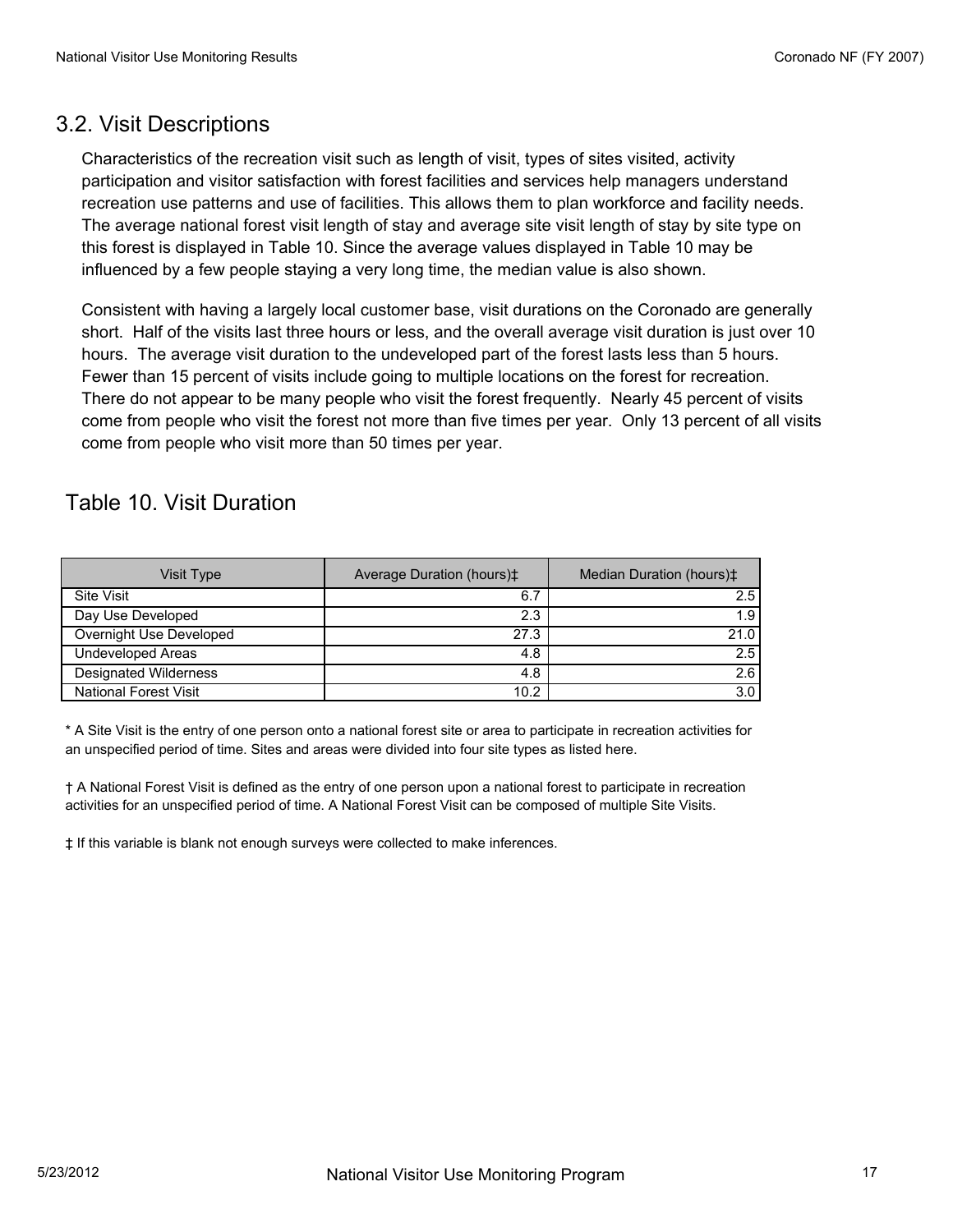Many of the respondents on this National Forest went only to the site at which they were interviewed (Table 11). Some visitors went to more than one recreation site or area during their national forest visit and the average site visits per national forest visit is shown below. Also displayed are the average people per vehicle and average axles per vehicle. This information in conjunction with traffic counts was used to expand observations from individual interviews to the full forest population of recreation visitors. This information may be useful to forest engineers and others who use vehicle counters to conduct traffic studies.

During the interview, visitors were asked how often they visit this national forest for all recreational activities, and how often for their primary activity. Table 12 summarizes the percent of visits that are made by those in each frequency category for this National Forest.

# Table 11. Group Characteristics

| Characteristic                                                                                 | Average |
|------------------------------------------------------------------------------------------------|---------|
| Percent of visits that were to just one national forest site during the National Forest Visit* | 85.2    |
| Number of national forest sites visited on National Forest Visit*                              | 1.3     |
| Group Size                                                                                     | 2.3     |
| Axles per Vehicle                                                                              | 2.0     |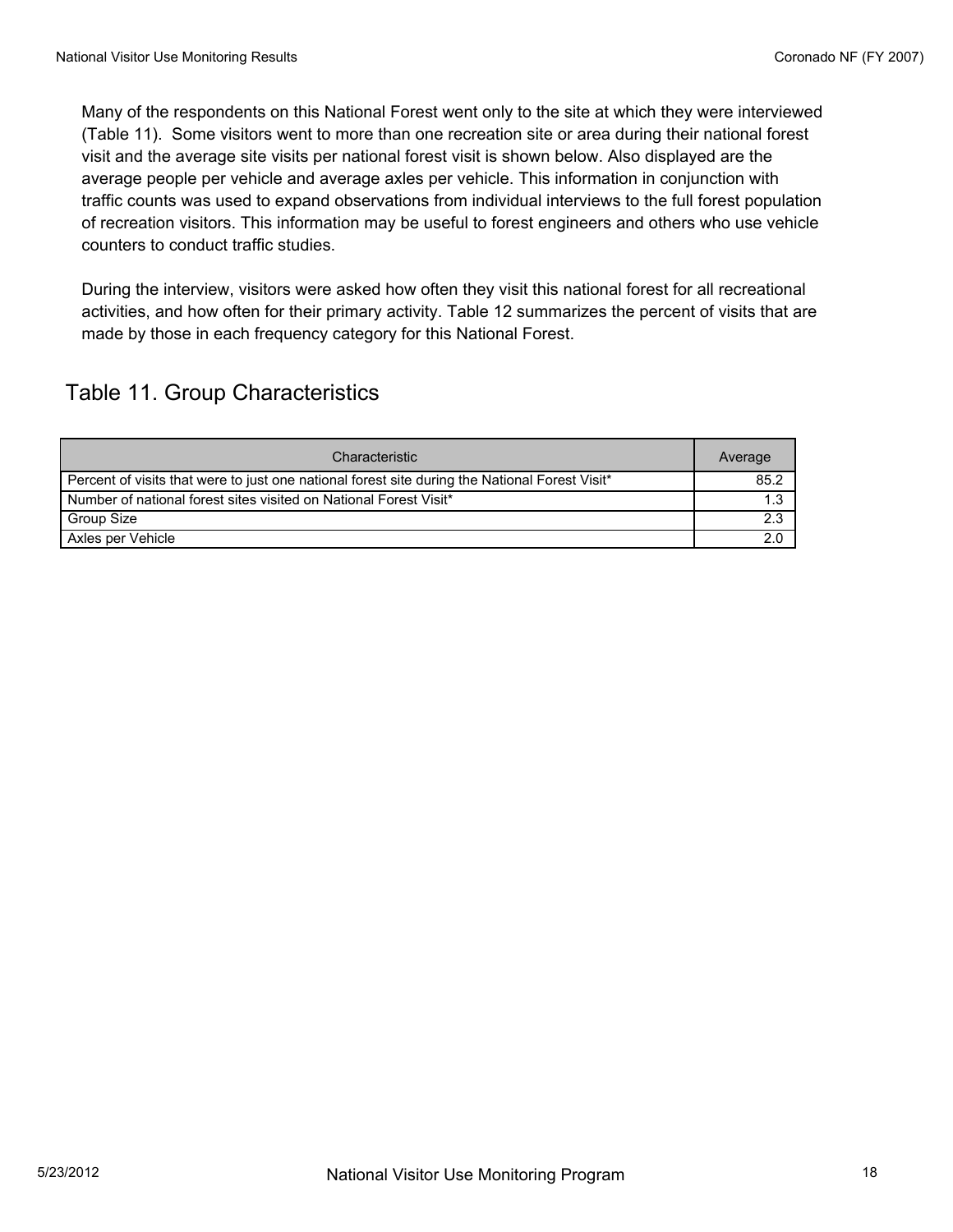## Table 12. Percent of National Forest Visits\* by Annual Visit Frequency

| Number of Annual Visits | Visits $(\%)\uparrow$ | Cumulative<br>Visits $(\%)$ |
|-------------------------|-----------------------|-----------------------------|
| $1 - 5$                 | 44.7                  | 44.7                        |
| $6 - 10$                | 14.2                  | 58.9                        |
| $11 - 15$               | 7.8                   | 66.8                        |
| $16 - 20$               | 4.4                   | 71.2                        |
| $21 - 25$               | 3.8                   | 75.0                        |
| $26 - 30$               | 3.3                   | 78.3                        |
| $31 - 35$               | 0.4                   | 78.7                        |
| $36 - 40$               | 3.9                   | 82.6                        |
| $41 - 50$               | 4.2                   | 86.8                        |
| $51 - 100$              | 7.3                   | 94.1                        |
| $101 - 200$             | 4.2                   | 98.3                        |
| $201 - 300$             | 1.4                   | 99.7                        |
| Over 300                | 0.3                   | 100.0                       |



\* A National Forest Visit is defined as the entry of one person upon a national forest to participate in recreation activities for an unspecified period of time. A National Forest Visit can be composed of multiple Site Visits.

† The first row indicates the percent of National Forest Visits made by persons who visit 1 to 5 times per year. The last row indicates the percent of National Forest Visits made by persons who visit more than 300 times per year.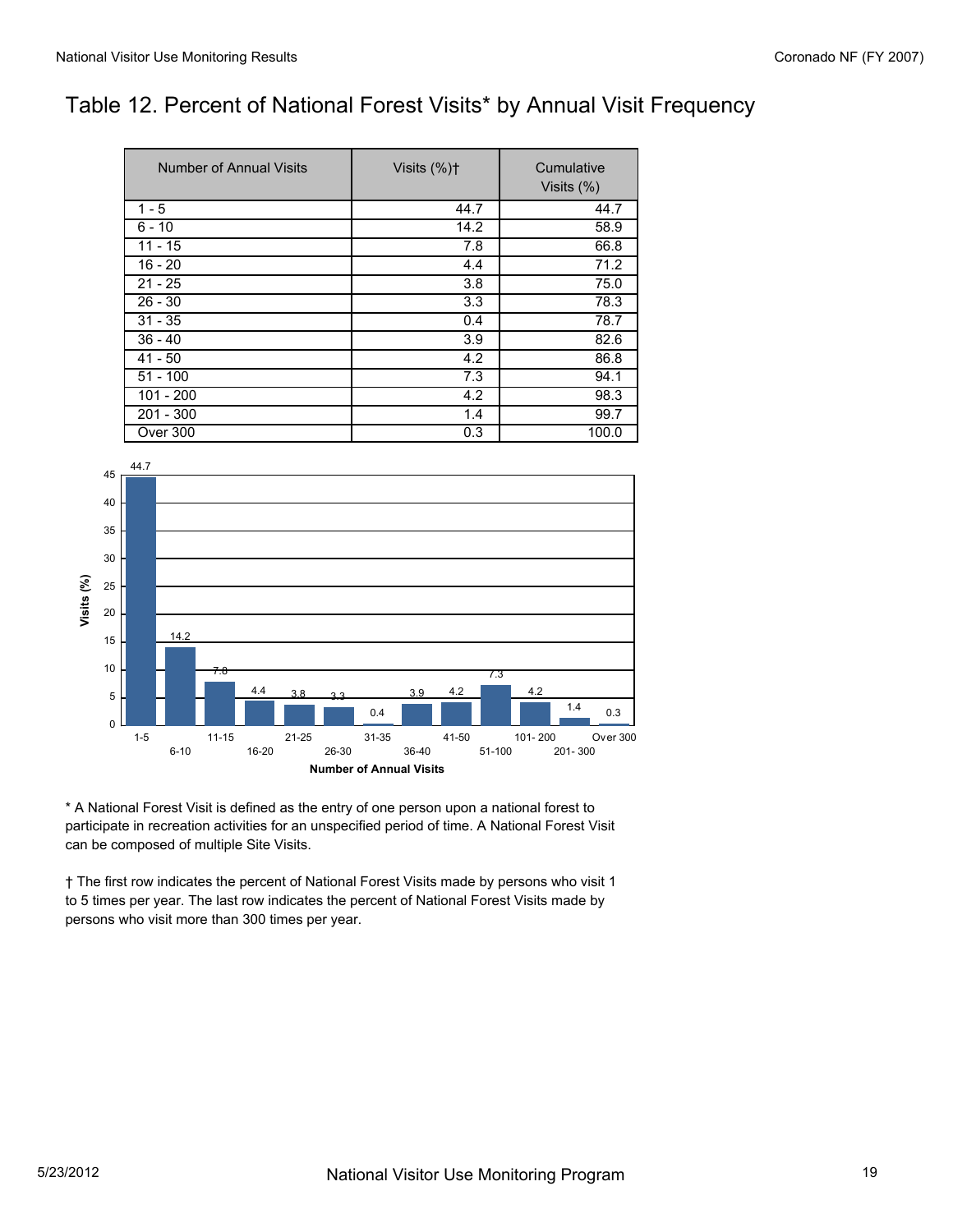#### 3.3. Activities

After identifying their main recreational activity, visitors were asked how many hours they spent participating in that main activity during this national forest visit. Some caution is needed when using this information. Because most national forest visitors participate in several recreation activities during each visit, it is more than likely that other visitors also participated in this activity, but did not identify it as their main activity. For example, on one national forest 63 % of visitors identified viewing wildlife as a recreational activity that they participated in during this visit, however only 3% identified that activity as their main recreational activity. The information on average hours viewing wildlife is only for the 3% who reported it as a main activity.

Hiking / walking is by far the most common primary activity. Over half of all visits to the Coronado report this as their main reason for visiting. The next most common primary activities are viewing natural features (9%) and driving for pleasure (6%). On about three-fourths of all visits, people participate in hiking or walking; participation in the two viewing activities occurs on about two-thrids of all visits.

#### Use of Constructed Facilities and Designated Areas

About one-third of recreation visitors interviewed were asked about whether they made use of a targeted set of facilities and special designated areas during their visit. These results are displayed in Table 14.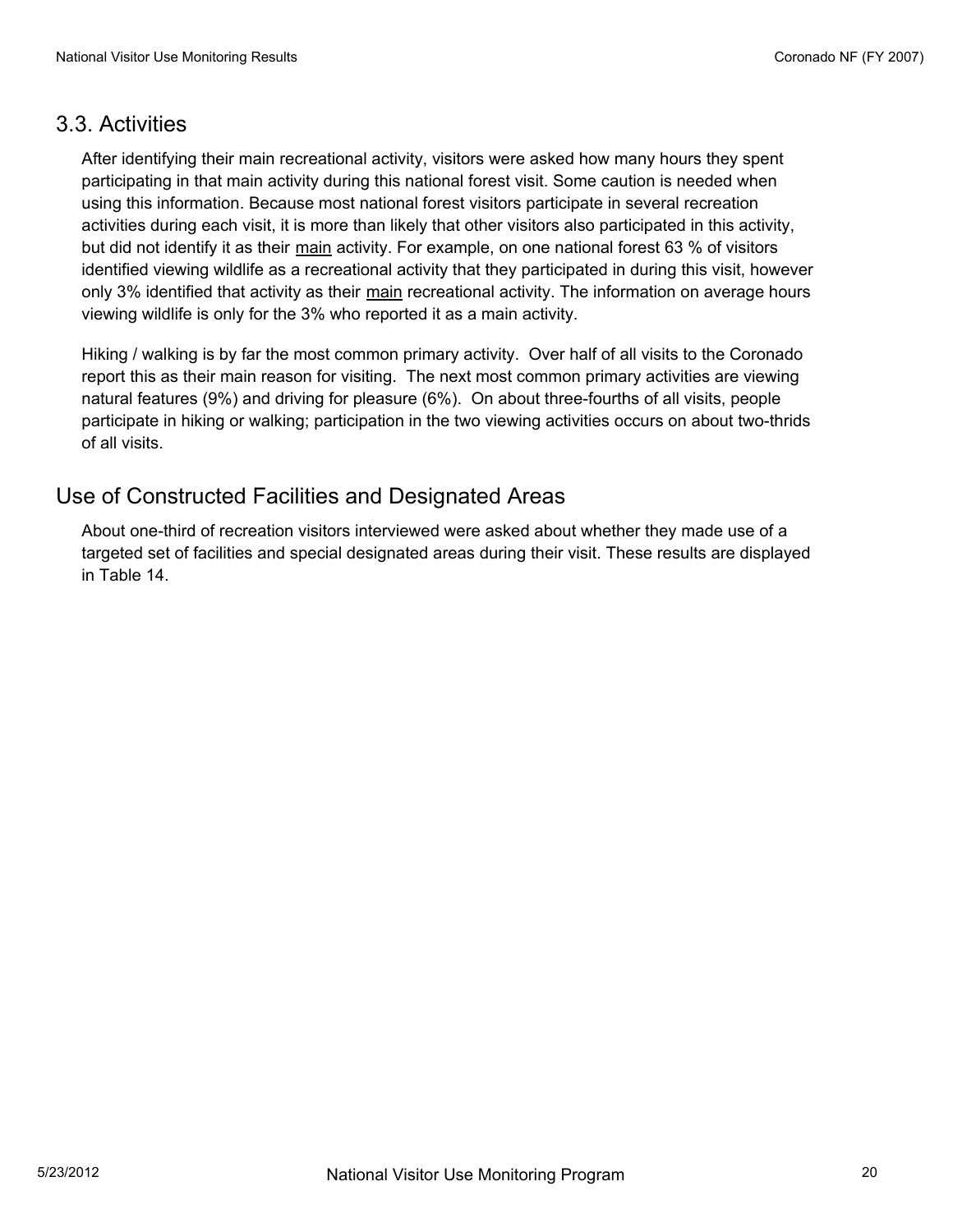# Table 13. Activity Participation

| Activity                          | $\frac{0}{0}$<br>Participation* | % Main<br>Activity‡ | Avg Hours Doing<br><b>Main Activity</b> |
|-----------------------------------|---------------------------------|---------------------|-----------------------------------------|
| Hiking / Walking                  | 75.6                            | 52.1                | 2.7                                     |
| <b>Viewing Natural Features</b>   | 67.4                            | 9.3                 | 2.6                                     |
| <b>Viewing Wildlife</b>           | 65.9                            | 4.6                 | 2.8                                     |
| Relaxing                          | 45.9                            | 5.3                 | 7.7                                     |
| <b>Driving for Pleasure</b>       | 23.8                            | 6.0                 | 2.8                                     |
| <b>Nature Center Activities</b>   | 17.2                            | 0.8                 | 1.7                                     |
| <b>Nature Study</b>               | 15.7                            | 0.7                 | 2.1                                     |
| Picnicking                        | 12.8                            | 3.3                 | 3.4                                     |
| <b>Visiting Historic Sites</b>    | 8.5                             | 0.6                 | 2.5                                     |
| Some Other Activity               | 6.9                             | 4.5                 | 2.2                                     |
| <b>Developed Camping</b>          | 6.4                             | $\overline{3.5}$    | 29.9                                    |
| OHV Use                           | 4.5                             | 1.1                 | 3.8                                     |
| Fishing                           | $\overline{3.7}$                | 2.5                 | 6.7                                     |
| Hunting                           | 3.2                             | 3.1                 | 12.4                                    |
| <b>Motorized Trail Activity</b>   | $\overline{3.2}$                | $\overline{1.3}$    | 2.2                                     |
| <b>Primitive Camping</b>          | 3.1                             | 0.7                 | 22.7                                    |
| <b>Gathering Forest Products</b>  | 2.7                             | 0.2                 | 3.0                                     |
| Bicycling                         | 1.9                             | $\overline{1.1}$    | 4.6                                     |
| Backpacking                       | 0.9                             | 0.1                 | 73.9                                    |
| Other Non-motorized               | 0.7                             | 0.1                 | 8.3                                     |
| Non-motorized Water               | 0.5                             | 0.0                 | 0.0                                     |
| <b>Resort Use</b>                 | 0.5                             | 0.0                 | 30.0                                    |
| <b>Other Motorized Activity</b>   | 0.5                             | $\overline{0.3}$    | 1.1                                     |
| <b>Horseback Riding</b>           | 0.1                             | 0.0                 | 2.7                                     |
| No Activity Reported              | 0.0                             | 0.1                 |                                         |
| Snowmobiling                      | 0.0                             | 0.0                 | 0.0                                     |
| <b>Motorized Water Activities</b> | 0.0                             | 0.0                 | 0.0                                     |
| <b>Downhill Skiing</b>            | 0.0                             | 0.0                 | 0.0                                     |
| Cross-country Skiing              | 0.0                             | 0.0                 | 0.0                                     |



## **% Main Activity**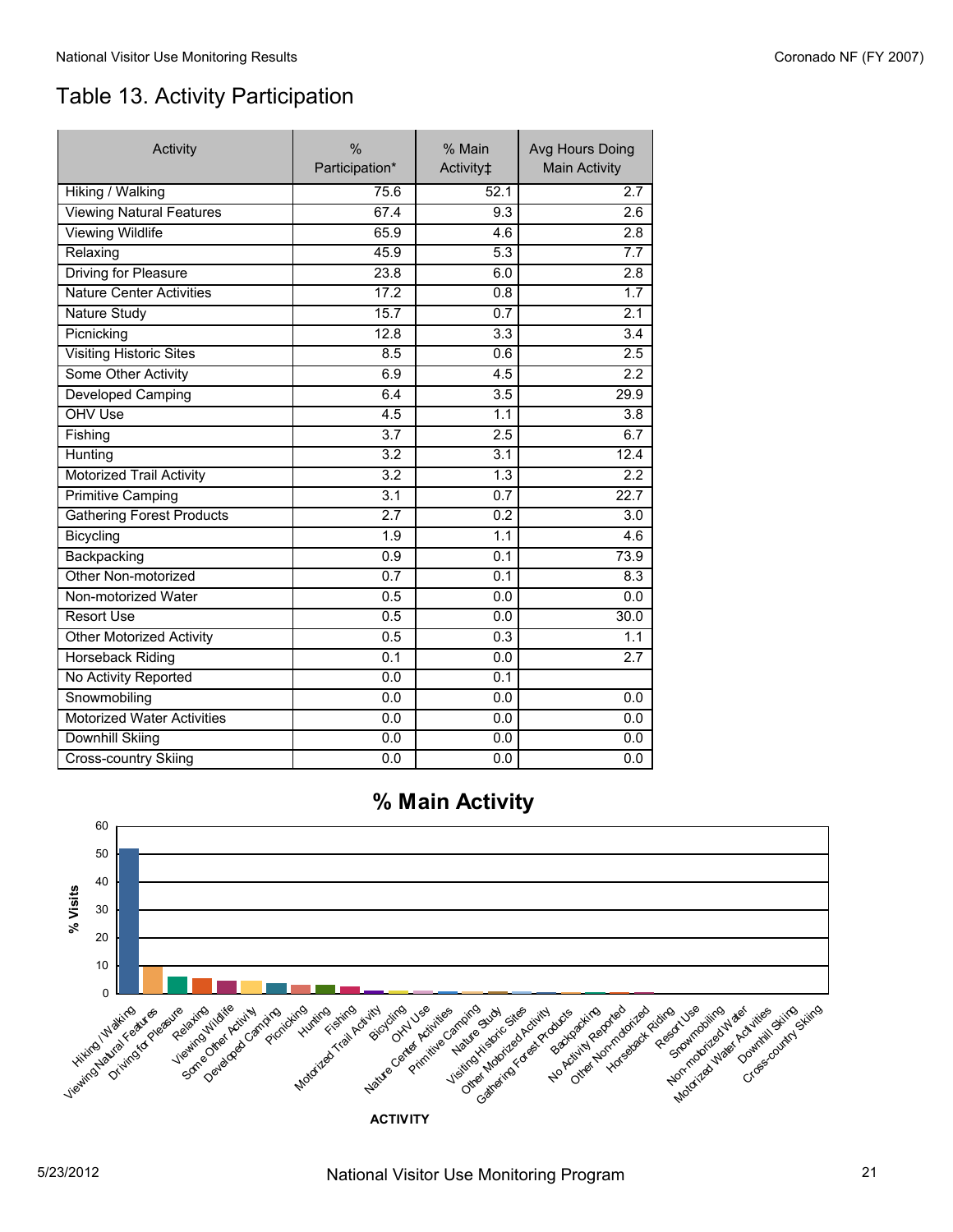\* Survey respondents could select multiple activities so this column may total more than 100%.

‡ Survey respondents were asked to select just one of their activities as their main reason for the forest visit. Some respondents selected more than one, so this column may total more than 100%.

# Table 14. Percent of National Forest Visits\* Indicating Use of Special Facilities or Areas

| Special Facility or Area           | % of National Forest Visits+ |
|------------------------------------|------------------------------|
| Developed Swimming Site            | 3.3                          |
| Scenic Byway                       | 25.6                         |
| Visitor Center or Museum           | 25.1                         |
| Designated ORV Area                | 7.6                          |
| <b>Forest Roads</b>                | 9.0                          |
| Interpretive Displays              | 13.8                         |
| <b>Information Sites</b>           | 9.7                          |
| Developed Fishing Site             | 4.7                          |
| Motorized Single Track Trails      | 3.8                          |
| <b>Motorized Dual Track Trails</b> | 7.6                          |
| None of these Facilities           | 44 7                         |

\* A National Forest Visit is defined as the entry of one person upon a national forest to participate in recreation activities for an unspecified period of time. A National Forest Visit can be composed of multiple Site Visits.

† Survey respondents could select as many or as few special facilities or areas as appropriate.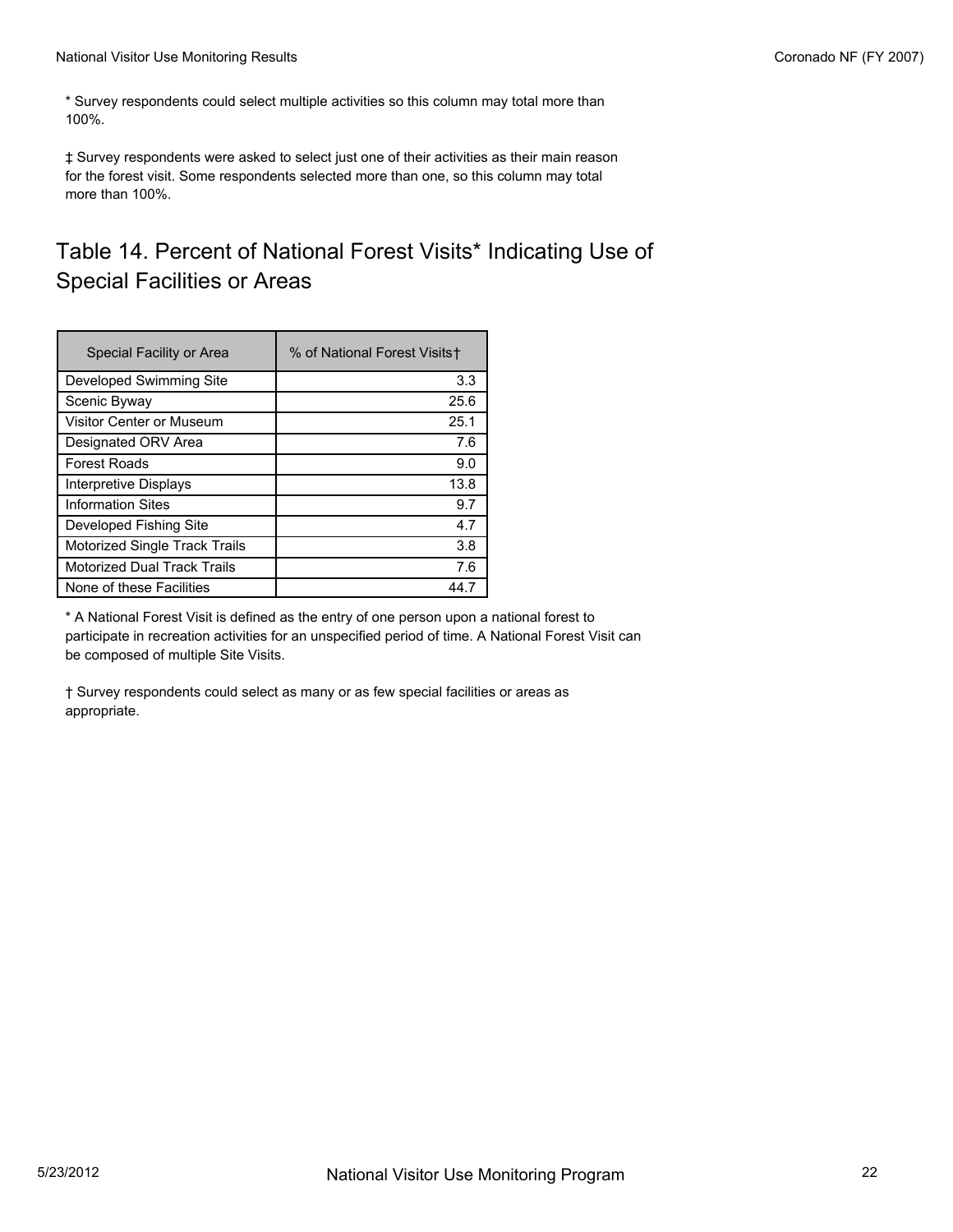# 4. ECONOMIC INFORMATION

Forest managers are usually very interested in the impact of National Forest recreation visits on the local economy. As commodity production of timber and other resources has declined, local communities look increasingly to tourism to support their communities. When considering recreation-related visitor spending managers are often interested both in identifying the average spending of individual visitors (or types of visitors) and the total spending associated with all recreation use. Spending averages for visitors or visitor parties can be estimated using data collected from a statistically valid visitor sampling program such as NVUM. To estimate the total spending associated with recreation use, three pieces of information are needed: an overall visitation estimate, the proportion of visits in the visitor types, and the average spending profiles for each of the visitor types. Multiplying the three gives a total amount of spending by a particular type of visitor. Summing over all visitor types gives total spending.

About one-third of the NVUM surveys included questions about trip-related spending within 50 miles of the site visited. Spending data collected from 2000 to 2003 were analyzed at Michigan State University by Dr. Daniel Stynes and Dr. Eric White. A description of that analysis and the results are in the report "Spending Profiles of National Forest Visitors: NVUM four-year report", available at http://www.fs.fed.us/recreation/programs/nvum/NVUM4YrSpending.pdf. Analysis of spending data for the 2005 - 2009 data collection periods was completed in summer of 2010.

## 4.1. Spending Segments

The spending that occurs on a recreation trip is greatly influenced by the type of recreation trip taken. For example, visitors on overnight trips away from home typically have to pay for some form of lodging (e.g., hotel/motel rooms, fees in a developed campground, etc.) while those on day trips do not. In addition, visitors on overnight trips will generally have to purchase more food during their trip (in restaurants or grocery stores) than visitors on day trips. Visitors who have not traveled far from home to the recreation location usually spend less than visitors traveling longer distances, especially on items such as fuel and food. Analysis of spending patterns has shown that a good way to construct segments of the visitor market with consistent spending patterns is the following seven groupings:

- 1. local visitors on day trips,
- 2. local visitors on overnight trips staying in lodging on the national forest,
- 3. local visitors on overnight trips staying in lodging off the national forest, and
- 4. non-local visitors on day trips,
- 5. non-local visitors on overnight trips staying in lodging on the national forest,
- 6. non-local visitors on overnight trips staying in lodging off the forest,
- 7. non-primary visitors.

Local visitors are those who travel less than 50 road miles from home to the recreation site visited and non-local visitors are those who travel greater than 50 road miles to the recreation site visited. Non-primary visitors are those for whom the primary purpose of their trip is something other than recreating on that national forest. Table 15 shows the distribution of visits by spending segment.

Nearly 65 percent of visits are made by local area resident on day trips away from home. Another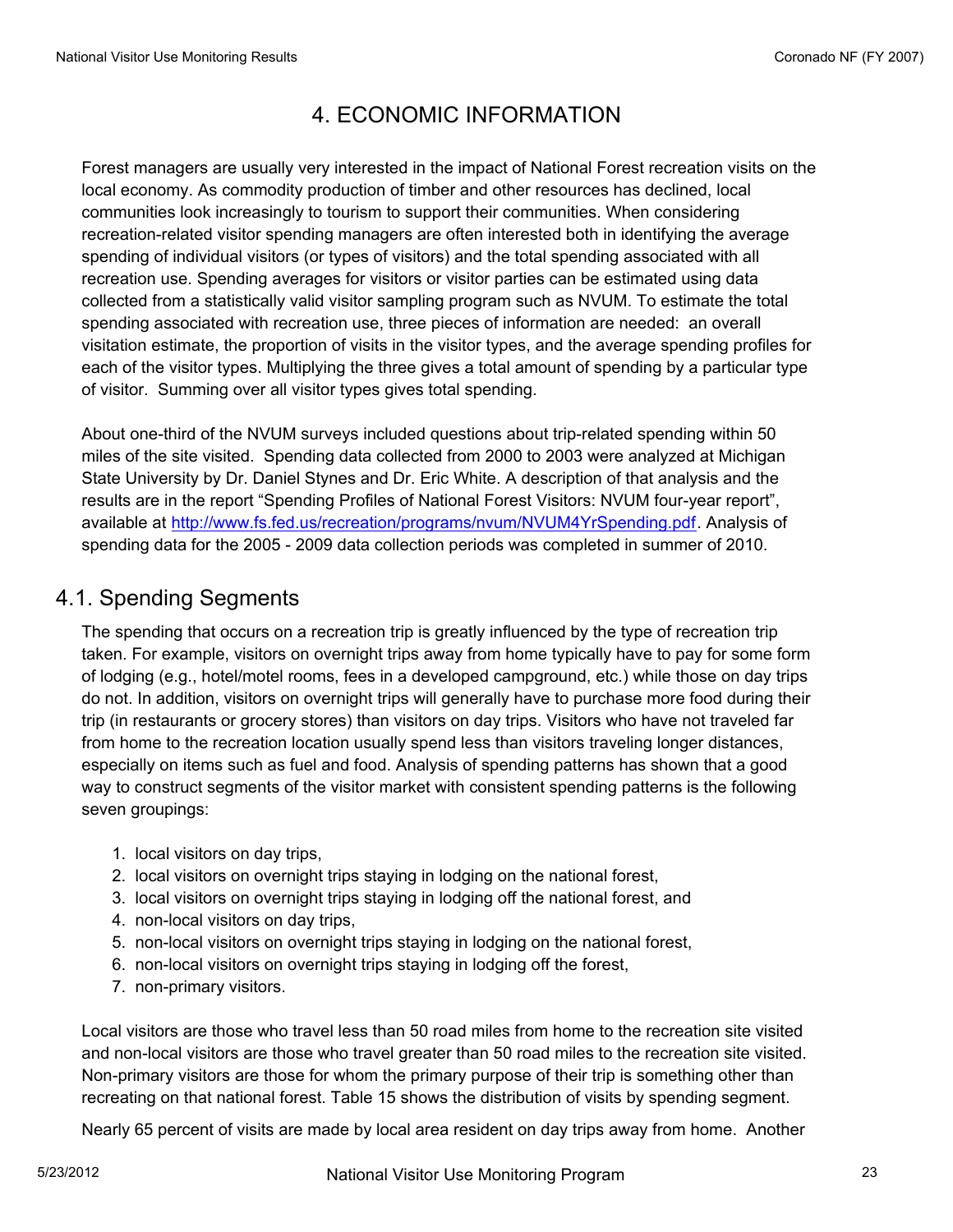five percent are day trips made by non-local residents, and almost 17 percent of recreation visits to the Coronado are people whose primary recreation destination is somewhere else. A slightly larger percent of visits come from households who make over \$150,000 per year (10.7%) than from households that make less than \$25,000 (9%).

# Table 15. Distribution of National Forest Visits\* by Market Segment†

|                                                    |         | Non-Local Segments |                     |           | Local Segments     |                     |                  |           |
|----------------------------------------------------|---------|--------------------|---------------------|-----------|--------------------|---------------------|------------------|-----------|
|                                                    | Day     | Overnight<br>on NF | Overnight<br>off NF | Day       | Overnight<br>on NF | Overnight<br>off NF | Non-<br>Primary‡ | Total     |
| Number of National<br><b>Forest Visits</b>         | 122,650 | 98,120             | 98,120              | 1,594,448 | 98,120             | 24,530              | 417,009          | 2,452,997 |
| <b>Percent of National</b><br><b>Forest Visits</b> | 5       | 4                  | 4                   | 65        |                    |                     | 17               | 100       |



\* A National Forest Visit is defined as the entry of one person upon a national forest to participate in recreation activities for an unspecified period of time. A National Forest Visit can be composed of multiple Site Visits.

† The market segments shown here relate to the type of recreation trip taken. A recreation trip is defined as the duration of time beginning when the visitor left their home and ending when they got back to their home. "Non-local" trips are those where the individual(s) traveled greater than approximately 50 miles from home to the site visited. "Day" trips do not involve an overnight stay outside the home, "overnight on-forest" trips are those with an overnight stay outside the home on National Forest System (NFS) land, and "overnight off-forest" trips are those with an overnight stay outside the home off National Forest System land.

‡ "Non-primary" trips are those where the primary recreation destination of the trip was somewhere other than the national forest under consideration.

Individuals are urged to consult an economist when interpreting the NVUM economic tables.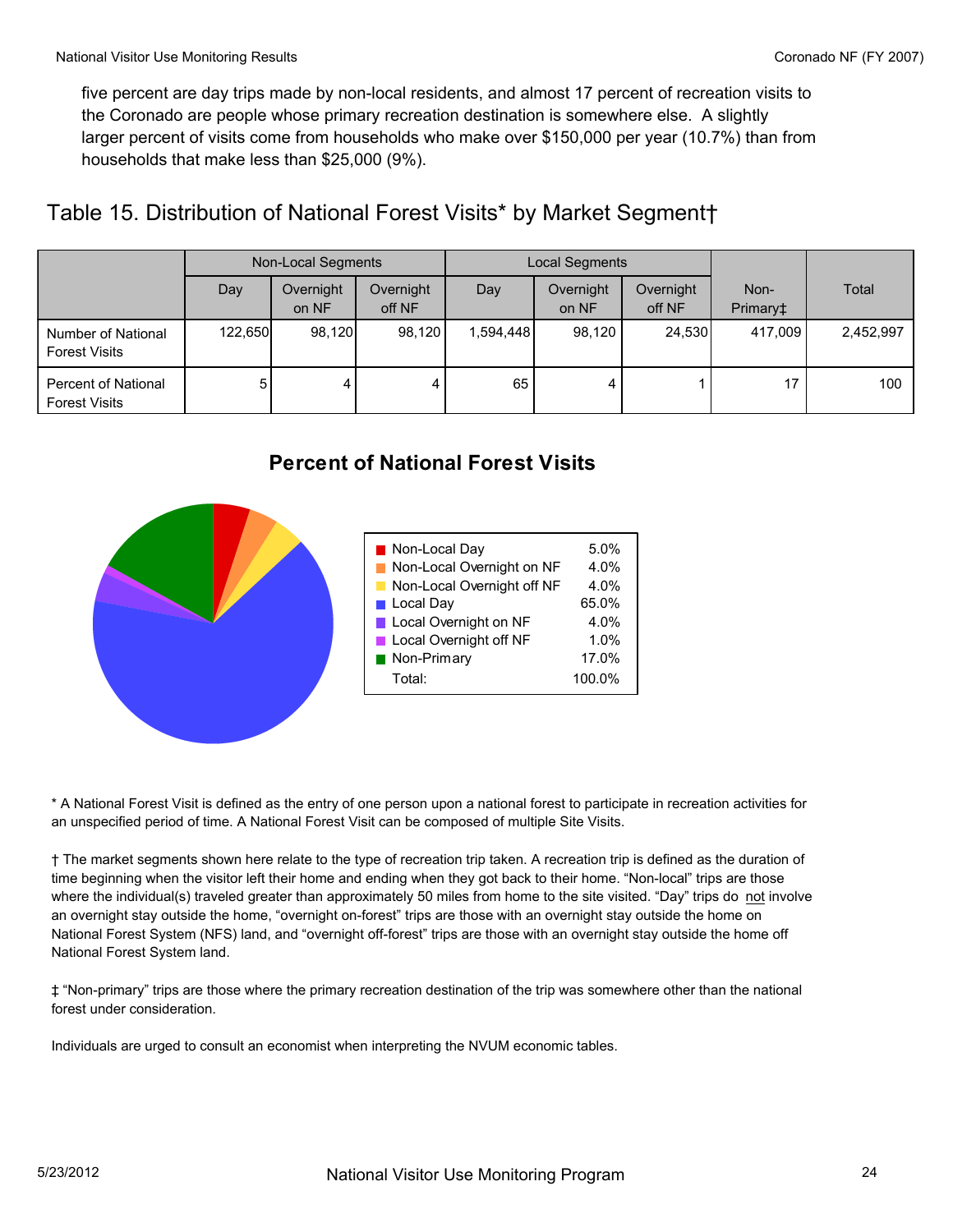## 4.2. Spending Profiles

Spending profiles for each segment for this forest can be found in the Stynes and White report noted above. Appendix Table A-1 in that report identifies whether the forest has a high-spending profile (Table 7 of Stynes and White), an average profile (Table 5), or a low-spending profile (Table 8). It is essential to note that these spending profiles are in dollars spent per **party**. Obtaining per-visit spending is accomplished by dividing the spending for each segment by the average people per party for the forest and segment found in Appendix Table A-3 of that report.

# 4.3. Total Direct Spending

Total direct spending made within 50 miles of the forest and associated with national forest recreation is calculated by combining estimates of per-visit spending averages from the spending profiles with estimates of the number of national forest visits in the segment. The number of visits in the segment equals the percentage in Table 15 times the number of National Forest visits reported in Table 2.

#### 4.4. Other Visit Information

There are several other important aspects of the trips on which the recreation visits to the forest are made. These are summarized in Table 16. The first aspect relates to total amount spent by the recreating party on the trip. This includes spending not just within 50 miles of the forest, but anywhere. The table shows both the average and the median. Another set describes the overall length of the trips on which the visits are made. The table shows the percent of the visits that were made on trips where the person stayed away from home overnight (even though the forest visit may be just a day visit), and the average total nights away from home and nights spent within 50 miles of the forest. For those spending one or more nights in or near the forest, the table shows the percentage that selected each of a series of lodging options. Together, these results help show the context of overall trip length and lodging patterns for visitors to the forest.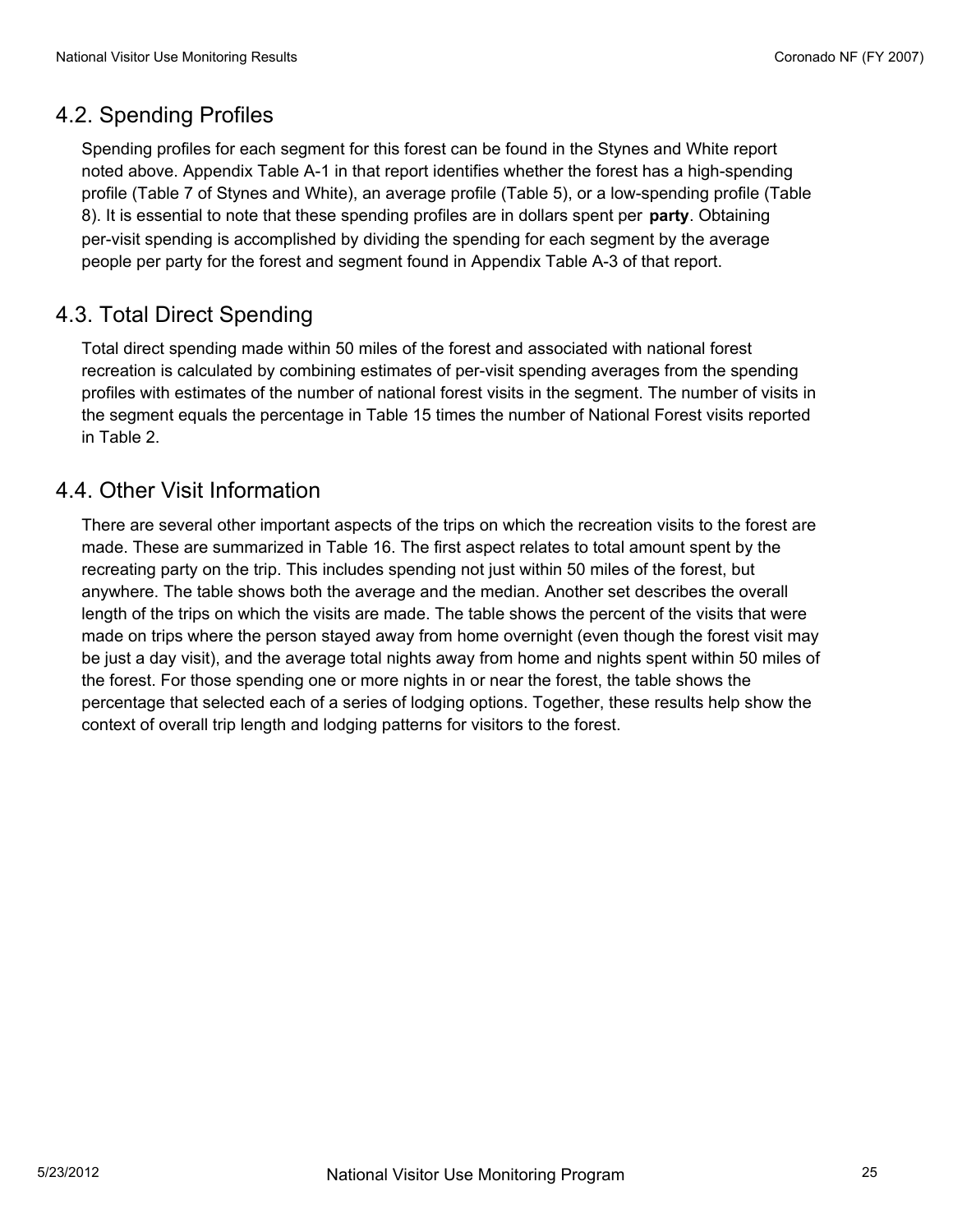# Table 16. Trip Spending and Lodging Usage

| <b>Trip Spending</b>                                        | Value                                      |
|-------------------------------------------------------------|--------------------------------------------|
| Average Total Trip Spending per Party                       | \$518                                      |
| Median Total Trip Spending per Party                        | \$50                                       |
| % NF Visits made on trip with overnight stay away from home | 27.4%                                      |
| % NF Visits with overnight stay within 50 miles of NF       | 24.6%                                      |
| Mean nights/visit within 50 miles of NF                     | 12.6                                       |
| Area Lodging Use                                            | % Visits with Nights<br><b>Near Forest</b> |
| NFS Campground on this NF                                   | 22.9%                                      |
| Undeveloped Camping in this NF                              | 9.1%                                       |
| <b>NFS Cabin</b>                                            | 5.0%                                       |
| Other Public Campground                                     | 1.2%                                       |
| Private Campground                                          | 1.9%                                       |
| <b>Rented Private Home</b>                                  | 33.9%                                      |
| Home of Friends/Family                                      | 20.9%                                      |
| Own Home                                                    | 7.6%                                       |
| Other Lodging                                               | 2.5%                                       |

#### **Area Lodging Use**



% Visits with Nights Near Forest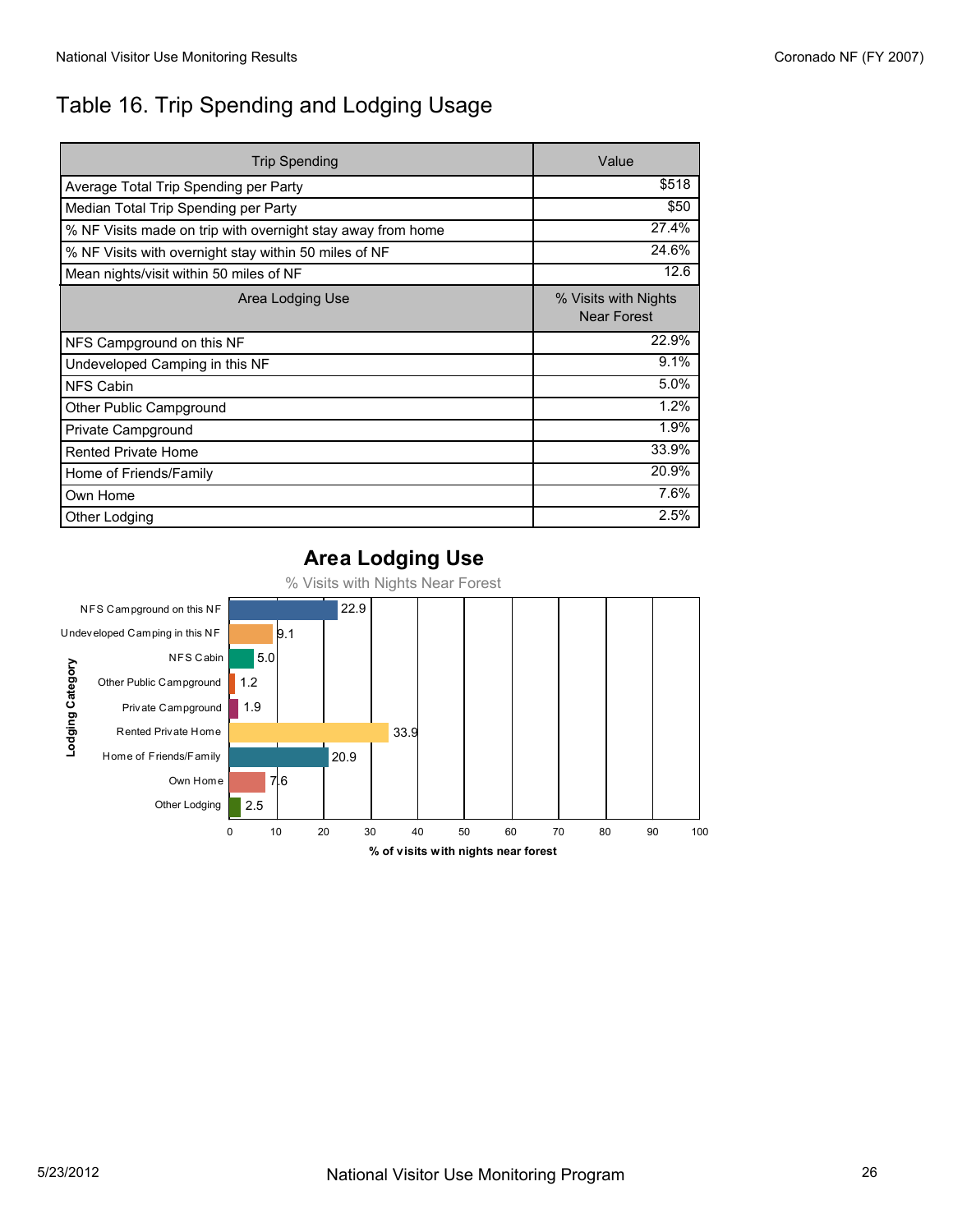#### 4.5. Household Income

Visitors were asked to report a general category for their total household income. Only very general categories were used, to minimize the intrusive nature of the question. Results help indicate the overall socio-economic status of visitors to the forest, and are found in Table 17.

#### Table 17. Percent of National Forest Visits\* by Annual Household Income

| Annual Household Income<br>Category | National Forest Visits (%) |
|-------------------------------------|----------------------------|
| Under \$25,000                      | 9.0                        |
| \$25,000 to \$49,999                | 20.6                       |
| \$50,000 to \$74,999                | 28.4                       |
| \$75,000 to \$99,999                | 17.9                       |
| \$100,000 to \$149,999              | 13.5                       |
| \$150,000 and up                    | 10.6                       |
| Total                               | 100.0                      |

\* National Forest Visits are defined as the entry of one person upon a national forest to participate in recreation activities for an unspecified period of time. A National Forest Visit can be composed of multiple Site Visits.

#### 4.6. Substitute Behavior

Visitors were asked to select one of several substitute choices, if for some reason they were unable to visit this national forest (Figure 3). Choices included going somewhere else for the same activity they did on the current trip, coming back to this forest for the same activity at some later time, going someplace else for a different activity, staying at home and not making a recreation trip, going to work instead of recreating, and a residual 'other' category. On most forests, the majority of visitors indicate that their substitute behavior choice is activity driven (going elsewhere for same activity) and a smaller percentage indicate they would come back later to this national forest for the same activity. For those visitors who said they would have gone somewhere else for recreation they were asked how far from their home this alternate destination was. These results are shown in Figure 4.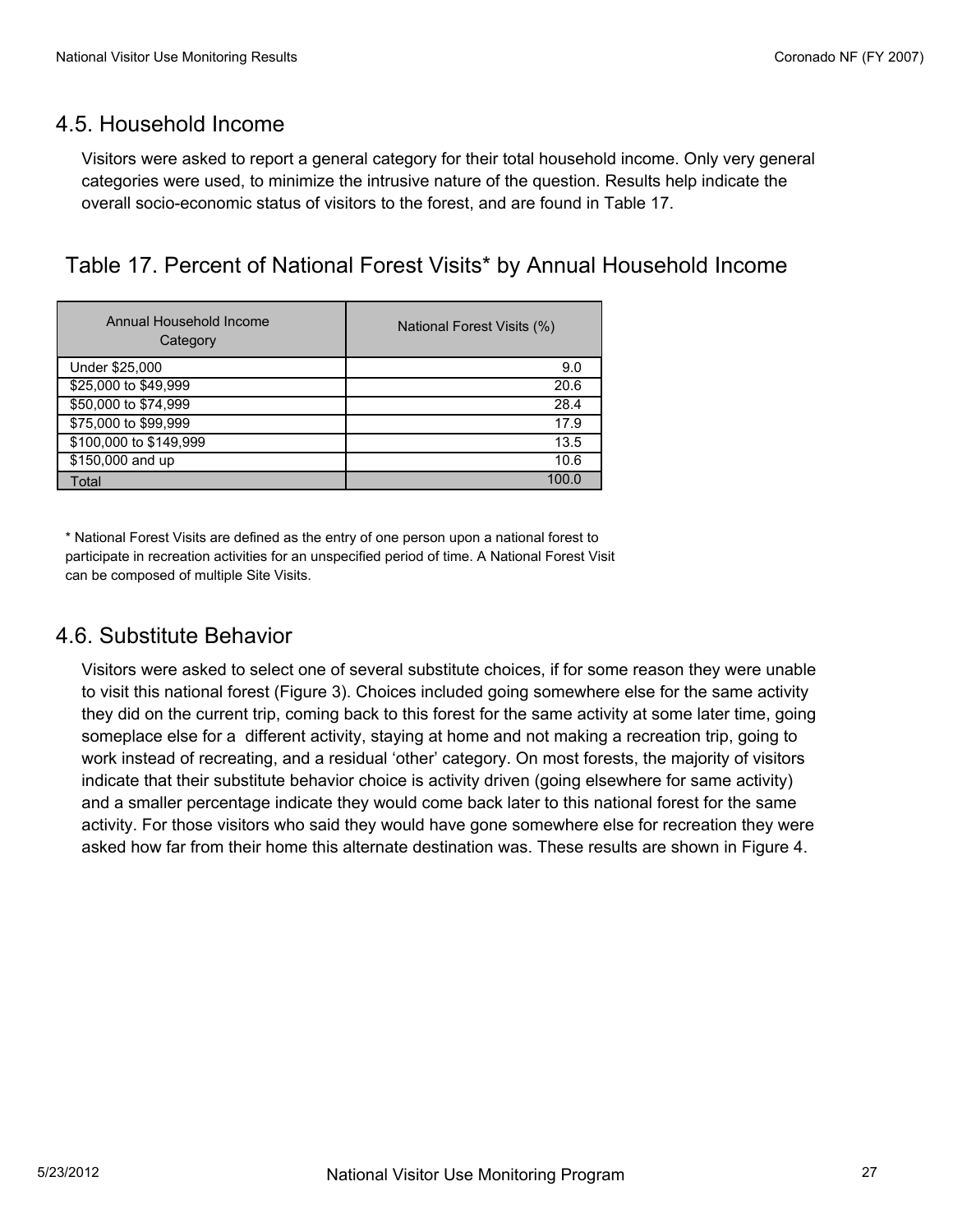# Figure 3. Substitute Behavior Choices





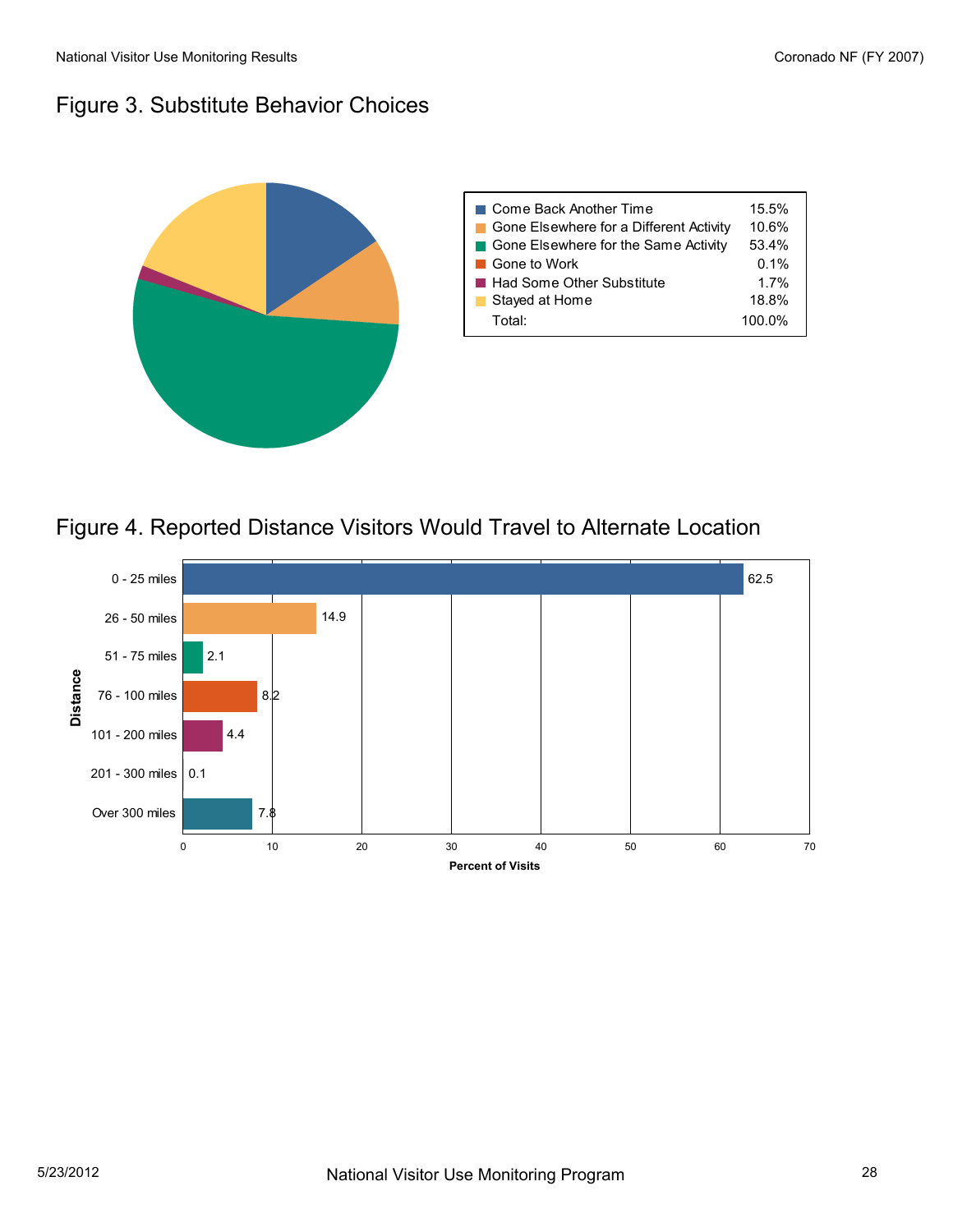# 5. SATISFACTION INFORMATION

An important element of outdoor recreation program delivery is evaluating customer satisfaction with the recreation setting, facilities, and services provided. Satisfaction information helps managers decide where to invest in resources and to allocate resources more efficiently toward improving customer satisfaction. Satisfaction is a core piece of data for national- and forest-level performance measures. To describe customer satisfaction, several different measures are used. Recreation visitors were asked to provide an overall rating of their visit to the national forest, on a 5-point Likert scale. About one-third of visitors interviewed on the forest rated their satisfaction with fourteen elements related to recreation facilities and services, and the importance of those elements to their recreation experience. Visitors were asked to rate the specific site or area at which they were interviewed. Visitors rated both the importance and performance (satisfaction with) of these elements using a 5-point scale. The Likert scale for importance ranged from not important to very important. The Likert scale for performance ranged from very dissatisfied to very satisfied. Although the satisfaction ratings specifically referenced the area where the visitor was interviewed, the survey design does not usually have enough responses for any individual site or area on the forest to present information at a site level. Rather, the information is generalized to overall satisfaction within the three site types: Day Use Developed (DUDS), Overnight Use Developed (OUDS), General Forest Areas, and on the forest as a whole.

The satisfaction responses are analyzed in several ways. First, a graph of overall satisfaction is presented in Figure 5. Next, two aggregate measures were calculated from the set of individual elements. The satisfaction elements most readily controlled by managers were aggregated into four categories: developed facilities, access, services, and visitor safety. The site types sampled were aggregated into three groups: developed sites (includes both day use and overnight developed sites), dispersed areas, and designated Wilderness. The first aggregate measure is called "Percent Satisfied Index (PSI)", which is the proportion of all ratings for the elements in the category where the satisfaction ratings had a numerical rating of 4 or 5. Conceptually, the PSI indicator shows the percent of all recreation customers who are satisfied with agency performance. The agency's national target for this measure is 85%. It is usually difficult to consistently have a higher satisfaction score than 85% since given tradeoffs among user groups and other factors. Table 18 displays the aggregate PSI scores for this forest.

Another aggregate measure of satisfaction is called "Percent Meet Expectations (PME)". This is the proportion of satisfaction ratings in which the numerical satisfaction rating for a particular element is equal to or greater than the importance rating for that element. This indicator tracks the congruence between the agency's performance and customer evaluations of importance. The idea behind this measure is that those elements with higher importance levels must have higher performance levels. Figure 6 displays the PME scores by type of site. Lower scores indicate a gap between desires and performance.

An Importance-Performance Analysis (IPA) (Hudson, et al, Feb 2004) was calculated for the importance and satisfaction scores. A target level of importance and performance divides the possible set of score pairs into four quadrants. For this work, the target level of both was a numerical score of 4.0. Each quadrant has a title that helps in interpreting responses that fall into it, and that provides some general guidance for management. These can be described as: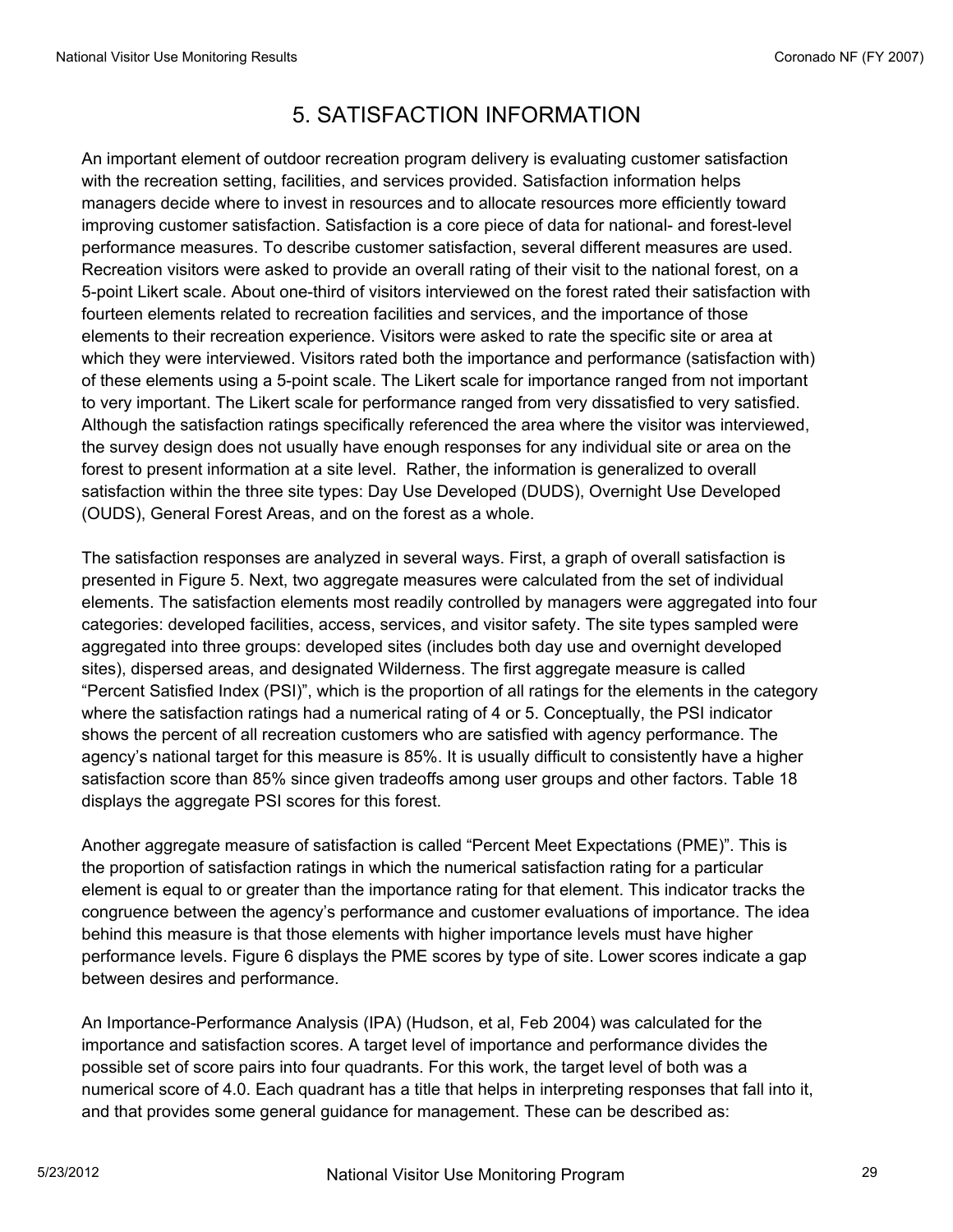- 1. Importance at or above 4.0, Satisfaction at or above 4.0: **Keep up the good work**. These are items that are important to visitors and ones that the forest is performing quite well;
- 2. Importance at or above 4.0, Satisfaction under 4.0: **Concentrate here**. These are important items to the public, but performance is not where it needs to be. Increasing effort here is likely to have the greatest payoff in overall customer satisfaction;
- 3. Importance below 4.0, Satisfaction above 4.0: **Possible overkill**. These are items that are not highly important to visitors, but the forest's performance is quite good. It may be possible to reduce effort here without greatly harming overall satisfaction;
- 4. Importance below 4.0; Satisfaction below 4.0: **Low Priority**. These are items where performance is not very good, but neither are they important to visitors. Focusing effort here is unlikely to have a great impact.

We present tables that show the I-P rating title for each satisfaction element. Each sitetype is presented in a separate table. Results are presented in Tables 19 - 22.

The numerical scores for visitor satisfaction and importance for each element by site type, and the sample sizes for each are presented in Appendix B (Tables B1 - B4). Most managers find it difficult to discern meaning from these raw tables; however they may wish to examine specific elements once they have reviewed the other satisfaction information presented in this section. Note that if an element had fewer than 10 responses no analyses are performed, as there are too few responses to provide reliable information. Finally, visitors were asked about their overall satisfaction with and the importance of road condition and the adequacy of signage. Figure 7a and Figure 7b show the results.

The overall satisfaction ratings for the Coronado are exceptionally high. For ninety-seven percent of visits, the overall rating was either somewhat or very satisfied. The composite satisfaction indices were not quite as high, but still very good. For all types of sites and for each rating composite, the satisfaction rating was over 80 percent. For both developed facility and safety composites, the ratings for all site types were above the national target (85%).

# Figure 5. Percent of National Forest Visits by Overall Satisfaction Rating

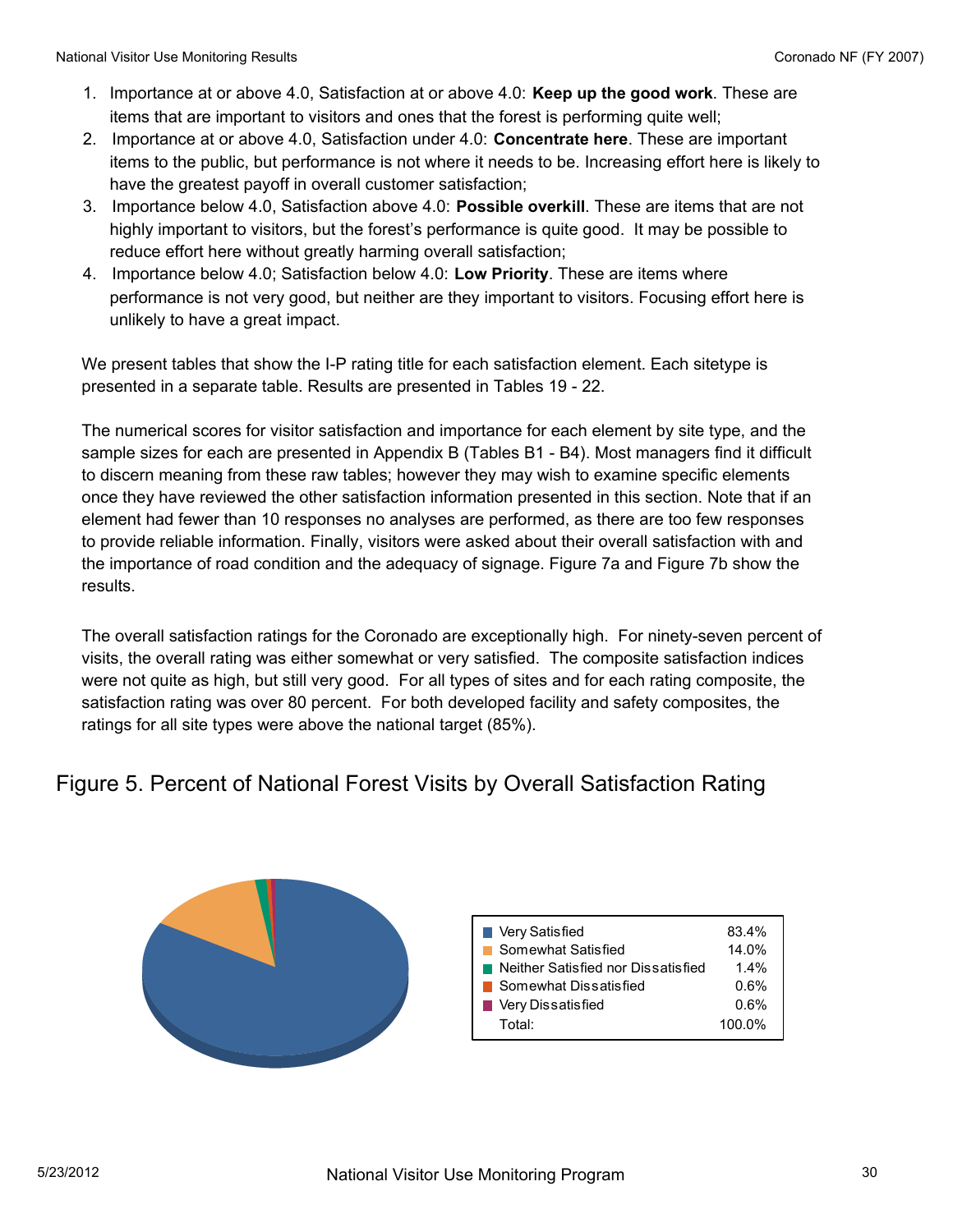# Table 18. Percent Satisfied Index† Scores for Aggregate Categories

| <b>Satisfaction Element</b> | Satisfied Survey Respondents (%) |                          |                              |
|-----------------------------|----------------------------------|--------------------------|------------------------------|
|                             | Developed Sites‡                 | Undeveloped Areas (GFAs) | <b>Designated Wilderness</b> |
| Developed Facilities        | 85.0                             | 88.1                     | 94.1                         |
| Access                      | 84.8                             | 88.1                     | 92.0                         |
| Services                    | 83.1                             | 80.8                     | 81.6                         |
| Feeling of Safety           | 94.8                             | 88.6                     | 93.9                         |

† This is a composite rating. It is the proportion of satisfaction ratings scored by visitors as good (4) or very good (5). Computed as the percentage of all ratings for the elements within the sub grouping that are at or above the target level, and indicates the percent of all visitors that are reasonably well satisfied with agency performance.

‡ This category includes both Day Use and Overnight Use Developed Sites.

#### Figure 6. Percent Meets Expectations Scores\*



\* "Percent Meet Expectations (PME)" is the proportion of satisfaction ratings in which the numerical satisfaction rating for a particular element is equal to or greater than the importance rating for that element. This indicator tracks the congruence between the agency's performance and customer evaluations of importance. The idea behind this measure is that those elements with higher importance levels must have higher performance levels. Lower scores indicate a gap between desires and performance.

‡ This category includes both Day Use and Overnight Use Developed Sites.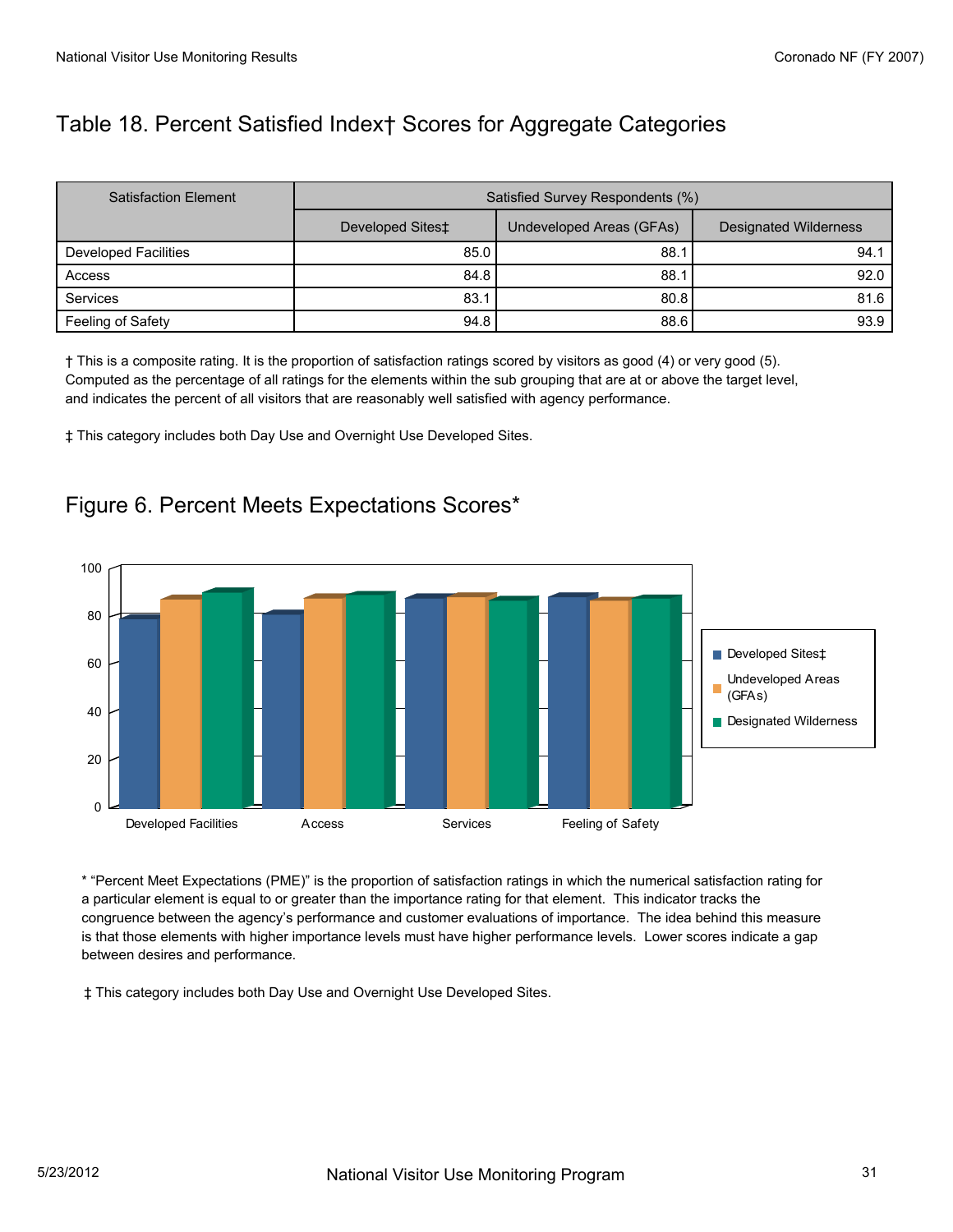L,

# Table 19. Importance-Performance Ratings for Day Use Developed Sites

| <b>Satisfaction Element</b>     | Importance-Performance Rating |
|---------------------------------|-------------------------------|
| <b>Restroom Cleanliness</b>     | Keep up the Good Work         |
| <b>Developed Facilities</b>     | Keep up the Good Work         |
| <b>Condition of Environment</b> | Keep up the Good Work         |
| Employee Helpfulness            | Keep up the Good Work         |
| Interpretive Displays           | Keep up the Good Work         |
| Parking Availability            | Keep up the Good Work         |
| Parking Lot Condition           | Keep up the Good Work         |
| Rec. Info. Availability         | Keep up the Good Work         |
| Road Condition                  | Keep up the Good Work         |
| Feeling of Satefy               | Keep up the Good Work         |
| Scenery                         | Keep up the Good Work         |
| Signage Adequacy                | Keep up the Good Work         |
| <b>Trail Condition</b>          | Keep up the Good Work         |
| Value for Fee Paid              | Keep up the Good Work         |

# Table 20. Importance-Performance Ratings for Overnight Developed Sites

| <b>Satisfaction Element</b>     | Importance-Performance Rating |
|---------------------------------|-------------------------------|
| <b>Restroom Cleanliness</b>     | Keep up the Good Work         |
| <b>Developed Facilities</b>     | Possible Overkill             |
| <b>Condition of Environment</b> | Keep up the Good Work         |
| <b>Employee Helpfulness</b>     | Keep up the Good Work         |
| <b>Interpretive Displays</b>    | Possible Overkill             |
| Parking Availability            | Keep up the Good Work         |
| Parking Lot Condition           | Keep up the Good Work         |
| Rec. Info. Availability         | Keep up the Good Work         |
| Road Condition                  | Keep up the Good Work         |
| Feeling of Satefy               | Keep up the Good Work         |
| Scenery                         | Keep up the Good Work         |
| Signage Adequacy                | Keep up the Good Work         |
| <b>Trail Condition</b>          | Keep up the Good Work         |
| Value for Fee Paid              | Keep up the Good Work         |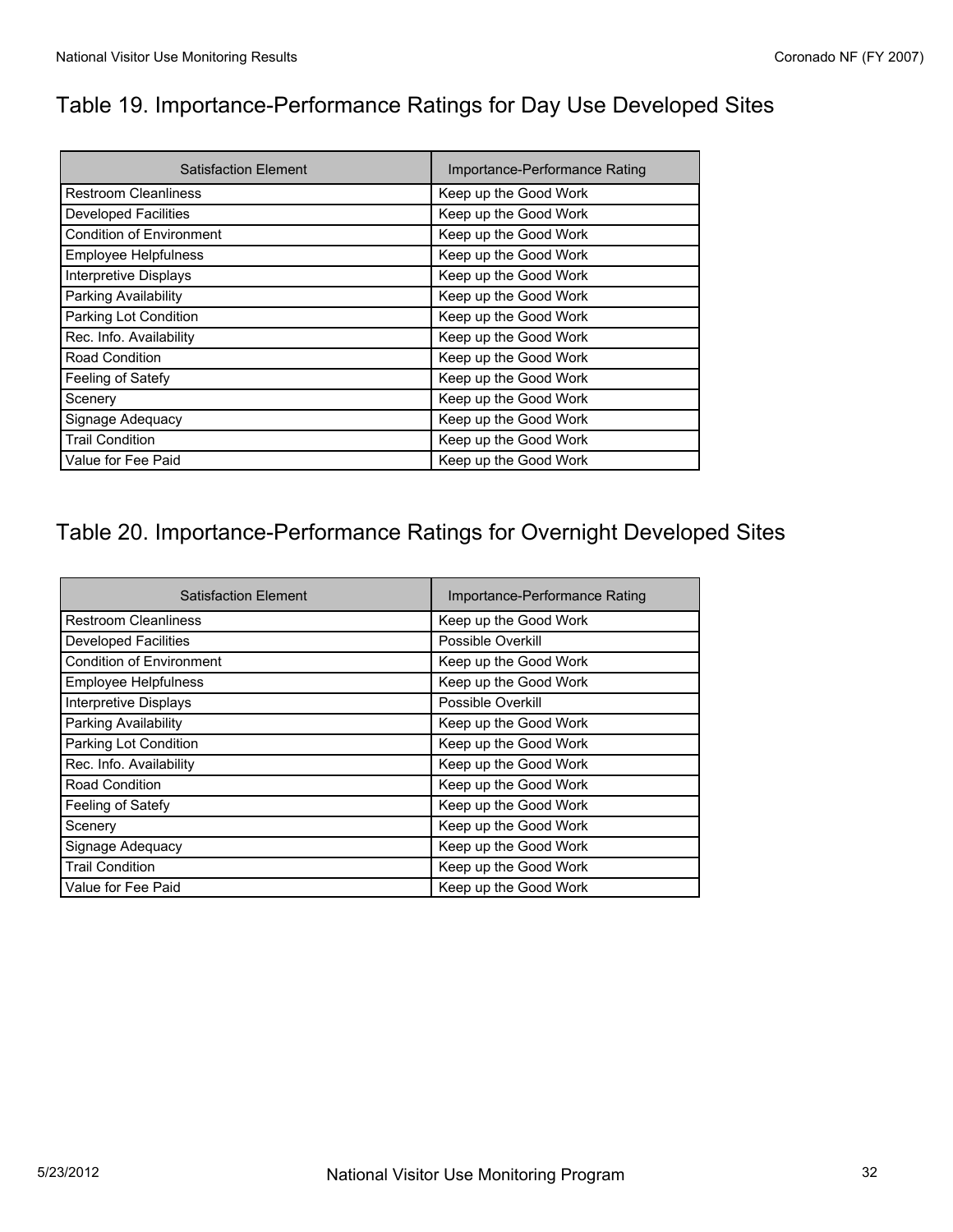# Table 21. Importance-Performance Ratings for Undeveloped Areas (GFAs)

| <b>Satisfaction Element</b>     | Importance-Performance Rating |
|---------------------------------|-------------------------------|
| <b>Restroom Cleanliness</b>     | Keep up the Good Work         |
| <b>Developed Facilities</b>     | Keep up the Good Work         |
| <b>Condition of Environment</b> | Keep up the Good Work         |
| Employee Helpfulness            | Keep up the Good Work         |
| Interpretive Displays           | Possible Overkill             |
| Parking Availability            | Possible Overkill             |
| Parking Lot Condition           | Possible Overkill             |
| Rec. Info. Availability         | Possible Overkill             |
| Road Condition                  | Keep up the Good Work         |
| Feeling of Satefy               | Keep up the Good Work         |
| Scenery                         | Keep up the Good Work         |
| Signage Adequacy                | Keep up the Good Work         |
| <b>Trail Condition</b>          | Keep up the Good Work         |
| Value for Fee Paid              | Keep up the Good Work         |

# Table 22. Importance-Performance Ratings for Designated Wilderness

| <b>Satisfaction Element</b>     | Importance-Performance Rating |
|---------------------------------|-------------------------------|
| <b>Restroom Cleanliness</b>     | Keep up the Good Work         |
| <b>Developed Facilities</b>     | Keep up the Good Work         |
| <b>Condition of Environment</b> | Keep up the Good Work         |
| Employee Helpfulness            | Keep up the Good Work         |
| Interpretive Displays           | Possible Overkill             |
| Parking Availability            | Keep up the Good Work         |
| Parking Lot Condition           | Possible Overkill             |
| Rec. Info. Availability         | Keep up the Good Work         |
| Road Condition                  | Possible Overkill             |
| Feeling of Satefy               | Keep up the Good Work         |
| Scenery                         | Keep up the Good Work         |
| Signage Adequacy                | Keep up the Good Work         |
| <b>Trail Condition</b>          | Keep up the Good Work         |
| Value for Fee Paid              | Keep up the Good Work         |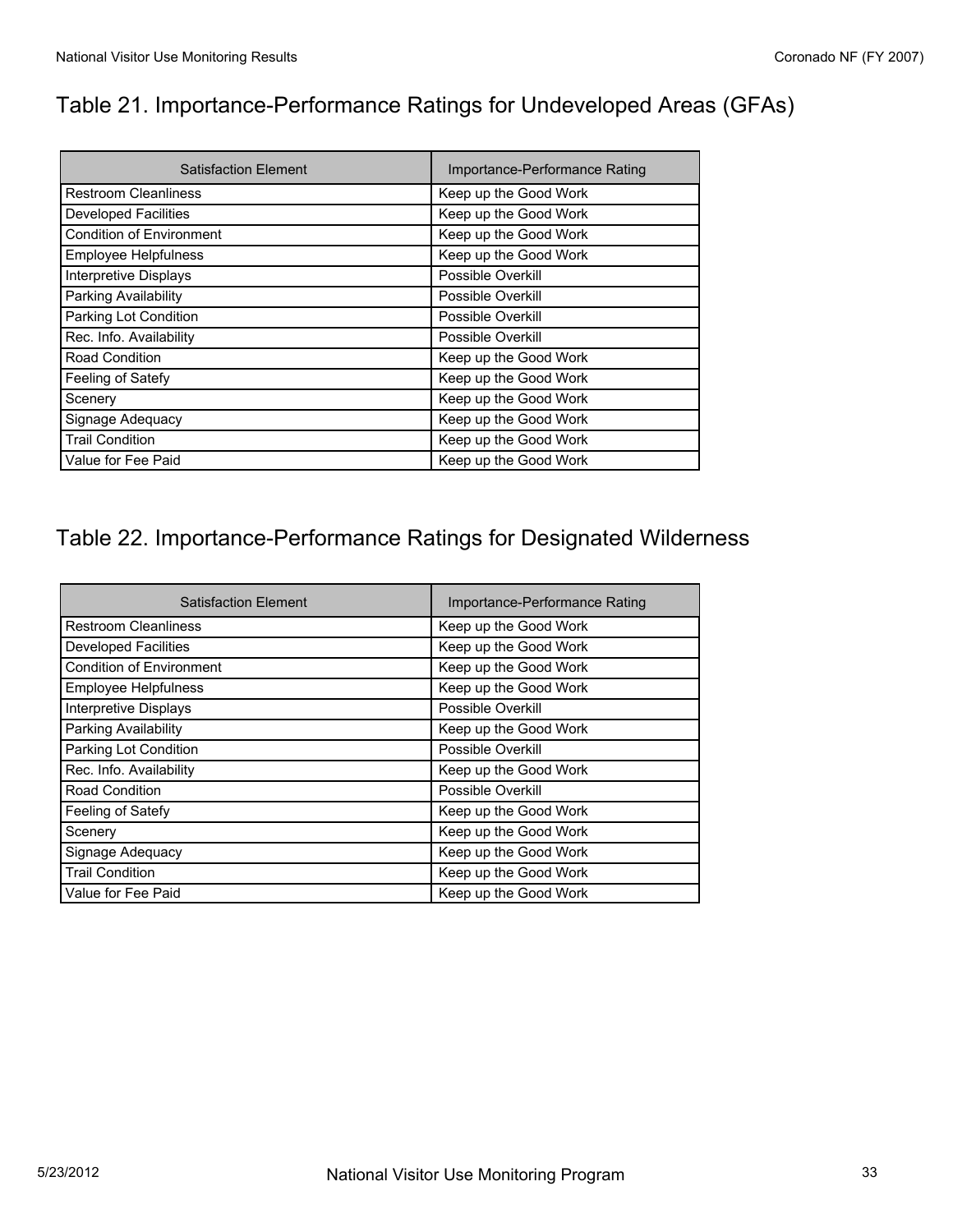



Figure 7b. Importance of Forest-wide Road Conditions & Signage Adequacy

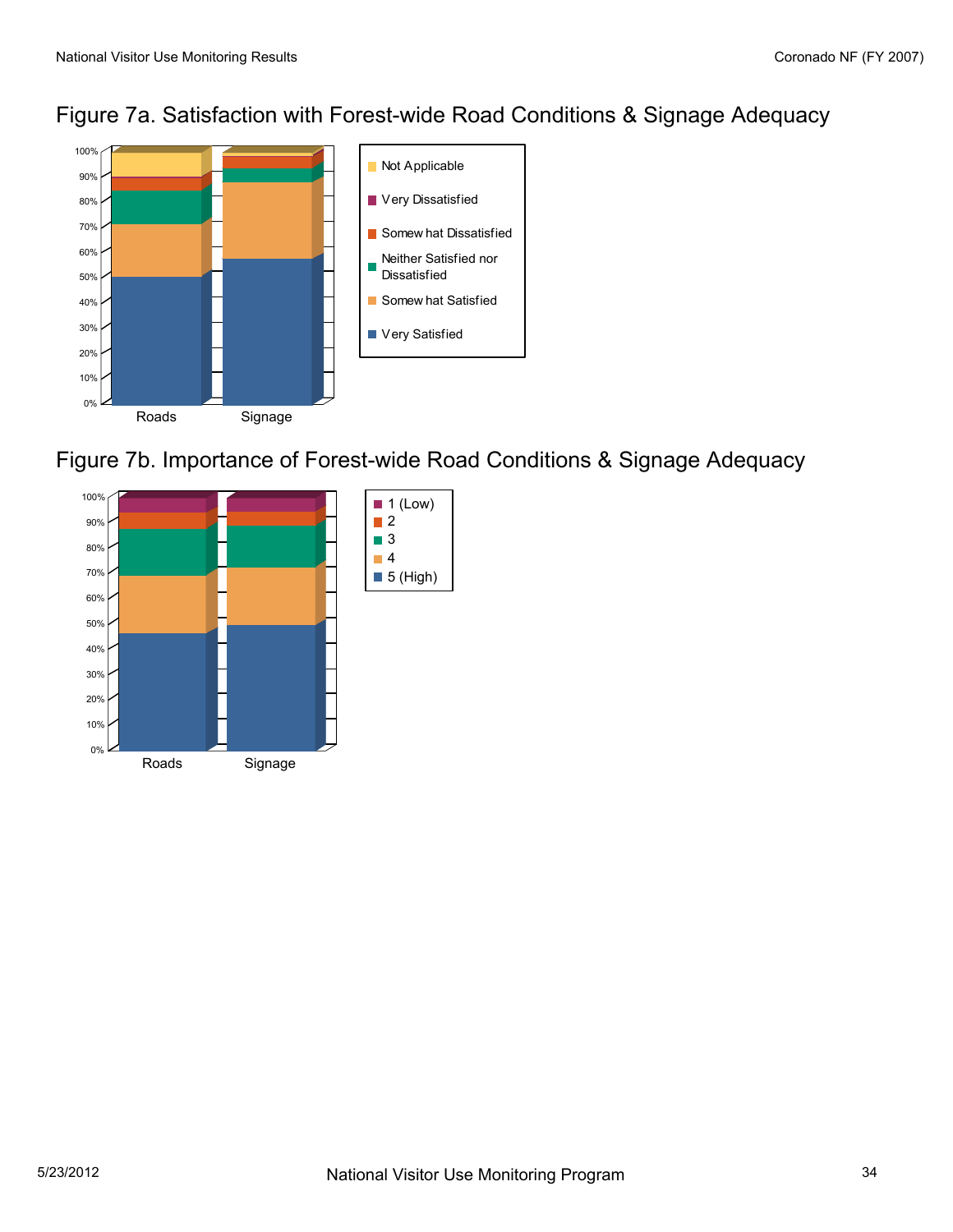### 5.1. Crowding

Visitors rated their perception of how crowded the recreation site or area felt to them. This information is useful when looking at the type of site the visitor was using since someone visiting a designated Wilderness may think 5 people is too many while someone visiting a developed campground may think 200 people is about right. Table 23 shows the distribution of responses for each site type. Crowding was reported on a scale of 1 to 10 where 1 denotes hardly anyone was there, and a 10 indicates the area was perceived as overcrowded.

# Table 23. Percent of Site Visits\* by Crowding Rating and Site Type

| Crowding              | Site Types (% of Site Visits)     |                                         |                             |                                 |
|-----------------------|-----------------------------------|-----------------------------------------|-----------------------------|---------------------------------|
| Rating†               | Day Use<br><b>Developed Sites</b> | Overnight Use<br><b>Developed Sites</b> | Undeveloped<br>Areas (GFAs) | Designated<br><b>Wilderness</b> |
| 10 - Overcrowded      | 0.0                               | 0.1                                     | 2.2                         | 0.2                             |
| 9                     | 3.3                               | 1.5                                     | 5.9                         | 6.3                             |
| 8                     | 8.4                               | 3.8                                     | 10.5                        | 4.7                             |
|                       | 3.8                               | 14.2                                    | 10.3                        | 7.0                             |
| 6                     | 27.3                              | 19.3                                    | 17.4                        | 15.3                            |
| 5                     | 11.9                              | 22.0                                    | 8.3                         | 15.3                            |
| 4                     | 15.3                              | 15.6                                    | 17.3                        | 14.8                            |
| 3                     | 20.1                              | 2.3                                     | 15.9                        | 14.4                            |
| $\overline{2}$        | 7.1                               | 21.2                                    | 11.3                        | 21.5                            |
| - Hardly anyone there | 2.9                               | 0.0                                     | 0.8                         | 0.4                             |
| <b>Average Rating</b> | 4.8                               | 4.8                                     | 5.2                         | 4.6                             |









**Designated**

**Crowding Rating**

\* A Site Visit is the entry of one person onto a national forest site or area to participate in recreation activities for an unspecified period of time.

† Survey respondents rated how crowded the site or area they were interviewed at was using a scale of 1 to 10 where 1 meant hardly anyone was there and 10 meant the site or area was overcrowded.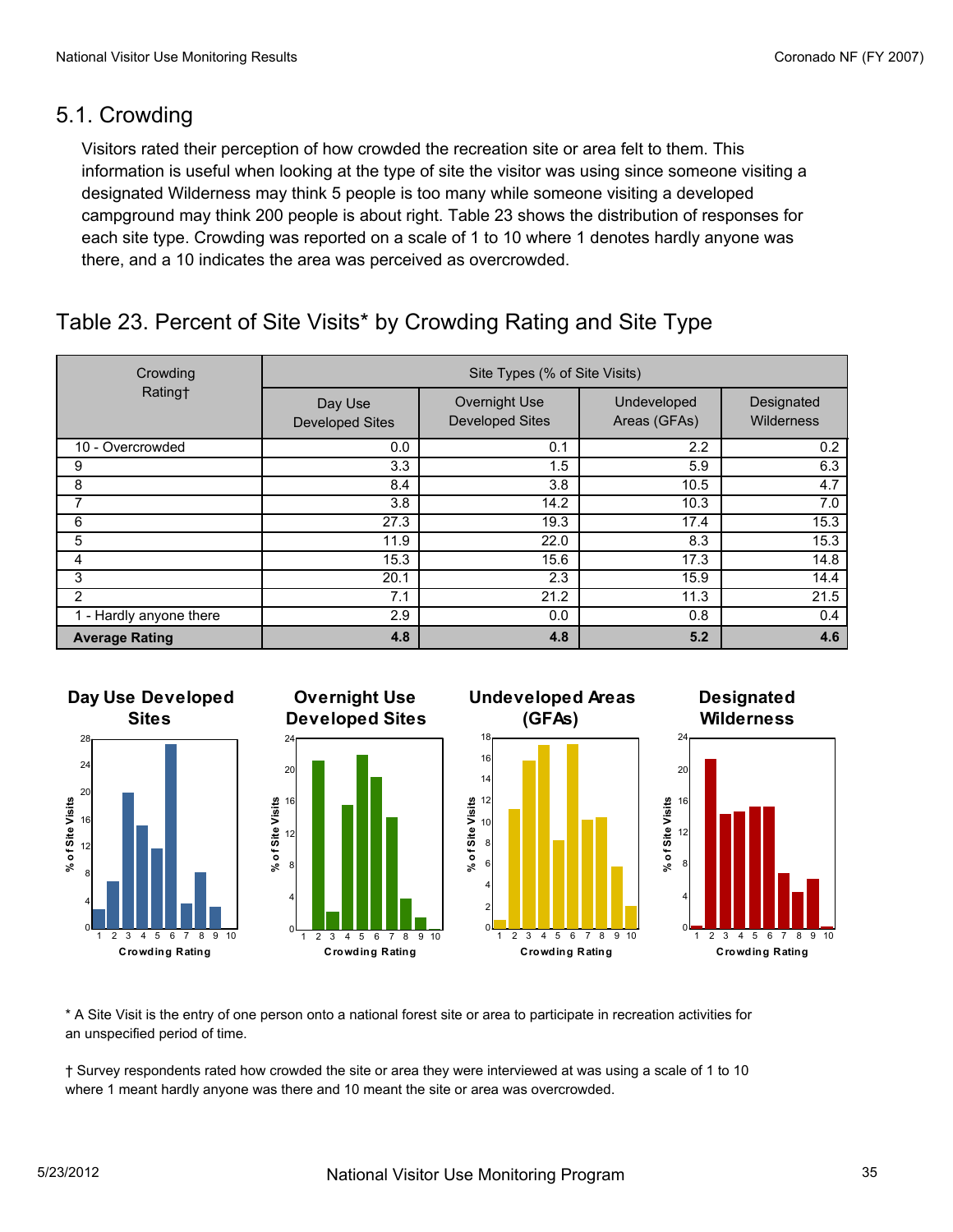### 5.2. Disabilities

Providing barrier-free facilities for recreation visitors is an important part of facility and service planning and development. One question asked if anyone in their group had a disability. If so, the visitor was then asked if the facilities at the sites they visited were accessible for this person (Table 24).

#### Table 24. Accessibility of National Forest Facilities by Persons with Disabilities

| Item                                                                       | Percent |
|----------------------------------------------------------------------------|---------|
| % of visits that include a group member with a disability                  | 11.8    |
| Of this group, percent who said facilities at site visited were accessible | 81.7    |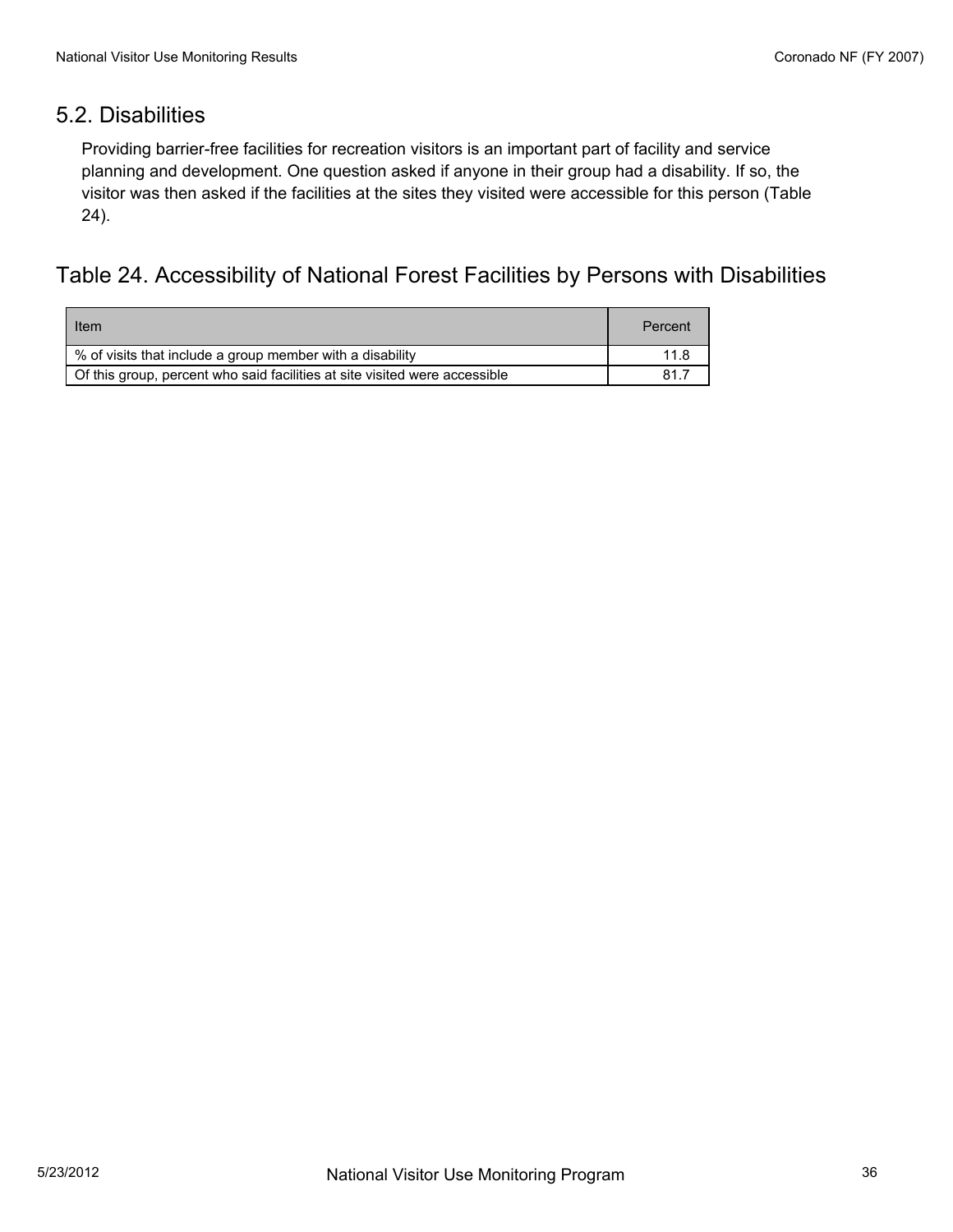# 6. WILDERNESS VISIT DEMOGRAPHICS

Visits to Wilderness are sometimes made by a particular subset of the overall visitor population. In this chapter, tables are presented that describe the demographic characteristics of those who visit designated wilderness on this forest. Table 25 shows the gender breakdown, Table 26 the racial and ethnicity distribution, and the Table 27 age composition. In Table 28, a frequency analysis of Zip Codes obtained from respondents is presented, to give a rough idea of the common origins of Wilderness visitors.

# Table 25. Percent of Wilderness Site Visits\* by Gender

| Gender | Survey<br>Respondents <sup>+</sup> | <b>Wilderness Site</b><br>Visits $(\%)\sharp$ |
|--------|------------------------------------|-----------------------------------------------|
| Female | 441                                | 38.5                                          |
| Male   | 523                                | 61.5                                          |
| otal   | 964                                | 100.0                                         |



\* A Site Visit is the entry of one person onto a National Forest site or area to participate in recreation activities for an unspecified period of time.

† Non-respondents to gender questions were excluded from analysis.

‡ Calculations are computed using weights that expand the sample of individuals to the population of Wilderness Site Visits.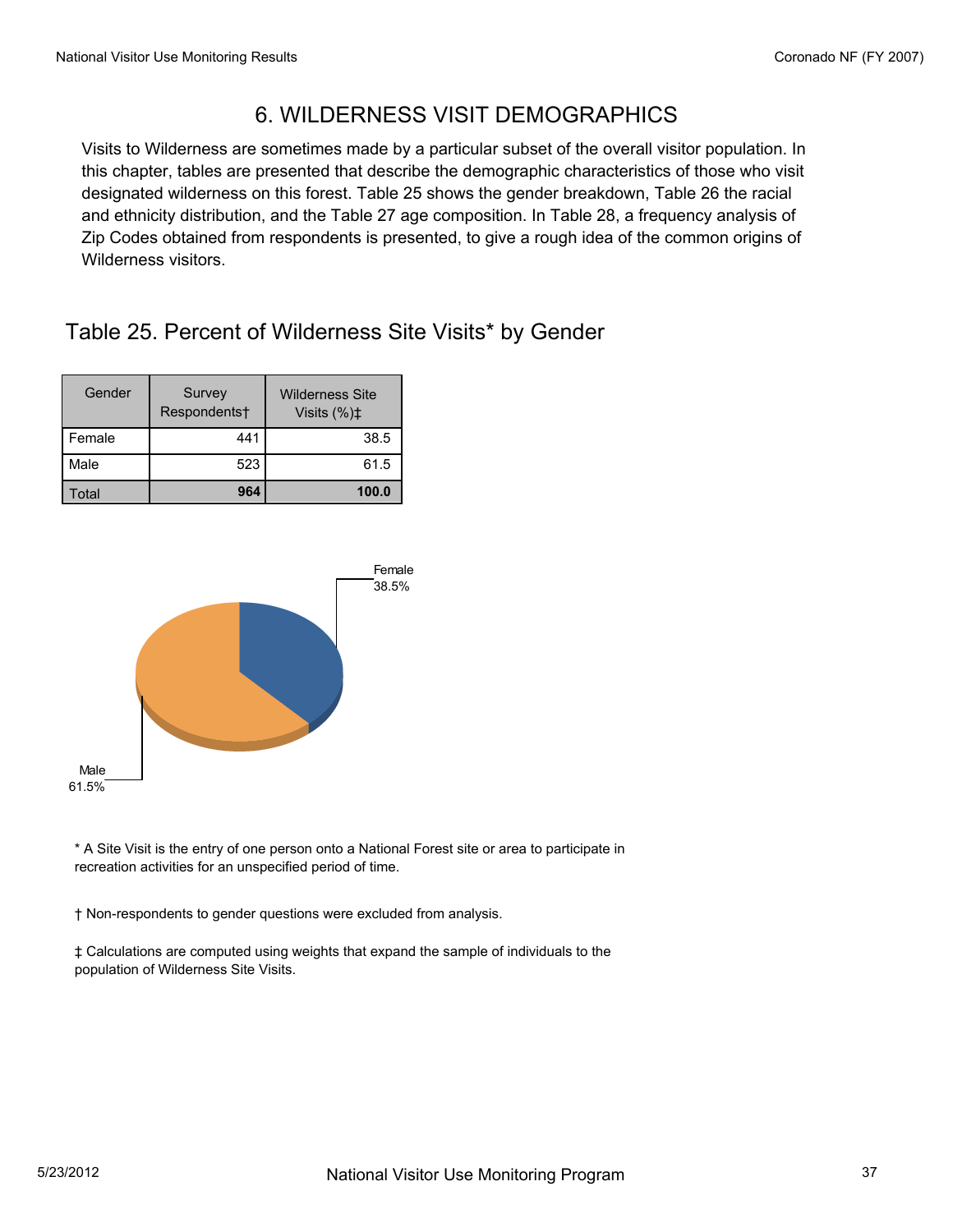# Table 26. Percent of Wilderness Site Visits\* by Race/Ethnicity

| Race <sup>+</sup>                 | Survey<br>Respondents‡ | <b>Wilderness Site</b><br>Visits $(\%)\$ |
|-----------------------------------|------------------------|------------------------------------------|
| l American Indian / Alaska Native | 0                      | 0.0                                      |
| Asian                             |                        | 10.9                                     |
| Black / African American          | 0                      | 0.0                                      |
| l Hawaiian / Pacific Islander     | Ω                      | 0.0                                      |
| White                             | 18                     | 89.1                                     |
| Total                             | 19                     | 100.0#                                   |

| Ethnicity <sup>+</sup> | Survey<br>Respondents‡ | <b>Wilderness Site</b><br>Visits $(\%)\$ |
|------------------------|------------------------|------------------------------------------|
| Hispanic / Latino      |                        | 0.0                                      |



\* A Site Visit is the entry of one person onto a National Forest site or area to participate in recreation activities for an unspecified period of time.

# Respondents could choose more than one racial group, so the total may be more than 100%.

† Race and Ethnicity were asked as two separate questions.

‡ Non-respondents to race/ethnicity questions were excluded from analysis.

§ Calculations are computed using weights that expand the sample of individuals to the population of Wilderness Site Visits.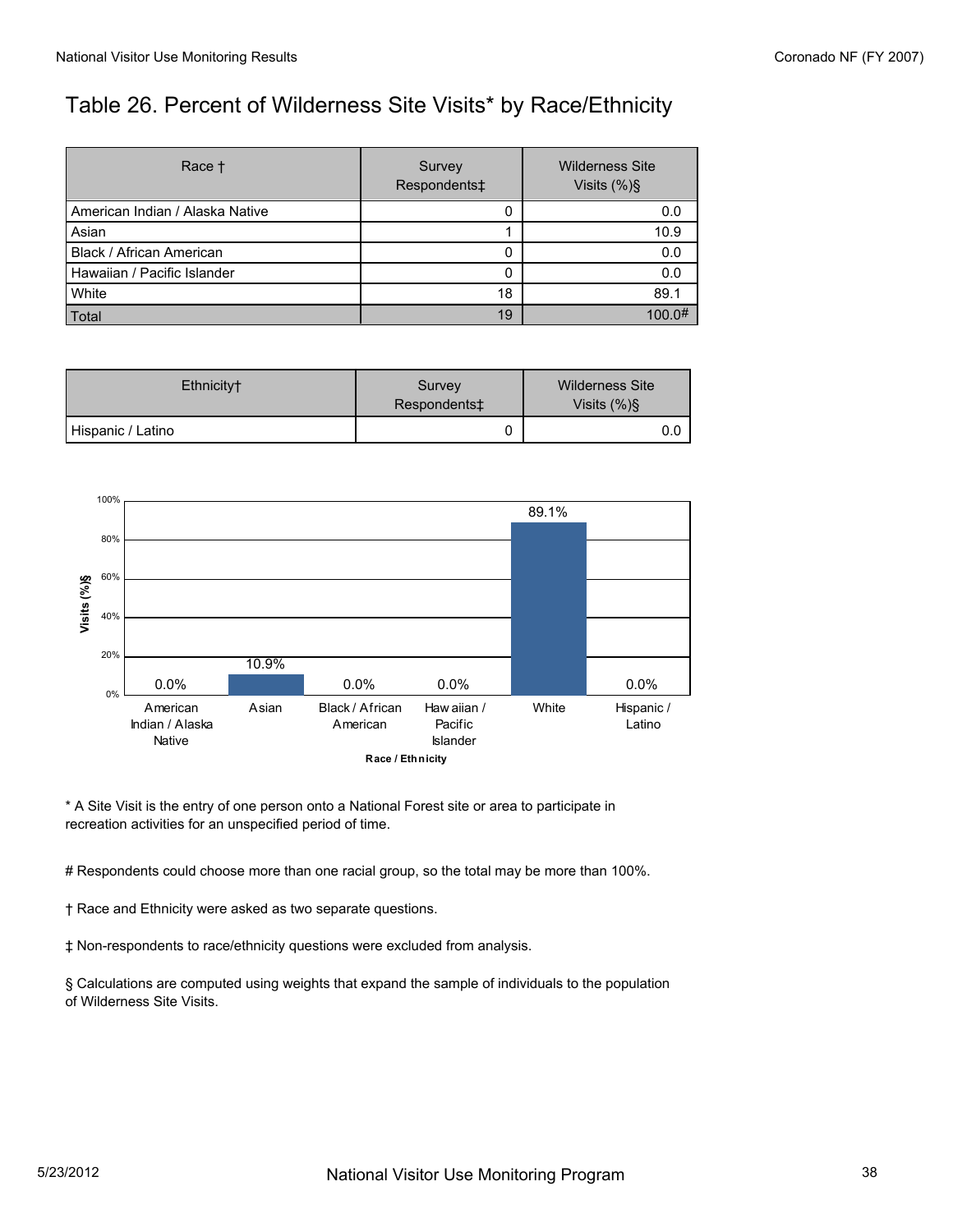# Table 27. Percent of Wilderness Site Visits\* by Age

| Age Class | Wilderness Site Visits (%)‡ |
|-----------|-----------------------------|
| Under 16  | 7.5                         |
| $16-19$   | 1.5                         |
| $20 - 29$ | 9.7                         |
| $30 - 39$ | 14.1                        |
| $40-49$   | 17.7                        |
| $50 - 59$ | 23.6                        |
| 60-69     | 18.1                        |
| $70+$     | 7.7                         |
| Total     | 99.9                        |



\* A Site Visit is the entry of one person onto a National Forest site or area to participate in recreation activities for an unspecified period of time.

† Non-respondents to age questions were excluded from analysis.

‡ Calculations are computed using weights that expand the sample of individuals to the population of Wilderness Site Visits.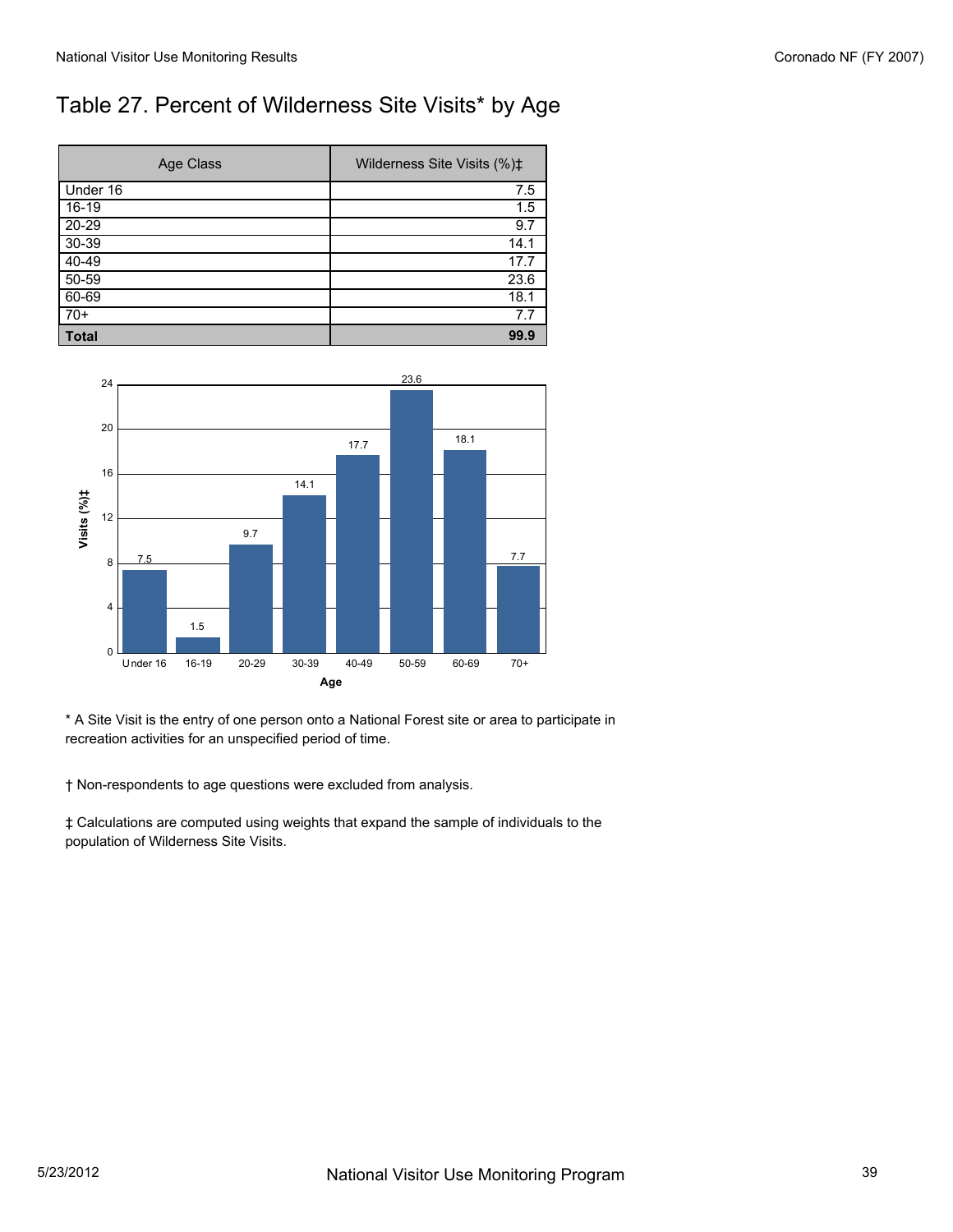# Table 28. Top 15 Most Commonly Reported ZIP Codes, States and Counties of Wilderness Survey Respondents

| <b>ZIP Code</b> | <b>State</b> | County      | Percent of<br>Respondents | Survey<br>Respondents (n) |
|-----------------|--------------|-------------|---------------------------|---------------------------|
| 85718           | Arizona      | Pima County | 14.6                      | 37                        |
| 85704           | Arizona      | Pima County | 12.2                      | 31                        |
| 85750           | Arizona      | Pima County | 10.2                      | 26                        |
| 85719           | Arizona      | Pima County | 9.8                       | 25                        |
| 85716           | Arizona      | Pima County | 9.8                       | 25                        |
| 85710           | Arizona      | Pima County | 7.5                       | 19                        |
| 85712           | Arizona      | Pima County | 7.1                       | 18                        |
| 85749           | Arizona      | Pima County | 4.3                       | 11                        |
| 85737           | Arizona      | Pima County | 4.3                       | 11                        |
| 85742           | Arizona      | Pima County | 3.9                       | 10                        |
| 85745           | Arizona      | Pima County | 3.9                       | 10                        |
| 85741           | Arizona      | Pima County | 3.5                       | 9                         |
| Foreign Country |              |             | 3.1                       | 8                         |
| 85711           | Arizona      | Pima County | 2.8                       | 7                         |
| 85705           | Arizona      | Pima County | 2.8                       | 7                         |

\* Includes respondents reporting no ZIP code or an invalid ZIP code.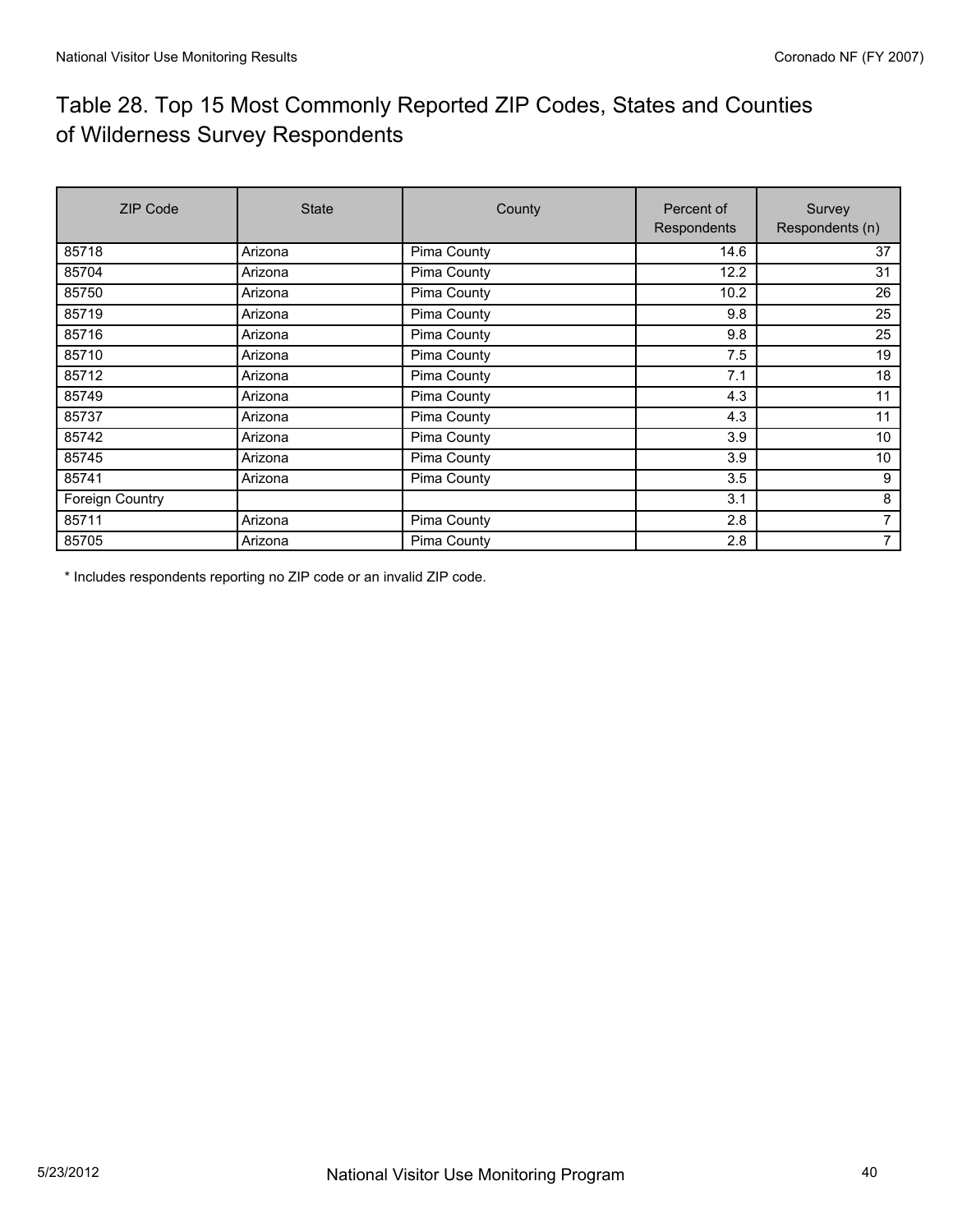# 7. APPENDIX TABLES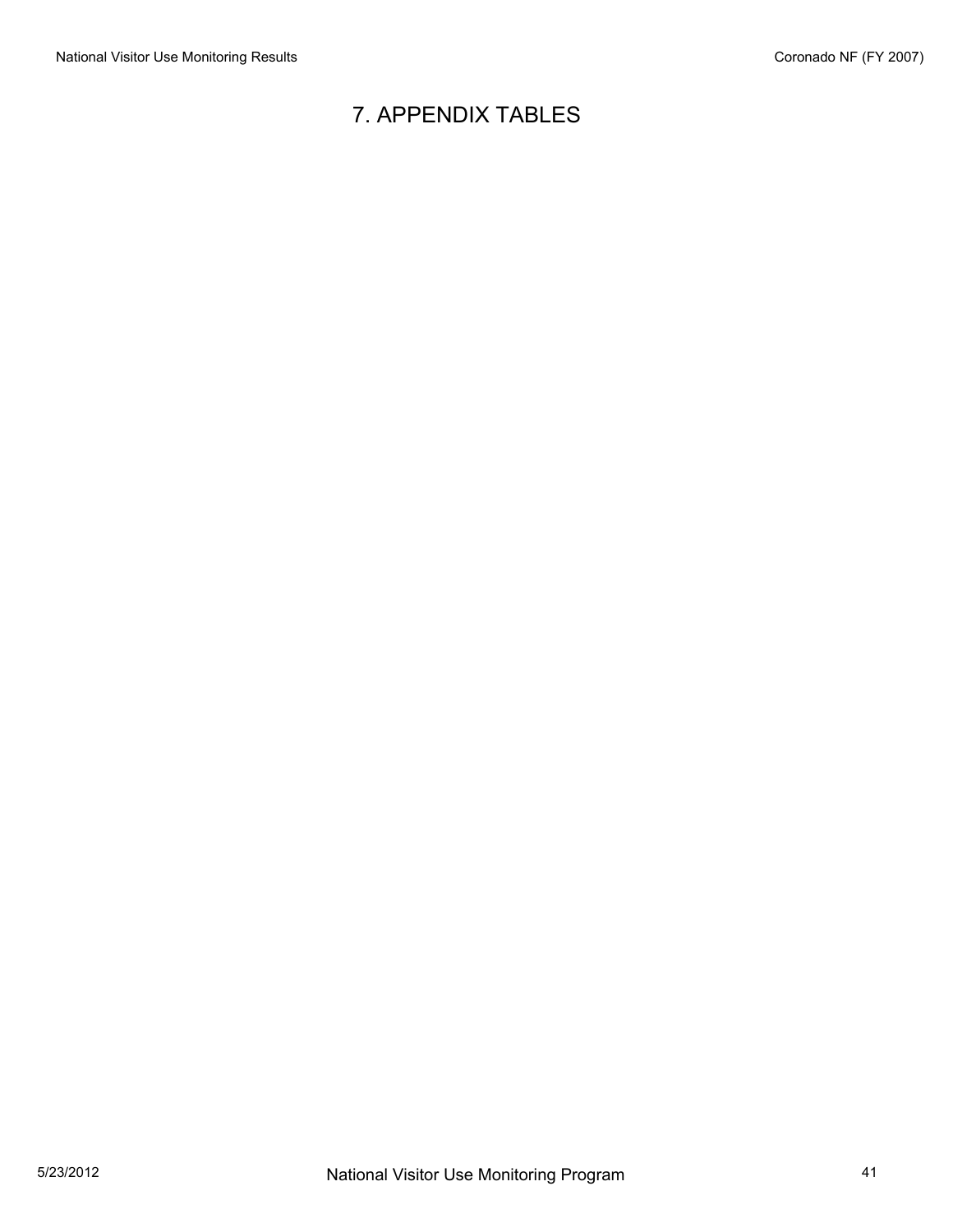# APPENDIX A - Complete List of ZIP Codes

# Table A-1. ZIP Codes, States and Counties of National Forest Survey Respondents

| <b>ZIP Code</b> | <b>State</b> | County                | Percent of  | Survey           |
|-----------------|--------------|-----------------------|-------------|------------------|
|                 |              |                       | Respondents | Respondents (n)  |
| 85750           | Arizona      | Pima County           | 9.6         | 165              |
| 85718           | Arizona      | <b>Pima County</b>    | 5.9         | 101              |
| 85710           | Arizona      | Pima County           | 4.9         | 84               |
| 85716           | Arizona      | Pima County           | 4.0         | 68               |
| 85719           | Arizona      | Pima County           | 3.5         | 61               |
| 85749           | Arizona      | Pima County           | 3.5         | 61               |
| 85712           | Arizona      | Pima County           | 3.3         | 56               |
| Foreign Country |              |                       | 2.9         | 50               |
| 85704           | Arizona      | Pima County           | 2.7         | 47               |
| 85715           | Arizona      | Pima County           | 2.7         | 46               |
| 85711           | Arizona      | Pima County           | 2.4         | 41               |
| 85730           | Arizona      | Pima County           | 2.1         | 36               |
| 85705           | Arizona      | Pima County           | 2.0         | 35               |
| 85741           | Arizona      | Pima County           | 2.0         | 34               |
| 85742           | Arizona      | Pima County           | 1.9         | 33               |
| 85737           | Arizona      | Pima County           | 1.6         | 28               |
| 85748           | Arizona      | <b>Pima County</b>    | 1.6         | 28               |
| 85745           | Arizona      | Pima County           | 1.3         | 23               |
| Unknown Origin* |              |                       | 1.3         | 22               |
| 85739           | Arizona      | Pima County           | 1.3         | $\overline{22}$  |
| 85755           | Arizona      | Pima County           | 1.2         | 21               |
| 85743           | Arizona      | Pima County           | 1.1         | 19               |
| 85614           | Arizona      | Pima County           | 1.0         | 18               |
| 85747           | Arizona      | Pima County           | 0.9         | 16               |
| 85746           | Arizona      | Pima County           | 0.8         | 14               |
| 85706           | Arizona      | Pima County           | 0.8         | 13               |
| 85713           | Arizona      | Pima County           | 0.6         | 11               |
| 85653           | Arizona      | Pima County           | 0.6         | $10$             |
| 85629           | Arizona      | Pima County           | 0.5         | $\boldsymbol{9}$ |
| 85623           | Arizona      | <b>Pinal County</b>   | 0.5         | $\bf 8$          |
| 85641           | Arizona      | Pima County           | 0.5         | $\bf 8$          |
| 85701           | Arizona      | <b>Pima County</b>    | 0.5         | $\overline{8}$   |
| 85714           | Arizona      | Pima County           | 0.3         | 6                |
| 85222           | Arizona      | <b>Pinal County</b>   | 0.3         | $\,6\,$          |
| 85635           | Arizona      | <b>Cochise County</b> | 0.3         | $\sqrt{5}$       |
| 85615           | Arizona      | Cochise County        | 0.3         | $\sqrt{5}$       |
| 85621           | Arizona      | Santa Cruz County     | 0.3         | $\overline{5}$   |
| 85014           | Arizona      | Maricopa County       | 0.2         | $\overline{4}$   |
| 55902           | Minnesota    | <b>Olmsted County</b> | 0.2         | $\mathbf{3}$     |
| 85757           | Arizona      | Pima County           | 0.2         | $\overline{3}$   |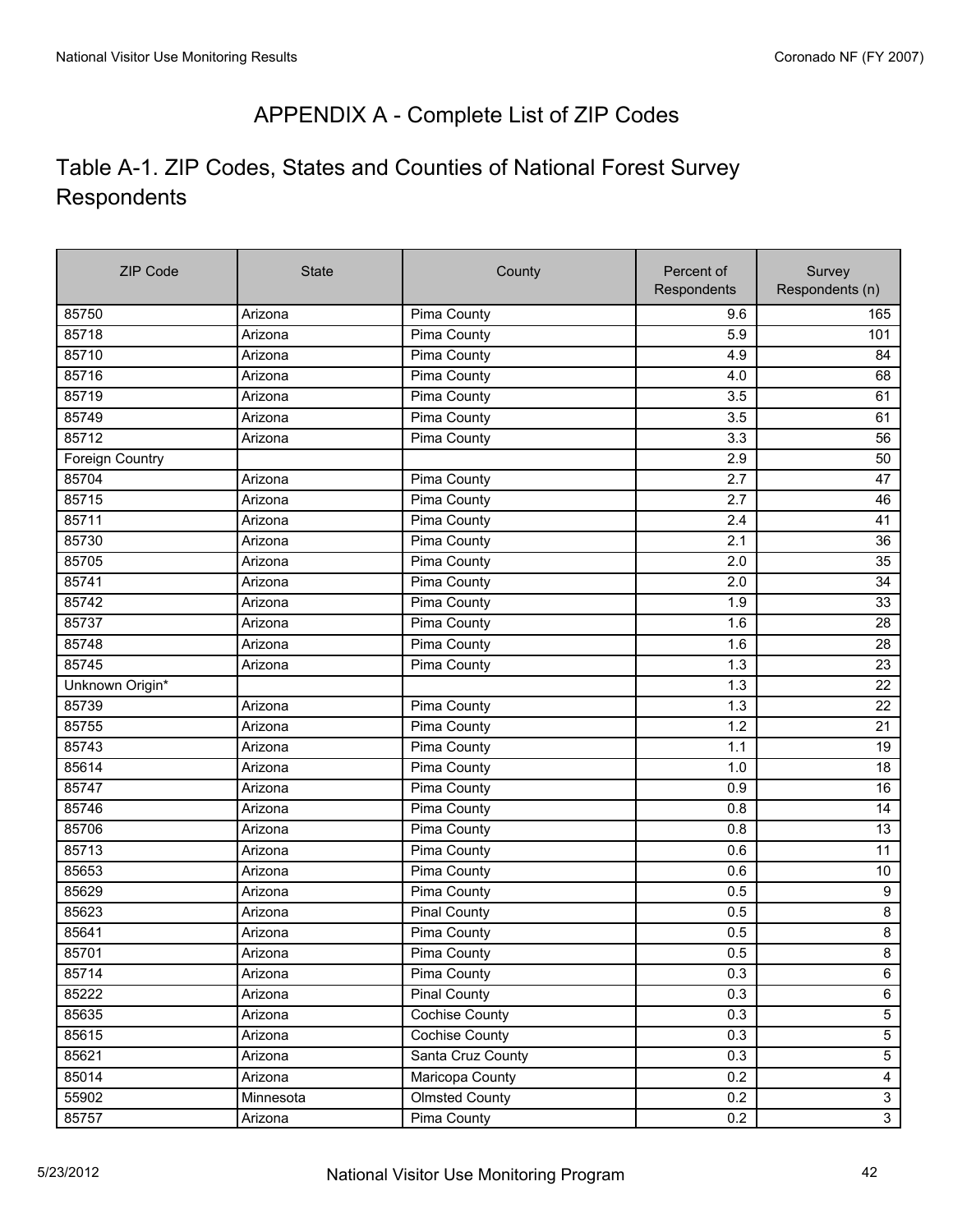| 97302 | Oregon            | <b>Marion County</b>     | 0.2 | $\overline{3}$          |
|-------|-------------------|--------------------------|-----|-------------------------|
| 85207 | Arizona           | Maricopa County          | 0.2 | $\overline{3}$          |
| 85650 | Arizona           | <b>Cochise County</b>    | 0.2 | $\overline{3}$          |
| 86004 | Arizona           | Coconino County          | 0.2 | 3                       |
| 85249 | Arizona           | Maricopa County          | 0.2 | $\mathbf{3}$            |
| 85281 | Arizona           | Maricopa County          | 0.2 | $\overline{3}$          |
| 85735 | Arizona           | <b>Pima County</b>       | 0.2 | 3                       |
| 85257 | Arizona           | Maricopa County          | 0.2 | 3                       |
| 97520 | Oregon            | Jackson County           | 0.2 | $\overline{3}$          |
| 85736 | Arizona           | <b>Pima County</b>       | 0.2 | $\overline{3}$          |
| 85602 | Arizona           | <b>Cochise County</b>    | 0.2 | $\overline{3}$          |
| 10023 | <b>New York</b>   | <b>New York County</b>   | 0.1 | $\overline{2}$          |
| 55317 | Minnesota         | <b>Carver County</b>     | 0.1 | $\overline{2}$          |
| 85546 | Arizona           | <b>Graham County</b>     | 0.1 | $\overline{2}$          |
| 16803 | Pennsylvania      | Centre County            | 0.1 | $\overline{2}$          |
| 16509 | Pennsylvania      | Erie County              | 0.1 | $\overline{2}$          |
| 60610 | Illinois          | <b>Cook County</b>       | 0.1 | $\overline{2}$          |
| 92024 | California        | San Diego County         | 0.1 | $\overline{2}$          |
| 85624 | Arizona           | Santa Cruz County        | 0.1 | $\overline{\mathbf{c}}$ |
| 97439 | Oregon            | Lane County              | 0.1 | $\overline{2}$          |
| 87111 | <b>New Mexico</b> | <b>Bernalillo County</b> | 0.1 | $\overline{2}$          |
| 60062 | Illinois          | <b>Cook County</b>       | 0.1 | $\overline{2}$          |
| 97702 | Oregon            | <b>Deschutes County</b>  | 0.1 | $\overline{2}$          |
| 85259 | Arizona           | Maricopa County          | 0.1 | $\overline{c}$          |
| 85703 | Arizona           | Pima County              | 0.1 | $\overline{2}$          |
| 85648 | Arizona           | Santa Cruz County        | 0.1 | $\overline{2}$          |
| 85224 | Arizona           | Maricopa County          | 0.1 | $\overline{2}$          |
| 85234 | Arizona           | Maricopa County          | 0.1 | $\overline{2}$          |
| 85282 | Arizona           | Maricopa County          | 0.1 | $\overline{2}$          |
| 97530 | Oregon            | Jackson County           | 0.1 | $\overline{2}$          |
| 78070 | Texas             | Comal County             | 0.1 | $\overline{2}$          |
| 81301 | Colorado          | La Plata County          | 0.1 | $\overline{2}$          |
| 85248 | Arizona           | Maricopa County          | 0.1 | $\overline{2}$          |
| 85652 | Arizona           | <b>Pima County</b>       | 0.1 | $\overline{2}$          |
| 85020 | Arizona           | Maricopa County          | 0.1 | $\overline{2}$          |
| 12833 | New York          | Saratoga County          | 0.1 | $\mathbf{1}$            |
| 50265 | lowa              | Polk County              | 0.1 | 1                       |
| 81615 | Colorado          | <b>Pitkin County</b>     | 0.1 | $\mathbf{1}$            |
| 47331 | Indiana           | Fayette County           | 0.1 | $\mathbf{1}$            |
| 85309 | Arizona           | Maricopa County          | 0.1 | $\mathbf{1}$            |
| 92113 | California        | San Diego County         | 0.1 | $\mathbf{1}$            |
| 10512 | New York          | <b>Putnam County</b>     | 0.1 | $\mathbf{1}$            |
| 44121 | Ohio              | Cuyahoga County          | 0.1 | 1                       |
| 43219 | Ohio              | Franklin County          | 0.1 | $\mathbf{1}$            |
| 85708 | Arizona           | <b>Pima County</b>       | 0.1 | $\mathbf{1}$            |
| 85085 | Arizona           | Maricopa County          | 0.1 | $\mathbf{1}$            |
| 85015 | Arizona           | Maricopa County          | 0.1 | $\mathbf{1}$            |
| 46168 | Indiana           | <b>Hendricks County</b>  | 0.1 | $\mathbf{1}$            |
| 78705 | Texas             | <b>Travis County</b>     | 0.1 | 1                       |
| 39090 | Mississippi       | <b>Attala County</b>     | 0.1 | 1                       |
| 19010 | Pennsylvania      | Delaware County          | 0.1 | $\overline{1}$          |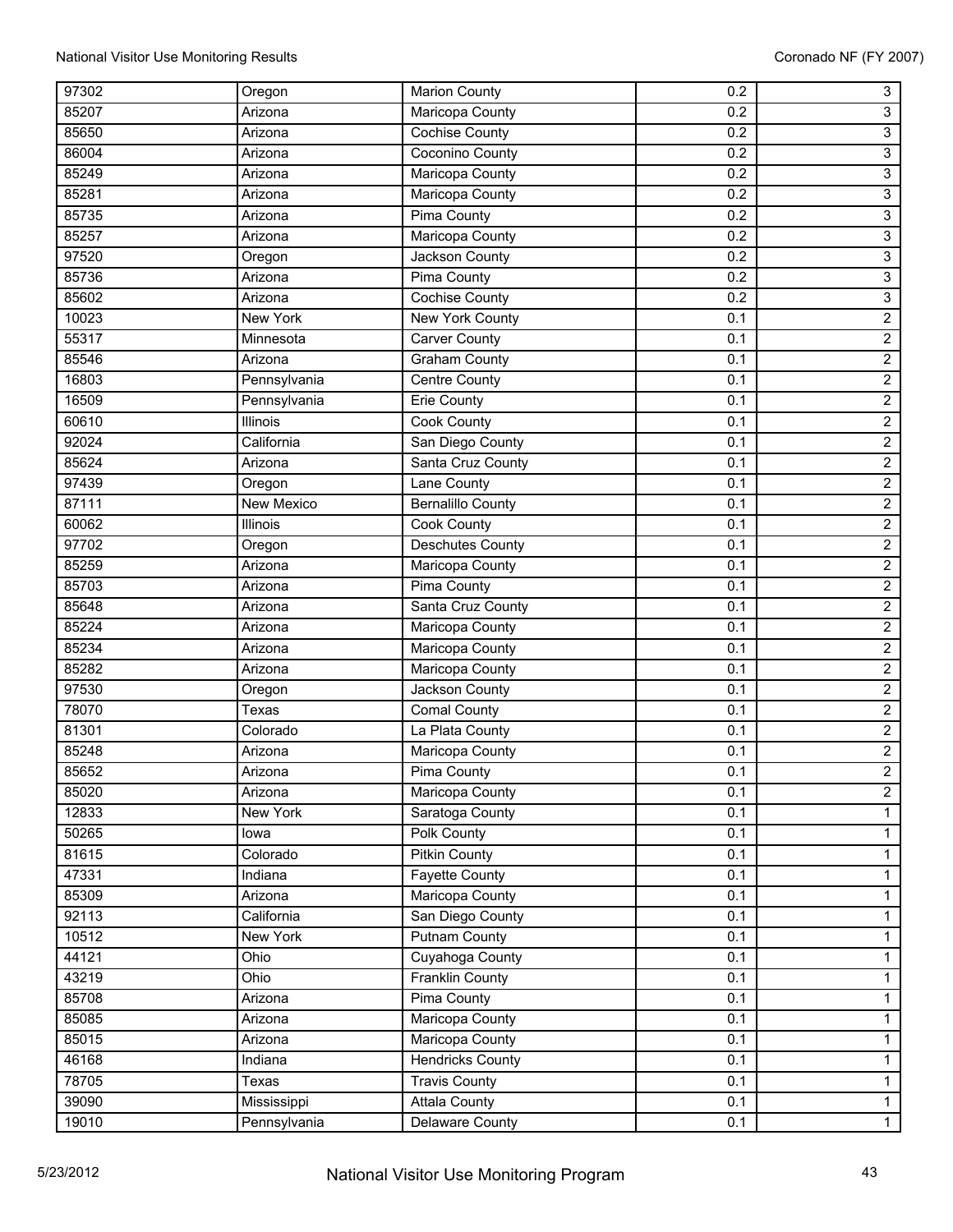| 98290 | Washington      | Snohomish County          | 0.1 | 1              |
|-------|-----------------|---------------------------|-----|----------------|
| 14120 | New York        | Niagara County            | 0.1 | 1              |
| 85622 | Arizona         | Pima County               | 0.1 | $\mathbf{1}$   |
| 91901 | California      | San Diego County          | 0.1 | 1              |
| 85032 | Arizona         | Maricopa County           | 0.1 | 1              |
| 95023 | California      | San Benito County         | 0.1 | 1              |
| 85637 | Arizona         | Santa Cruz County         | 0.1 | 1              |
| 45242 | Ohio            | <b>Hamilton County</b>    | 0.1 | $\mathbf{1}$   |
| 37122 | Tennessee       | <b>Wilson County</b>      | 0.1 | 1              |
| 72758 | Arkansas        | <b>Benton County</b>      | 0.1 | $\mathbf{1}$   |
| 19970 | Delaware        | <b>Sussex County</b>      | 0.1 | $\mathbf{1}$   |
| 98802 | Washington      | Douglas County            | 0.1 | 1              |
| 98040 | Washington      | King County               | 0.1 | 1              |
| 11201 | New York        | Kings County              | 0.1 | 1              |
| 55057 | Minnesota       | <b>Rice County</b>        | 0.1 | $\mathbf{1}$   |
| 80303 | Colorado        | <b>Boulder County</b>     | 0.1 | 1              |
| 77057 | Texas           | Harris County             | 0.1 | $\mathbf{1}$   |
| 60502 | Illinois        | DuPage County             | 0.1 | $\mathbf{1}$   |
| 45244 | Ohio            | <b>Hamilton County</b>    | 0.1 | $\mathbf{1}$   |
| 72631 | Arkansas        | <b>Carroll County</b>     | 0.1 | 1              |
| 96106 | California      | <b>Plumas County</b>      | 0.1 | 1              |
| 94404 | California      | San Mateo County          | 0.1 | $\mathbf{1}$   |
| 50226 | lowa            | Polk County               | 0.1 | $\mathbf{1}$   |
| 93514 | California      | Inyo County               | 0.1 | 1              |
| 85206 | Arizona         | Maricopa County           | 0.1 | $\mathbf{1}$   |
| 85205 | Arizona         | Maricopa County           | 0.1 | $\mathbf{1}$   |
| 19103 | Pennsylvania    | Philadelphia County       | 0.1 | $\mathbf{1}$   |
| 06880 | Connecticut     | <b>Fairfield County</b>   | 0.1 | $\mathbf{1}$   |
| 46614 | Indiana         | St. Joseph County         | 0.1 | 1              |
| 33436 | Florida         | Palm Beach County         | 0.1 | $\mathbf{1}$   |
| 12308 | <b>New York</b> | <b>Schenectady County</b> | 0.1 | 1              |
| 55344 | Minnesota       | <b>Hennepin County</b>    | 0.1 | $\mathbf{1}$   |
| 02141 | Massachusetts   | <b>Middlesex County</b>   | 0.1 | 1              |
| 85283 | Arizona         | Maricopa County           | 0.1 | $\mathbf{1}$   |
| 68178 | Nebraska        | Douglas County            | 0.1 | 1              |
| 85223 | Arizona         | <b>Pinal County</b>       | 0.1 | 1              |
| 85374 | Arizona         | Maricopa County           | 0.1 | $\mathbf{1}$   |
| 04607 | Maine           | Hancock County            | 0.1 | $\mathbf{1}$   |
| 85007 | Arizona         | Maricopa County           | 0.1 | $\mathbf{1}$   |
| 33761 | Florida         | <b>Pinellas County</b>    | 0.1 | $\mathbf{1}$   |
| 98329 | Washington      | Pierce County             | 0.1 | $\mathbf{1}$   |
| 90732 | California      | Los Angeles County        | 0.1 | $\mathbf{1}$   |
| 90254 | California      | Los Angeles County        | 0.1 | $\mathbf{1}$   |
| 53125 | Wisconsin       | <b>Walworth County</b>    | 0.1 | $\mathbf{1}$   |
| 55343 | Minnesota       | <b>Hennepin County</b>    | 0.1 | 1              |
| 90019 | California      | Los Angeles County        | 0.1 | $\mathbf{1}$   |
| 55437 | Minnesota       | Hennepin County           | 0.1 | $\mathbf{1}$   |
| 85740 | Arizona         | Pima County               | 0.1 | $\mathbf{1}$   |
| 45502 | Ohio            | <b>Clark County</b>       | 0.1 | $\mathbf{1}$   |
| 60050 | Illinois        | <b>McHenry County</b>     | 0.1 | $\mathbf{1}$   |
| 87801 | New Mexico      | Socorro County            | 0.1 | $\overline{1}$ |
|       |                 |                           |     |                |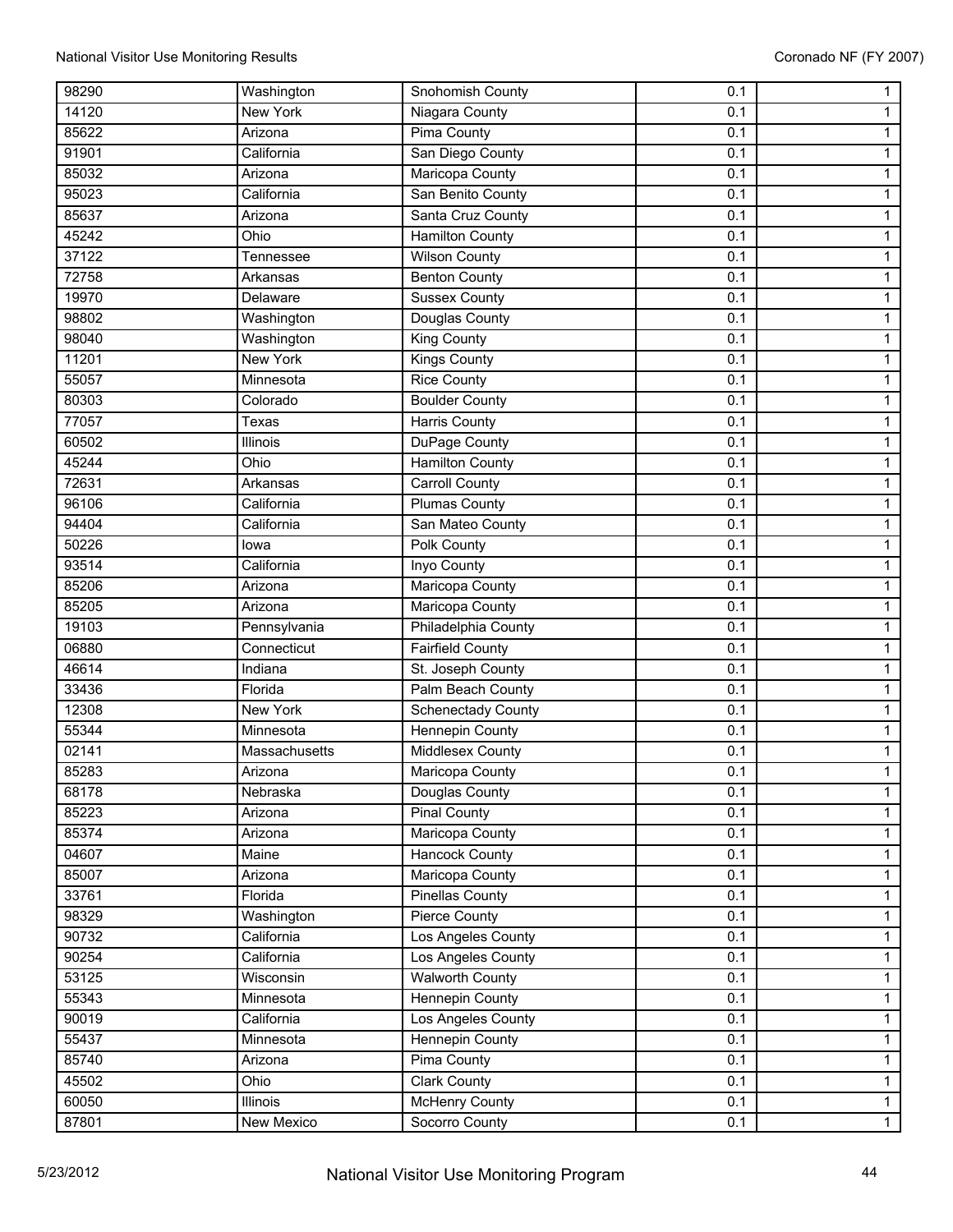| 01267 | Massachusetts  | <b>Berkshire County</b>    | 0.1 | $\mathbf{1}$   |
|-------|----------------|----------------------------|-----|----------------|
| 19085 | Pennsylvania   | Delaware County            | 0.1 | $\mathbf{1}$   |
| 29412 | South Carolina | <b>Charleston County</b>   | 0.1 | $\mathbf{1}$   |
| 43324 | Ohio           | Logan County               | 0.1 | $\mathbf{1}$   |
| 30269 | Georgia        | <b>Fayette County</b>      | 0.1 | $\mathbf{1}$   |
| 95687 | California     | Solano County              | 0.1 | $\mathbf 1$    |
| 48104 | Michigan       | <b>Washtenaw County</b>    | 0.1 | $\mathbf{1}$   |
| 60477 | Illinois       | Cook County                | 0.1 | $\mathbf{1}$   |
| 55418 | Minnesota      | <b>Hennepin County</b>     | 0.1 | 1              |
| 93041 | California     | Ventura County             | 0.1 | $\mathbf{1}$   |
| 29631 | South Carolina | <b>Pickens County</b>      | 0.1 | $\mathbf{1}$   |
| 85373 | Arizona        | Maricopa County            | 0.1 | $\mathbf{1}$   |
| 97701 | Oregon         | <b>Deschutes County</b>    | 0.1 | $\mathbf{1}$   |
| 80305 | Colorado       | <b>Boulder County</b>      | 0.1 | 1              |
| 91355 | California     | Los Angeles County         | 0.1 | $\mathbf{1}$   |
| 98030 | Washington     | <b>King County</b>         | 0.1 | $\mathbf{1}$   |
| 85308 | Arizona        | Maricopa County            | 0.1 | $\mathbf{1}$   |
| 56572 | Minnesota      | <b>Otter Tail County</b>   | 0.1 | $\mathbf{1}$   |
| 33617 | Florida        | <b>Hillsborough County</b> | 0.1 | $\mathbf{1}$   |
| 51001 | lowa           | <b>Plymouth County</b>     | 0.1 | $\mathbf{1}$   |
| 85717 | Arizona        | <b>Pima County</b>         | 0.1 | $\mathbf{1}$   |
| 46304 | Indiana        | <b>Porter County</b>       | 0.1 | $\mathbf{1}$   |
| 85618 | Arizona        | <b>Pinal County</b>        | 0.1 | $\mathbf{1}$   |
| 93612 | California     | <b>Fresno County</b>       | 0.1 | $\mathbf{1}$   |
| 53405 | Wisconsin      | Racine County              | 0.1 | $\mathbf{1}$   |
| 02051 | Massachusetts  | <b>Plymouth County</b>     | 0.1 | $\mathbf{1}$   |
| 85365 | Arizona        | <b>Yuma County</b>         | 0.1 | $\mathbf{1}$   |
| 49449 | Michigan       | Oceana County              | 0.1 | $\mathbf{1}$   |
| 61571 | Illinois       | <b>Tazewell County</b>     | 0.1 | $\mathbf{1}$   |
| 53963 | Wisconsin      | Dodge County               | 0.1 | $\mathbf{1}$   |
| 85225 | Arizona        | <b>Maricopa County</b>     | 0.1 | $\mathbf{1}$   |
| 12514 | New York       | Dutchess County            | 0.1 | $\mathbf{1}$   |
| 48302 | Michigan       | Oakland County             | 0.1 | 1              |
| 97403 | Oregon         | Lane County                | 0.1 | $\mathbf{1}$   |
| 19086 | Pennsylvania   | Delaware County            | 0.1 | $\mathbf{1}$   |
| 46809 | Indiana        | Allen County               | 0.1 | $\mathbf{1}$   |
| 82450 | Wyoming        | Park County                | 0.1 | $\mathbf{1}$   |
| 94549 | California     | Contra Costa County        | 0.1 | $\mathbf 1$    |
| 27330 | North Carolina | Lee County                 | 0.1 | $\mathbf{1}$   |
| 30909 | Georgia        | <b>Richmond County</b>     | 0.1 | $\mathbf{1}$   |
| 60641 | Illinois       | Cook County                | 0.1 | $\mathbf{1}$   |
| 45822 | Ohio           | <b>Mercer County</b>       | 0.1 | $\mathbf{1}$   |
| 10032 | New York       | <b>New York County</b>     | 0.1 | $\mathbf{1}$   |
| 17050 | Pennsylvania   | <b>Cumberland County</b>   | 0.1 | $\mathbf{1}$   |
| 85544 | Arizona        | Gila County                | 0.1 | $\mathbf{1}$   |
| 99683 | Alaska         | Matanuska-Susitna Borough  | 0.1 | $\mathbf{1}$   |
| 53534 | Wisconsin      | <b>Rock County</b>         | 0.1 | $\mathbf{1}$   |
| 94591 | California     | Solano County              | 0.1 | $\mathbf{1}$   |
| 35055 | Alabama        | <b>Cullman County</b>      | 0.1 | $\mathbf{1}$   |
| 60068 | Illinois       | Cook County                | 0.1 | $\mathbf{1}$   |
| 57702 | South Dakota   | Pennington County          | 0.1 | $\overline{1}$ |
|       |                |                            |     |                |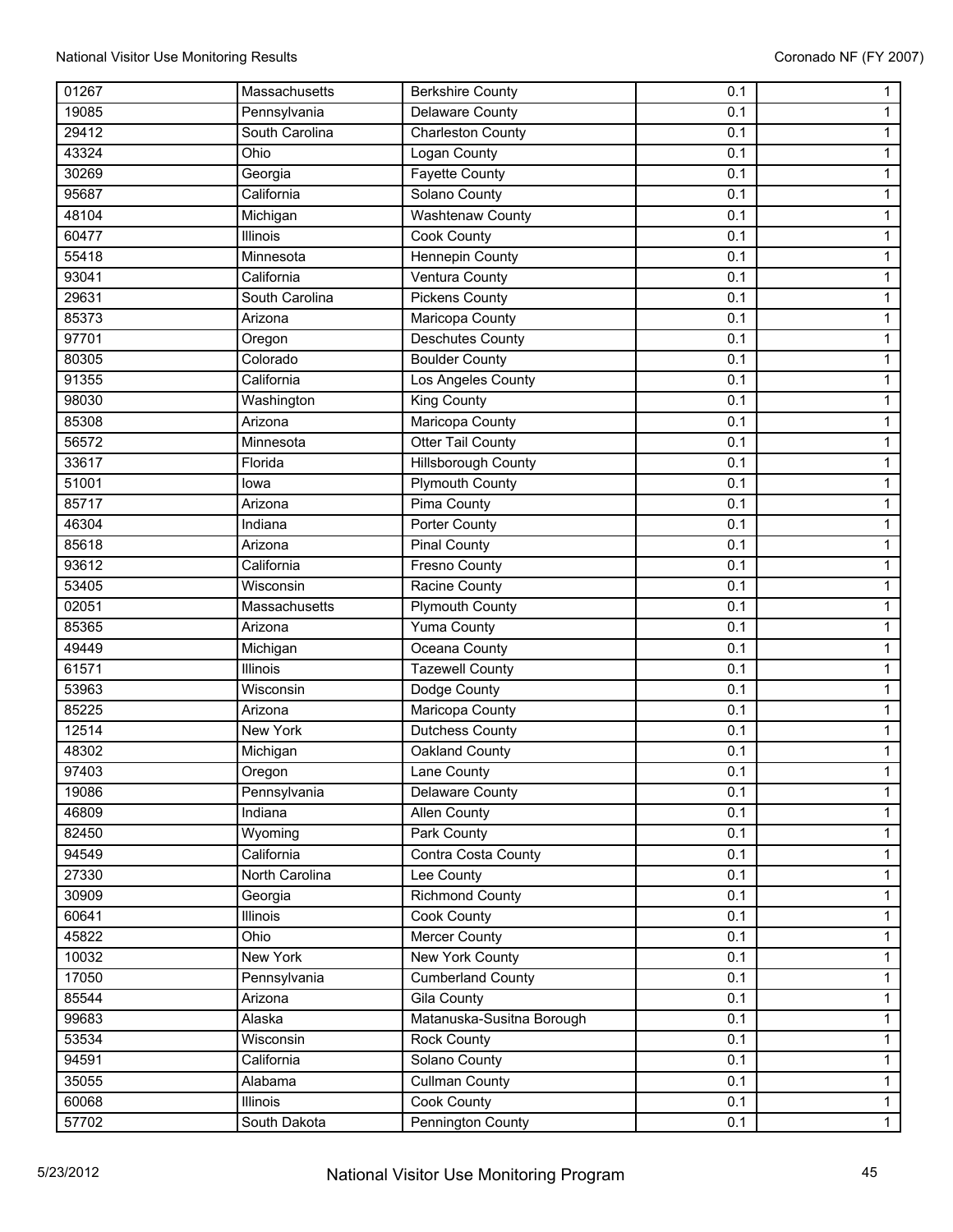| 85732 | Arizona           | Pima County              | 0.1 | 1              |
|-------|-------------------|--------------------------|-----|----------------|
| 91941 | California        | San Diego County         | 0.1 | 1              |
| 05468 | Vermont           | <b>Chittenden County</b> | 0.1 | $\mathbf{1}$   |
| 14226 | <b>New York</b>   | <b>Erie County</b>       | 0.1 | $\mathbf 1$    |
| 80512 | Colorado          | Larimer County           | 0.1 | 1              |
| 92078 | California        | San Diego County         | 0.1 | 1              |
| 43068 | Ohio              | <b>Franklin County</b>   | 0.1 | $\mathbf{1}$   |
| 90026 | California        | Los Angeles County       | 0.1 | $\mathbf{1}$   |
| 81122 | Colorado          | La Plata County          | 0.1 | 1              |
| 88011 | New Mexico        | Dona Ana County          | 0.1 | $\mathbf{1}$   |
| 85752 | Arizona           | Pima County              | 0.1 | 1              |
| 03781 | New Hampshire     | <b>Sullivan County</b>   | 0.1 |                |
| 36580 | Alabama           | <b>Baldwin County</b>    | 0.1 | $\mathbf{1}$   |
|       |                   |                          |     | 1              |
| 53704 | Wisconsin         | Dane County              | 0.1 | 1              |
| 98532 | Washington        | Lewis County             | 0.1 | 1              |
| 29620 | South Carolina    | Abbeville County         | 0.1 | 1              |
| 85202 | Arizona           | Maricopa County          | 0.1 | $\mathbf{1}$   |
| 72212 | Arkansas          | <b>Pulaski County</b>    | 0.1 | 1              |
| 90232 | California        | Los Angeles County       | 0.1 | $\mathbf{1}$   |
| 59759 | Montana           | Jefferson County         | 0.1 | $\mathbf{1}$   |
| 83605 | Idaho             | Canyon County            | 0.1 | 1              |
| 85702 | Arizona           | <b>Pima County</b>       | 0.1 | 1              |
| 17406 | Pennsylvania      | <b>York County</b>       | 0.1 | 1              |
| 60614 | Illinois          | Cook County              | 0.1 | $\mathbf{1}$   |
| 85632 | Arizona           | <b>Cochise County</b>    | 0.1 | 1              |
| 16611 | Pennsylvania      | Huntingdon County        | 0.1 | $\mathbf{1}$   |
| 87047 | <b>New Mexico</b> | <b>Bernalillo County</b> | 0.1 | $\mathbf{1}$   |
| 20769 | Maryland          | Prince Georges County    | 0.1 | 1              |
| 45424 | Ohio              | Montgomery County        | 0.1 | $\mathbf{1}$   |
| 83713 | Idaho             | <b>Ada County</b>        | 0.1 | 1              |
| 98229 | Washington        | <b>Whatcom County</b>    | 0.1 | $\mathbf{1}$   |
| 97303 | Oregon            | <b>Marion County</b>     | 0.1 | $\mathbf{1}$   |
| 99511 | Alaska            | Anchorage Borough        | 0.1 | 1              |
| 91040 | California        | Los Angeles County       | 0.1 | $\mathbf{1}$   |
| 75204 | Texas             | <b>Dallas County</b>     | 0.1 | $\mathbf{1}$   |
| 97063 | Oregon            | <b>Wasco County</b>      | 0.1 | $\mathbf{1}$   |
| 80111 | Colorado          | Arapahoe County          | 0.1 | $\mathbf{1}$   |
| 06484 | Connecticut       | <b>Fairfield County</b>  | 0.1 | $\mathbf 1$    |
| 85242 | Arizona           | Maricopa County          | 0.1 | $\mathbf{1}$   |
| 48197 | Michigan          | Washtenaw County         | 0.1 | $\mathbf{1}$   |
| 06111 | Connecticut       | <b>Hartford County</b>   | 0.1 | $\mathbf{1}$   |
| 97408 | Oregon            | <b>Lane County</b>       | 0.1 | $\mathbf{1}$   |
| 77372 | Texas             | <b>Montgomery County</b> | 0.1 | $\mathbf{1}$   |
| 02148 | Massachusetts     | Middlesex County         | 0.1 | $\mathbf{1}$   |
| 97341 | Oregon            | <b>Lincoln County</b>    | 0.1 | 1              |
| 85304 | Arizona           | Maricopa County          | 0.1 | $\mathbf{1}$   |
| 19020 | Pennsylvania      | <b>Bucks County</b>      | 0.1 | $\mathbf{1}$   |
| 97527 | Oregon            | Josephine County         | 0.1 | $\mathbf{1}$   |
| 01264 | Massachusetts     | <b>Berkshire County</b>  | 0.1 | $\mathbf{1}$   |
| 86305 | Arizona           | Yavapai County           | 0.1 | $\mathbf{1}$   |
| 60098 | Illinois          | <b>McHenry County</b>    | 0.1 | $\overline{1}$ |
|       |                   |                          |     |                |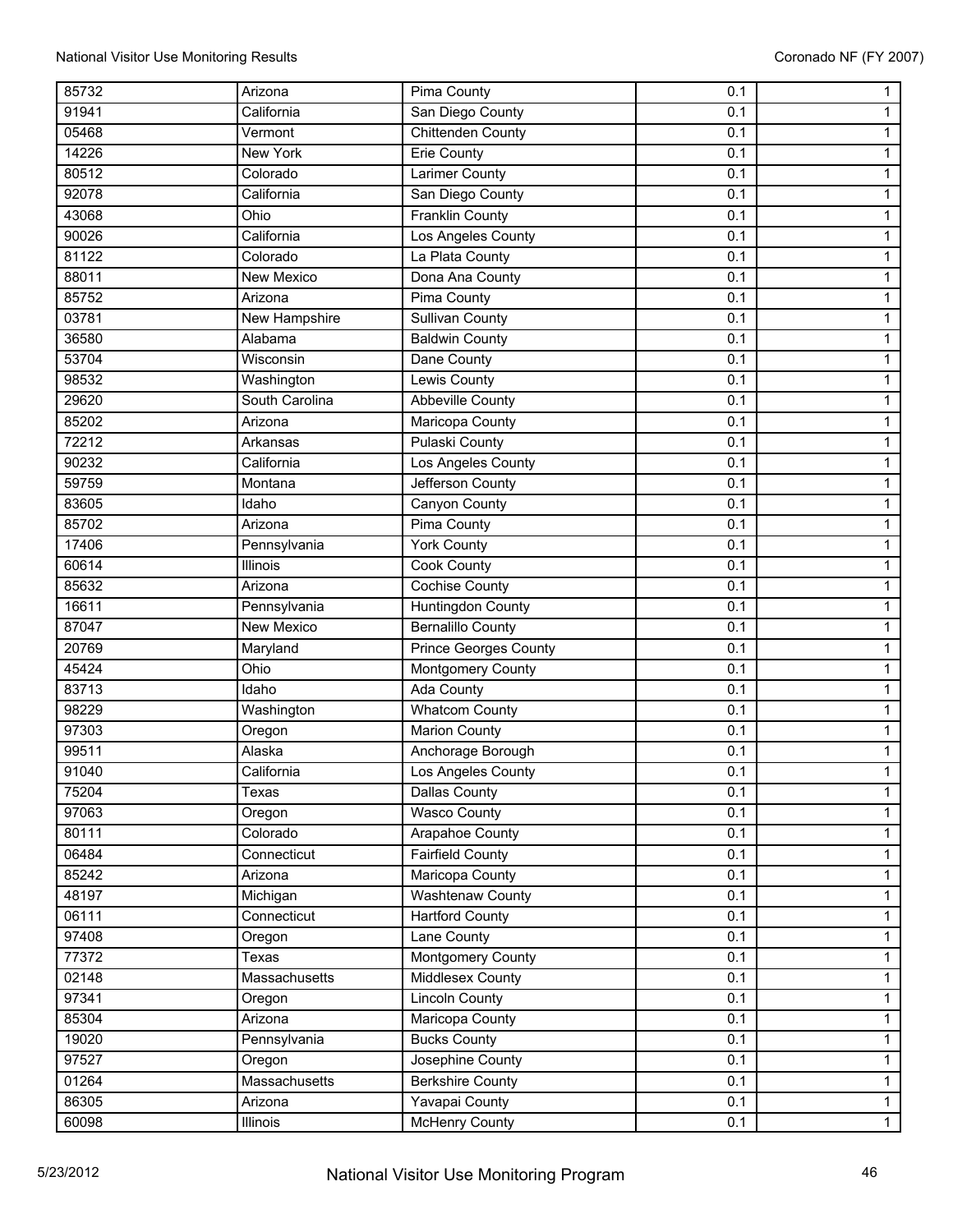| 85607 | Arizona         | <b>Cochise County</b>     | 0.1 | $\mathbf{1}$   |
|-------|-----------------|---------------------------|-----|----------------|
| 80016 | Colorado        | Arapahoe County           | 0.1 | 1              |
| 43082 | Ohio            | <b>Delaware County</b>    | 0.1 | $\mathbf{1}$   |
| 85634 | Arizona         | <b>Pima County</b>        | 0.1 | $\mathbf{1}$   |
| 52039 | lowa            | Dubuque County            | 0.1 | $\mathbf{1}$   |
| 94706 | California      | Alameda County            | 0.1 | $\mathbf{1}$   |
| 68845 | Nebraska        | <b>Buffalo County</b>     | 0.1 | 1              |
| 48080 | Michigan        | Macomb County             | 0.1 | $\mathbf{1}$   |
| 45458 | Ohio            | <b>Montgomery County</b>  | 0.1 | $\mathbf{1}$   |
| 90710 | California      | Los Angeles County        | 0.1 | $\mathbf{1}$   |
| 79768 | Texas           | <b>Ector County</b>       | 0.1 | $\mathbf{1}$   |
| 80831 | Colorado        | El Paso County            | 0.1 | $\mathbf{1}$   |
| 83013 | Wyoming         | <b>Teton County</b>       | 0.1 | $\mathbf{1}$   |
| 54755 | Wisconsin       | <b>Buffalo County</b>     | 0.1 | 1              |
| 92103 | California      | San Diego County          | 0.1 | $\mathbf{1}$   |
| 03603 | New Hampshire   | <b>Sullivan County</b>    | 0.1 | $\mathbf{1}$   |
| 16066 | Pennsylvania    | <b>Butler County</b>      | 0.1 | $\mathbf{1}$   |
| 85045 | Arizona         | Maricopa County           | 0.1 | $\mathbf{1}$   |
| 62208 | Illinois        | St. Clair County          | 0.1 | 1              |
| 59859 | Montana         | Sanders County            | 0.1 | $\mathbf{1}$   |
| 14424 | <b>New York</b> | <b>Ontario County</b>     | 0.1 | $\mathbf{1}$   |
| 19446 | Pennsylvania    | Montgomery County         | 0.1 | $\mathbf{1}$   |
| 55436 | Minnesota       | Hennepin County           | 0.1 | $\mathbf{1}$   |
| 84121 | Utah            | Salt Lake County          | 0.1 | $\mathbf{1}$   |
| 10502 | <b>New York</b> | <b>Westchester County</b> | 0.1 | $\mathbf{1}$   |
| 04107 | Maine           | <b>Cumberland County</b>  | 0.1 | 1              |
| 85201 | Arizona         | Maricopa County           | 0.1 | $\mathbf{1}$   |
| 97131 | Oregon          | <b>Tillamook County</b>   | 0.1 | 1              |
| 43560 | Ohio            | <b>Lucas County</b>       | 0.1 | $\mathbf{1}$   |
| 93560 | California      | <b>Kern County</b>        | 0.1 | $\mathbf{1}$   |
| 12571 | New York        | <b>Dutchess County</b>    | 0.1 | $\mathbf{1}$   |
| 98250 | Washington      | San Juan County           | 0.1 | $\mathbf{1}$   |
| 91011 | California      | Los Angeles County        | 0.1 | 1              |
| 95945 | California      | Nevada County             | 0.1 | $\mathbf{1}$   |
| 92630 | California      | Orange County             | 0.1 | $\mathbf{1}$   |
| 10549 | New York        | <b>Westchester County</b> | 0.1 | $\mathbf{1}$   |
| 86401 | Arizona         | Mohave County             | 0.1 | $\mathbf{1}$   |
| 99801 | Alaska          | Juneau Borough            | 0.1 | $\mathbf 1$    |
| 12776 | New York        | <b>Sullivan County</b>    | 0.1 | $\mathbf{1}$   |
| 89712 | Nevada          | Carson City               | 0.1 | $\mathbf{1}$   |
| 89703 | Nevada          | Carson City               | 0.1 | $\mathbf{1}$   |
| 85744 | Arizona         | Pima County               | 0.1 | $\mathbf{1}$   |
| 55105 | Minnesota       | <b>Ramsey County</b>      | 0.1 | $\mathbf{1}$   |
|       |                 |                           |     |                |
| 46104 | Indiana         | Rush County               | 0.1 | $\mathbf{1}$   |
| 97321 | Oregon          | <b>Linn County</b>        | 0.1 | $\mathbf{1}$   |
| 77414 | Texas           | Matagorda County          | 0.1 | $\mathbf{1}$   |
| 60611 | Illinois        | Cook County               | 0.1 | $\mathbf{1}$   |
| 05674 | Vermont         | <b>Washington County</b>  | 0.1 | $\mathbf{1}$   |
| 05074 | Vermont         | Orange County             | 0.1 | $\mathbf{1}$   |
| 53150 | Wisconsin       | Waukesha County           | 0.1 | $\mathbf{1}$   |
| 81503 | Colorado        | Mesa County               | 0.1 | $\overline{1}$ |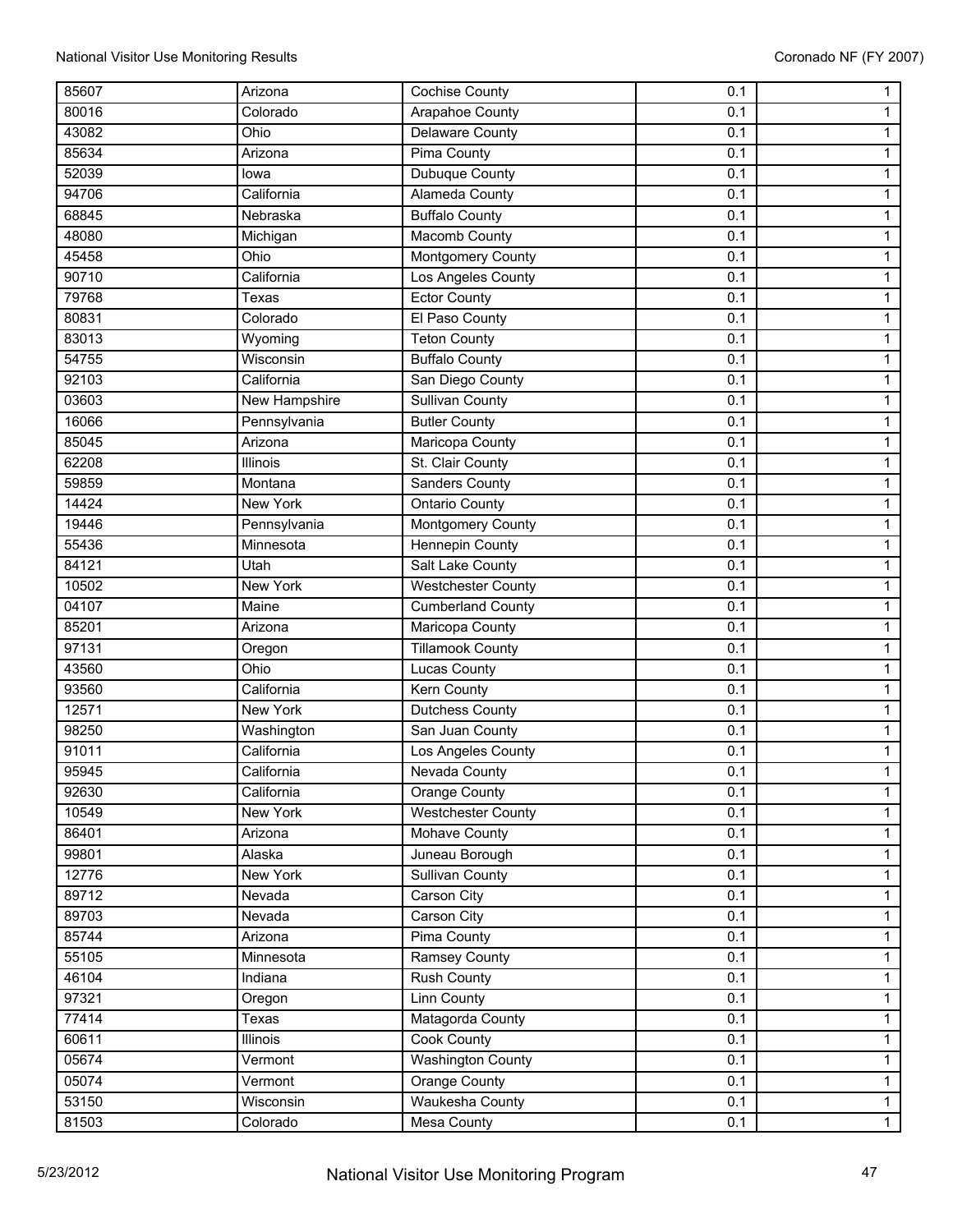| 57016 | South Dakota   | Lake County                  | 0.1 | $\mathbf{1}$   |
|-------|----------------|------------------------------|-----|----------------|
| 75602 | Texas          | <b>Gregg County</b>          | 0.1 | 1              |
| 20740 | Maryland       | <b>Prince Georges County</b> | 0.1 | $\mathbf{1}$   |
| 32822 | Florida        | <b>Orange County</b>         | 0.1 | $\mathbf{1}$   |
| 63017 | Missouri       | St. Louis County             | 0.1 | $\mathbf{1}$   |
| 85377 | Arizona        | Maricopa County              | 0.1 | $\mathbf{1}$   |
| 53528 | Wisconsin      | Dane County                  | 0.1 | 1              |
| 12054 | New York       | <b>Albany County</b>         | 0.1 | $\mathbf{1}$   |
| 95446 | California     | Sonoma County                | 0.1 | $\mathbf{1}$   |
| 62801 | Illinois       | <b>Marion County</b>         | 0.1 | $\mathbf{1}$   |
| 43015 | Ohio           | Delaware County              | 0.1 | $\mathbf{1}$   |
| 21228 | Maryland       | <b>Baltimore County</b>      | 0.1 | $\mathbf{1}$   |
| 91604 | California     | Los Angeles County           | 0.1 | $\mathbf{1}$   |
| 95618 | California     | <b>Yolo County</b>           | 0.1 | 1              |
| 46615 | Indiana        | St. Joseph County            | 0.1 | $\mathbf{1}$   |
| 80439 | Colorado       | Jefferson County             | 0.1 | $\mathbf{1}$   |
| 92346 | California     | San Bernardino County        | 0.1 | $\mathbf{1}$   |
| 83301 | Idaho          | <b>Twin Falls County</b>     | 0.1 | $\mathbf{1}$   |
| 54304 | Wisconsin      | <b>Brown County</b>          | 0.1 | 1              |
| 78745 | Texas          | <b>Travis County</b>         | 0.1 | $\mathbf{1}$   |
| 55113 | Minnesota      | <b>Ramsey County</b>         | 0.1 | $\mathbf{1}$   |
| 85278 | Arizona        | <b>Pinal County</b>          | 0.1 | $\mathbf{1}$   |
| 95033 | California     | Santa Cruz County            | 0.1 | $\mathbf{1}$   |
| 90293 | California     | Los Angeles County           | 0.1 | $\mathbf{1}$   |
| 80517 | Colorado       | Larimer County               | 0.1 | $\mathbf{1}$   |
| 85023 | Arizona        | Maricopa County              | 0.1 | 1              |
| 46825 | Indiana        | <b>Allen County</b>          | 0.1 | $\mathbf{1}$   |
| 97404 | Oregon         | <b>Lane County</b>           | 0.1 | 1              |
| 01966 | Massachusetts  | <b>Essex County</b>          | 0.1 | $\mathbf{1}$   |
| 23168 | Virginia       | James City County            | 0.1 | $\mathbf{1}$   |
| 53188 | Wisconsin      | <b>Waukesha County</b>       | 0.1 | $\mathbf{1}$   |
| 27516 | North Carolina | Orange County                | 0.1 | $\mathbf{1}$   |
| 93534 | California     | Los Angeles County           | 0.1 | 1              |
| 94946 | California     | Marin County                 | 0.1 | $\mathbf{1}$   |
| 99503 | Alaska         | Anchorage Borough            | 0.1 | $\mathbf{1}$   |
| 81611 | Colorado       | <b>Pitkin County</b>         | 0.1 | $\mathbf{1}$   |
| 20653 | Maryland       | St. Marys County             | 0.1 | $\mathbf{1}$   |
| 85707 | Arizona        | Pima County                  | 0.1 | $\mathbf 1$    |
| 80031 | Colorado       | <b>Adams County</b>          | 0.1 | $\mathbf{1}$   |
| 85345 | Arizona        | Maricopa County              | 0.1 | $\mathbf{1}$   |
| 20842 | Maryland       | Montgomery County            | 0.1 | $\mathbf{1}$   |
| 06877 | Connecticut    | <b>Fairfield County</b>      | 0.1 | $\mathbf{1}$   |
| 83843 | Idaho          | Latah County                 | 0.1 | $\mathbf{1}$   |
| 49740 | Michigan       | <b>Emmet County</b>          | 0.1 | $\mathbf{1}$   |
| 33733 | Florida        | <b>Pinellas County</b>       | 0.1 | $\mathbf{1}$   |
| 48837 | Michigan       | Eaton County                 | 0.1 | $\mathbf{1}$   |
| 83602 | Idaho          | <b>Boise County</b>          | 0.1 | $\mathbf{1}$   |
| 97221 | Oregon         | Multnomah County             | 0.1 | $\mathbf{1}$   |
| 34209 | Florida        | Manatee County               | 0.1 | $\mathbf{1}$   |
| 32714 | Florida        | Seminole County              | 0.1 | $\mathbf{1}$   |
| 85364 | Arizona        | <b>Yuma County</b>           | 0.1 | $\overline{1}$ |
|       |                |                              |     |                |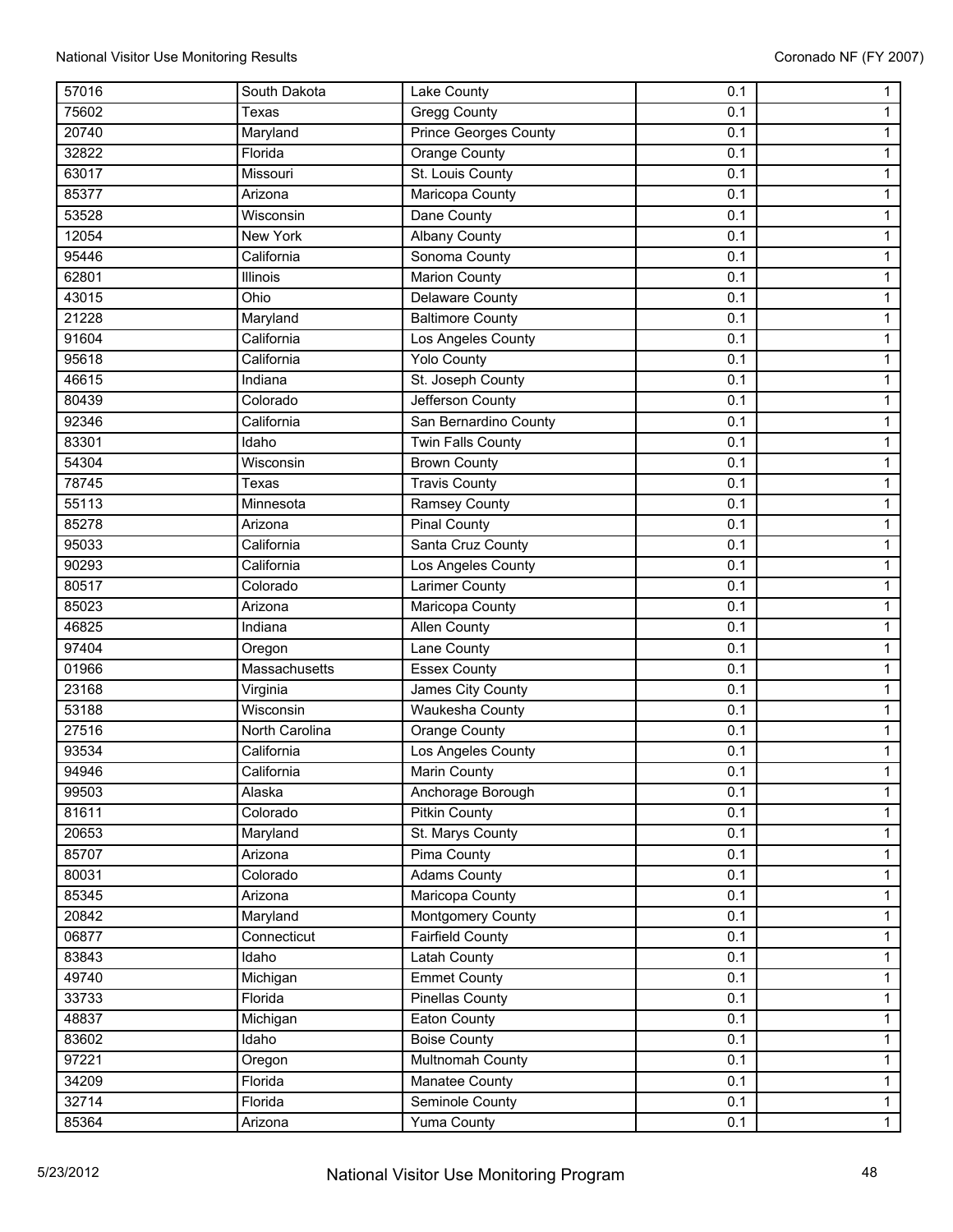| 49548 | Michigan        | <b>Kent County</b>        | 0.1 | 1            |
|-------|-----------------|---------------------------|-----|--------------|
| 02155 | Massachusetts   | Middlesex County          | 0.1 | 1            |
| 53545 | Wisconsin       | <b>Rock County</b>        | 0.1 | $\mathbf{1}$ |
| 85603 | Arizona         | Cochise County            | 0.1 | $\mathbf 1$  |
| 95065 | California      | Santa Cruz County         | 0.1 | 1            |
| 61744 | Illinois        | McLean County             | 0.1 | 1            |
| 12883 | <b>New York</b> | <b>Essex County</b>       | 0.1 | $\mathbf{1}$ |
| 77399 | Texas           | Polk County               | 0.1 | $\mathbf{1}$ |
| 98221 | Washington      | <b>Skagit County</b>      | 0.1 | 1            |
| 01742 | Massachusetts   | <b>Middlesex County</b>   | 0.1 | $\mathbf{1}$ |
| 53590 | Wisconsin       | Dane County               | 0.1 | 1            |
| 82055 | Wyoming         | <b>Albany County</b>      | 0.1 | $\mathbf{1}$ |
| 52722 | lowa            | <b>Scott County</b>       | 0.1 | 1            |
| 04079 | Maine           | <b>Cumberland County</b>  | 0.1 | 1            |
| 82070 | Wyoming         | <b>Albany County</b>      | 0.1 | 1            |
| 22311 | Virginia        | Alexandria city           | 0.1 | 1            |
| 98136 | Washington      | King County               | 0.1 | $\mathbf{1}$ |
| 97058 | Oregon          | <b>Wasco County</b>       | 0.1 | 1            |
| 06378 | Connecticut     | New London County         | 0.1 | $\mathbf{1}$ |
| 12184 | <b>New York</b> | Columbia County           | 0.1 | $\mathbf{1}$ |
| 60004 | Illinois        | <b>Cook County</b>        | 0.1 | 1            |
| 77551 | Texas           | <b>Galveston County</b>   | 0.1 | 1            |
| 46375 | Indiana         | Lake County               | 0.1 | 1            |
| 40217 | Kentucky        | Jefferson County          | 0.1 | $\mathbf{1}$ |
| 97229 | Oregon          | <b>Washington County</b>  | 0.1 | 1            |
| 15550 | Pennsylvania    | <b>Bedford County</b>     | 0.1 | $\mathbf{1}$ |
| 81220 | Colorado        | Montrose County           | 0.1 | $\mathbf{1}$ |
| 81435 | Colorado        | San Miguel County         | 0.1 | $\mathbf 1$  |
| 06098 | Connecticut     | <b>Litchfield County</b>  | 0.1 | $\mathbf{1}$ |
| 98335 | Washington      | Pierce County             | 0.1 | 1            |
| 10506 | <b>New York</b> | <b>Westchester County</b> | 0.1 | $\mathbf{1}$ |
| 51106 | lowa            | <b>Woodbury County</b>    | 0.1 | $\mathbf{1}$ |
| 89052 | Nevada          | <b>Clark County</b>       | 0.1 | 1            |
| 94117 | California      | San Francisco County      | 0.1 | $\mathbf{1}$ |
| 83814 | Idaho           | Kootenai County           | 0.1 | $\mathbf{1}$ |
| 31558 | Georgia         | <b>Camden County</b>      | 0.1 | $\mathbf{1}$ |
| 78664 | Texas           | <b>Williamson County</b>  | 0.1 | $\mathbf{1}$ |
| 11758 | <b>New York</b> | Nassau County             | 0.1 | $\mathbf 1$  |
| 98112 | Washington      | King County               | 0.1 | $\mathbf{1}$ |
| 70821 | Louisiana       | East Baton Rouge Parish   | 0.1 | $\mathbf{1}$ |
| 61260 | Illinois        | Mercer County             | 0.1 | $\mathbf{1}$ |
| 21044 | Maryland        | <b>Howard County</b>      | 0.1 | $\mathbf{1}$ |
| 94114 | California      | San Francisco County      | 0.1 | $\mathbf{1}$ |
| 02492 | Massachusetts   | Norfolk County            | 0.1 | $\mathbf{1}$ |
| 94937 | California      | <b>Marin County</b>       | 0.1 | 1            |
| 92107 | California      | San Diego County          | 0.1 | $\mathbf{1}$ |
| 80112 | Colorado        | Arapahoe County           | 0.1 | $\mathbf{1}$ |
| 34230 | Florida         | Sarasota County           | 0.1 | $\mathbf{1}$ |
| 85383 | Arizona         | Maricopa County           | 0.1 | $\mathbf{1}$ |
| 78726 | Texas           | <b>Travis County</b>      | 0.1 | $\mathbf{1}$ |
| 92056 | California      | San Diego County          | 0.1 | $\mathbf{1}$ |
|       |                 |                           |     |              |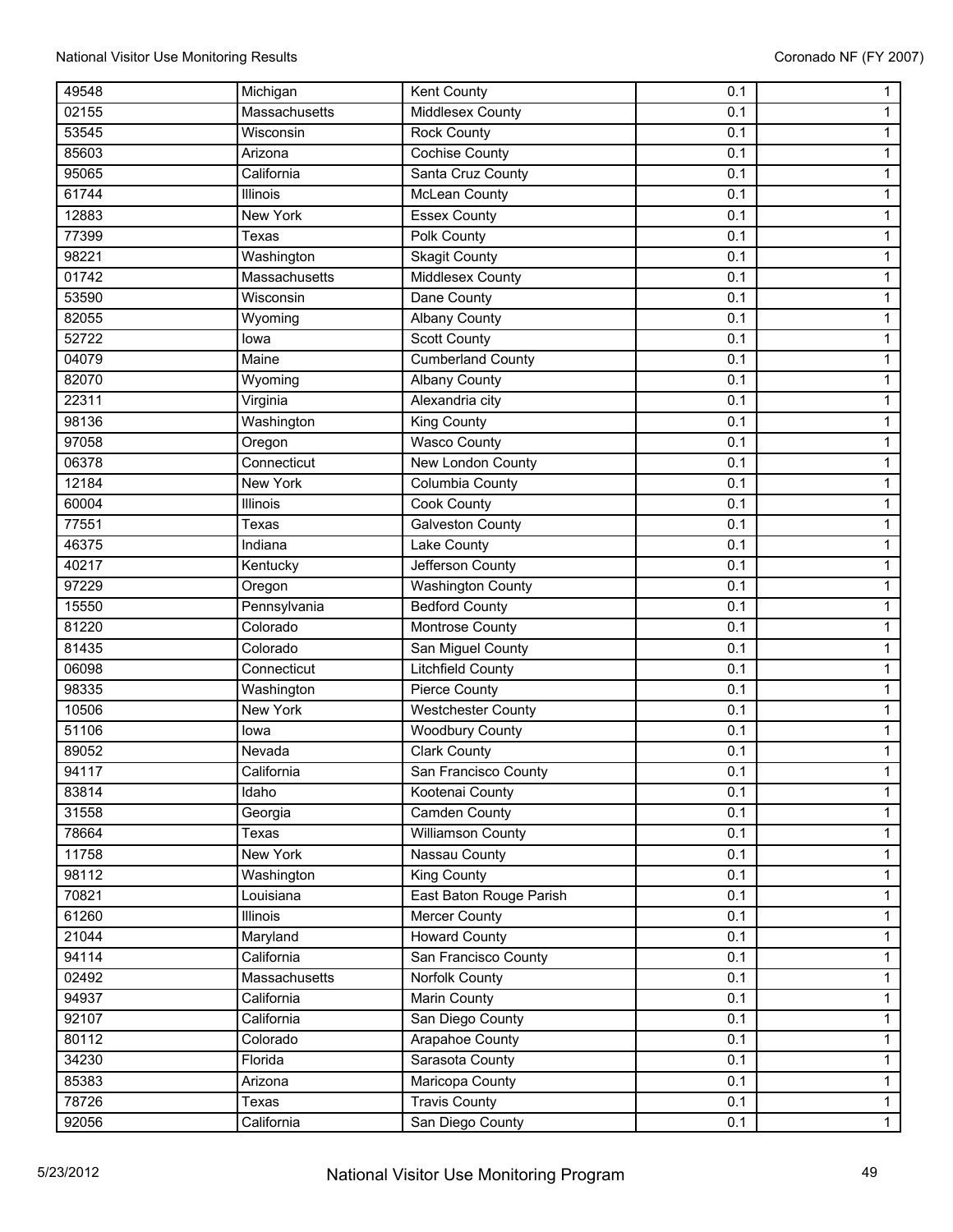| 85937 | Arizona         | Navajo County              | 0.1 | 1              |
|-------|-----------------|----------------------------|-----|----------------|
| 98943 | Washington      | <b>Kittitas County</b>     | 0.1 | $\mathbf{1}$   |
| 85203 | Arizona         | Maricopa County            | 0.1 | $\mathbf{1}$   |
| 53103 | Wisconsin       | <b>Waukesha County</b>     | 0.1 | $\mathbf 1$    |
| 94565 | California      | Contra Costa County        | 0.1 | 1              |
| 85613 | Arizona         | <b>Cochise County</b>      | 0.1 | 1              |
| 46975 | Indiana         | Fulton County              | 0.1 | $\mathbf{1}$   |
| 60659 | Illinois        | Cook County                | 0.1 | $\mathbf{1}$   |
| 01982 | Massachusetts   | <b>Essex County</b>        | 0.1 | 1              |
| 81428 | Colorado        | <b>Delta County</b>        | 0.1 | $\mathbf{1}$   |
| 92120 | California      | San Diego County           | 0.1 | $\mathbf{1}$   |
| 17745 | Pennsylvania    | <b>Clinton County</b>      | 0.1 | $\mathbf{1}$   |
| 85021 | Arizona         | Maricopa County            | 0.1 | 1              |
| 46228 | Indiana         | <b>Marion County</b>       | 0.1 | 1              |
| 30096 | Georgia         | <b>Gwinnett County</b>     | 0.1 | 1              |
| 78218 | Texas           | <b>Bexar County</b>        | 0.1 | 1              |
| 49418 | Michigan        | Kent County                | 0.1 | $\mathbf{1}$   |
| 94402 | California      | San Mateo County           | 0.1 | 1              |
| 10960 | <b>New York</b> | <b>Rockland County</b>     | 0.1 | $\mathbf{1}$   |
| 44087 | Ohio            | <b>Summit County</b>       | 0.1 | $\mathbf{1}$   |
| 85644 | Arizona         | <b>Cochise County</b>      | 0.1 | 1              |
| 60613 | <b>Illinois</b> | <b>Cook County</b>         | 0.1 | 1              |
| 85239 | Arizona         | <b>Pinal County</b>        | 0.1 | 1              |
| 96722 | Hawaii          | <b>Kauai County</b>        | 0.1 | $\mathbf{1}$   |
| 85731 | Arizona         | <b>Pima County</b>         | 0.1 | 1              |
| 85226 | Arizona         | Maricopa County            | 0.1 | $\mathbf{1}$   |
| 98006 | Washington      | <b>King County</b>         | 0.1 | $\mathbf{1}$   |
| 62521 | <b>Illinois</b> | <b>Macon County</b>        | 0.1 | 1              |
| 85306 | Arizona         | Maricopa County            | 0.1 | $\mathbf{1}$   |
| 85297 | Arizona         | Maricopa County            | 0.1 | $\mathbf{1}$   |
| 97838 | Oregon          | <b>Umatilla County</b>     | 0.1 | $\mathbf{1}$   |
| 98075 | Washington      | King County                | 0.1 | $\mathbf{1}$   |
| 14227 | <b>New York</b> | <b>Erie County</b>         | 0.1 | 1              |
| 59865 | Montana         | Lake County                | 0.1 | $\mathbf{1}$   |
| 56482 | Minnesota       | Wadena County              | 0.1 | $\mathbf{1}$   |
| 22314 | Virginia        | Alexandria city            | 0.1 | $\mathbf{1}$   |
| 12997 | <b>New York</b> | <b>Essex County</b>        | 0.1 | $\mathbf{1}$   |
| 94903 | California      | Marin County               | 0.1 | 1              |
| 94609 | California      | Alameda County             | 0.1 | $\mathbf{1}$   |
| 23030 | Virginia        | <b>Charles City County</b> | 0.1 | $\mathbf{1}$   |
| 19382 | Pennsylvania    | <b>Chester County</b>      | 0.1 | $\mathbf{1}$   |
| 72034 | Arkansas        | <b>Faulkner County</b>     | 0.1 | $\mathbf{1}$   |
| 15731 | Pennsylvania    | Indiana County             | 0.1 | $\mathbf{1}$   |
| 27332 | North Carolina  | Lee County                 | 0.1 | $\mathbf{1}$   |
| 77450 | Texas           | <b>Harris County</b>       | 0.1 | 1              |
| 60657 | Illinois        | Cook County                | 0.1 | $\mathbf{1}$   |
| 93023 | California      | Ventura County             | 0.1 | $\mathbf{1}$   |
| 98501 | Washington      | <b>Thurston County</b>     | 0.1 | $\mathbf{1}$   |
| 81147 | Colorado        | Archuleta County           | 0.1 | $\mathbf{1}$   |
| 93902 | California      | Monterey County            | 0.1 | $\mathbf{1}$   |
| 90001 | California      | Los Angeles County         | 0.1 | $\overline{1}$ |
|       |                 |                            |     |                |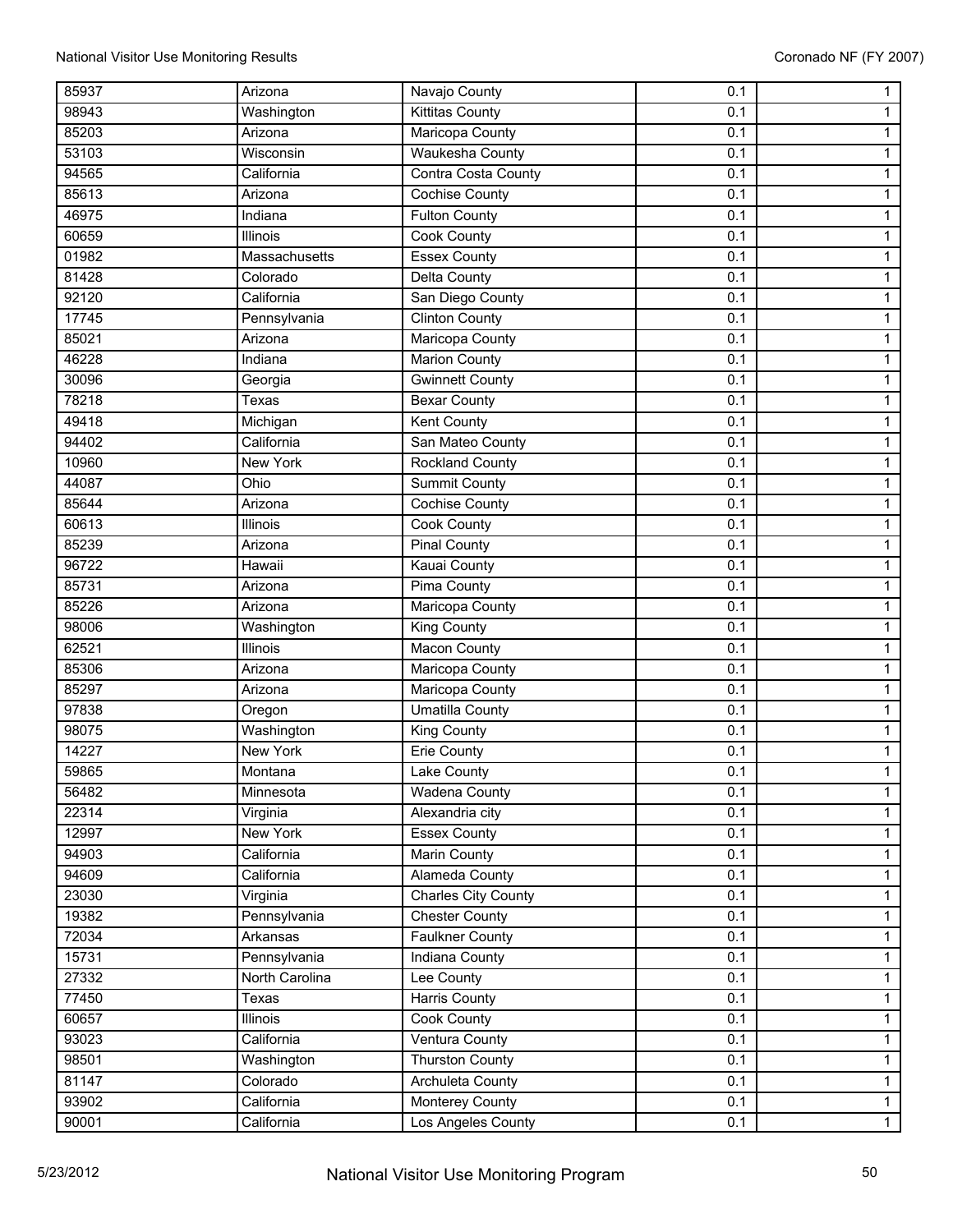| 48382 | Michigan        | Oakland County           | 0.1 | $\mathbf{1}$   |
|-------|-----------------|--------------------------|-----|----------------|
| 52761 | lowa            | Muscatine County         | 0.1 | $\mathbf{1}$   |
| 98548 | Washington      | <b>Mason County</b>      | 0.1 | $\mathbf{1}$   |
| 91942 | California      | San Diego County         | 0.1 | $\mathbf{1}$   |
| 85220 | Arizona         | <b>Pinal County</b>      | 0.1 | $\mathbf{1}$   |
| 60031 | <b>Illinois</b> | <b>Lake County</b>       | 0.1 | $\mathbf{1}$   |
| 11797 | <b>New York</b> | Nassau County            | 0.1 | $\mathbf{1}$   |
| 85351 | Arizona         | Maricopa County          | 0.1 | $\mathbf{1}$   |
| 55769 | Minnesota       | <b>Itasca County</b>     | 0.1 | $\mathbf{1}$   |
| 94568 | California      | <b>Alameda County</b>    | 0.1 | $\overline{1}$ |
| 54521 | Wisconsin       | <b>Vilas County</b>      | 0.1 | $\mathbf{1}$   |
| 47032 | Indiana         | <b>Dearborn County</b>   | 0.1 | $\mathbf{1}$   |
| 60585 | <b>Illinois</b> | <b>Will County</b>       | 0.1 | $\overline{1}$ |
| 57579 | South Dakota    | <b>Mellette County</b>   | 0.1 | $\mathbf{1}$   |
| 32189 | Florida         | <b>Putnam County</b>     | 0.1 | $\mathbf{1}$   |
| 19464 | Pennsylvania    | <b>Montgomery County</b> | 0.1 | $\mathbf{1}$   |
| 85658 | Arizona         | <b>Pima County</b>       | 0.1 | $\mathbf{1}$   |
| 54880 | Wisconsin       | Douglas County           | 0.1 | $\mathbf{1}$   |
| 91025 | California      | Los Angeles County       | 0.1 | $\mathbf{1}$   |
| 59634 | Montana         | Jefferson County         | 0.1 | $\mathbf{1}$   |
| 85254 | Arizona         | Maricopa County          | 0.1 | $\mathbf{1}$   |
| 92130 | California      | San Diego County         | 0.1 | $\mathbf{1}$   |
| 10003 | New York        | <b>New York County</b>   | 0.1 | $\mathbf{1}$   |
| 13850 | <b>New York</b> | <b>Broome County</b>     | 0.1 | $\mathbf{1}$   |
| 56465 | Minnesota       | <b>Crow Wing County</b>  | 0.1 | $\mathbf{1}$   |
| 46064 | Indiana         | Madison County           | 0.1 | $\mathbf{1}$   |
| 81427 | Colorado        | <b>Ouray County</b>      | 0.1 | $\mathbf{1}$   |
| 60532 | <b>Illinois</b> | DuPage County            | 0.1 | $\overline{1}$ |
| 81432 | Colorado        | <b>Ouray County</b>      | 0.1 | $\mathbf{1}$   |
| 71129 | Louisiana       | Caddo Parish             | 0.1 | $\overline{1}$ |
| 01951 | Massachusetts   | <b>Essex County</b>      | 0.1 | $\overline{1}$ |
| 85013 | Arizona         | Maricopa County          | 0.1 | $\mathbf{1}$   |

\* Includes respondents reporting no ZIP code or an invalid ZIP code.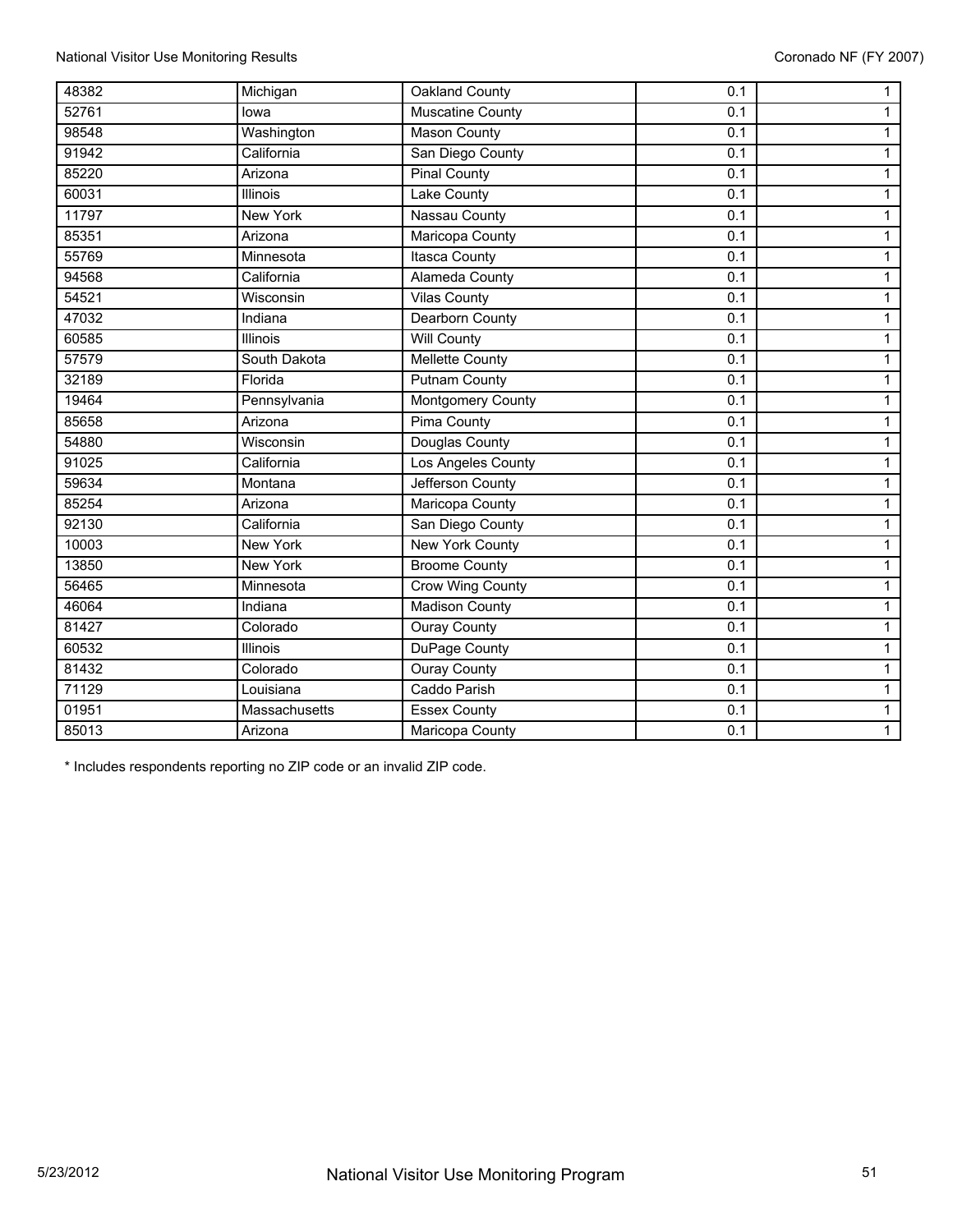# APPENDIX B - Detailed Satisfaction Results

# Table B-1. Satisfaction for Visits to Day Use Developed Sites

|                             | Percent Rating Satisfaction as: |                                 |                                                        |                       |                   |                 |                     |             |
|-----------------------------|---------------------------------|---------------------------------|--------------------------------------------------------|-----------------------|-------------------|-----------------|---------------------|-------------|
| <b>Satisfaction Element</b> | Very<br><b>Dissatisfied</b>     | Somewhat<br><b>Dissatisfied</b> | <b>Neither</b><br>Satisfied nor<br><b>Dissatisfied</b> | Somewhat<br>Satisfied | Very<br>Satisfied | Mean<br>Rating§ | Mean<br>Importance† | No.<br>Obs‡ |
| <b>Restroom Cleanliness</b> | 2.3                             | 4.8                             | 7.2                                                    | 24.8                  | 60.9              | 4.4             | 4.6                 | 104         |
| <b>Developed Facilities</b> | 0.4                             | 0.0                             | 13.8                                                   | 23.2                  | 62.6              | 4.5             | 4.4                 | 118         |
| Condition of Environment    | 0.8                             | 0.0                             | 4.4                                                    | 20.2                  | 74.6              | 4.7             | 4.9                 | 129         |
| Employee Helpfulness        | 0.6                             | 0.0                             | 7.4                                                    | 9.9                   | 82.2              | 4.7             | 4.7                 | 87          |
| Interpretive Displays       | 0.0                             | 2.0                             | 19.5                                                   | 20.0                  | 58.5              | 4.4             | 4.3                 | 104         |
| Parking Availability        | 0.0                             | 1.1                             | 6.5                                                    | 12.5                  | 79.8              | 4.7             | 4.4                 | 128         |
| Parking Lot Condition       | 0.0                             | 1.5                             | 6.7                                                    | 15.7                  | 76.0              | 4.7             | 4.1                 | 130         |
| Rec. Info. Availability     | 0.4                             | 2.1                             | 14.3                                                   | 19.4                  | 63.9              | 4.4             | 4.3                 | 116         |
| <b>Road Condition</b>       | 1.4                             | 14.0                            | 13.1                                                   | 24.1                  | 47.4              | 4.0             | 4.3                 | 99          |
| Feeling of Satefy           | 0.0                             | 1.5                             | 4.5                                                    | 14.5                  | 79.5              | 4.7             | 4.7                 | 129         |
| Scenery                     | 0.0                             | 0.0                             | 0.0                                                    | 5.2                   | 94.8              | 4.9             | 4.8                 | 130         |
| Signage Adequacy            | 0.0                             | 2.0                             | 10.8                                                   | 19.1                  | 68.1              | 4.5             | 4.4                 | 123         |
| <b>Trail Condition</b>      | 1.5                             | 2.6                             | 13.8                                                   | 32.5                  | 49.6              | 4.3             | 4.7                 | 99          |
| Value for Fee Paid          | 0.9                             | 0.0                             | 2.7                                                    | 14.1                  | 82.4              | 4.8             | 4.5                 | 115         |

NOTE: The data was not reported for items with fewer than 10 responses. Satisfaction and Importance were asked as two separate questions so one of these may have 10 responses even though the other does not.

§ Scale: Very Dissatisfied = 1, Somewhat Dissatisfied = 2, Neither Satisfied nor Dissatisfied = 3, Somewhat Satisfied = 4, Very Satisfied = 5

† Scale: Not Important = 1, Somewhat Important = 2, Moderately Important = 3, Important = 4, Very Important = 5

‡ No. Obs is the number of survey respondents who responded to this item.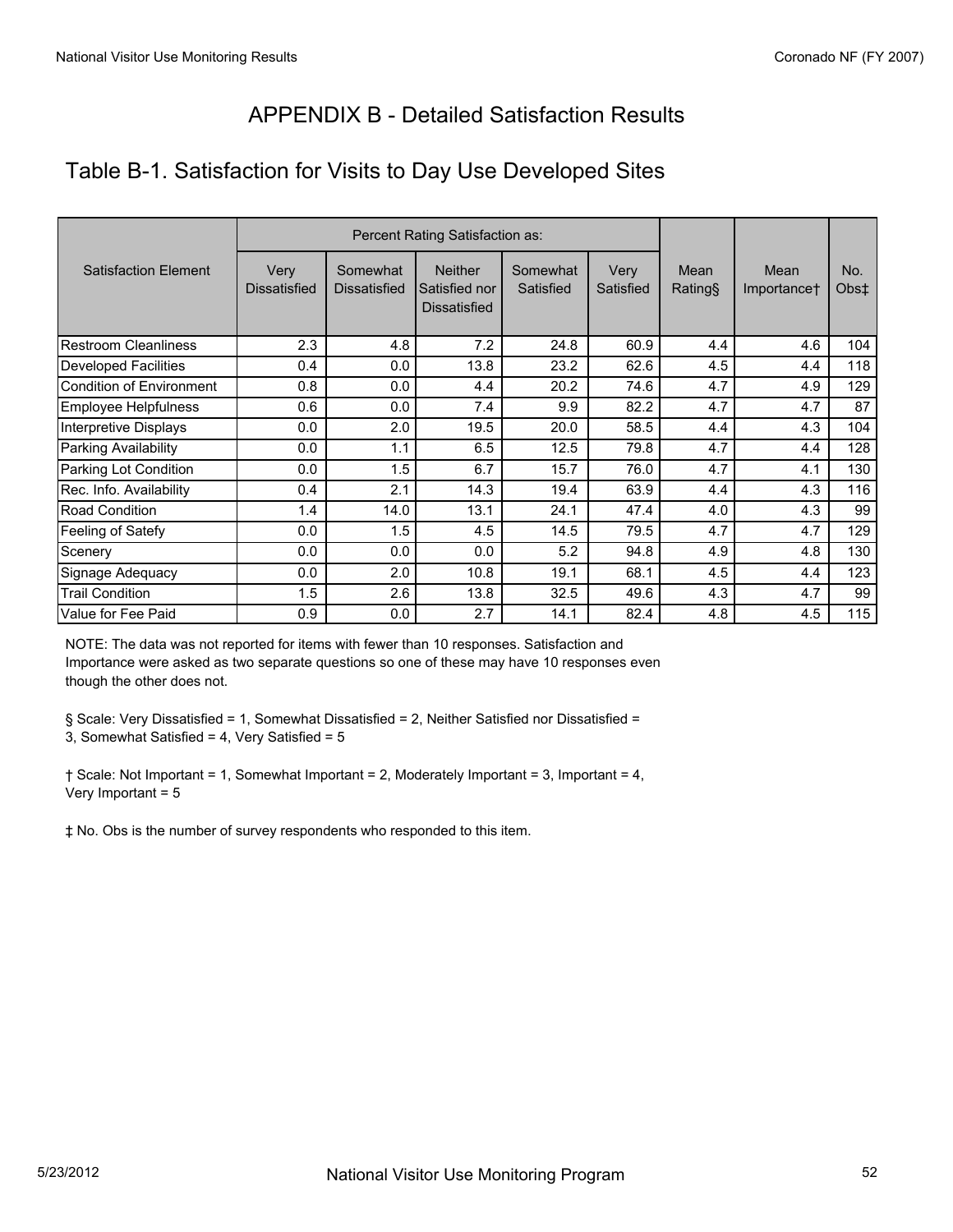# Table B-2. Satisfaction for Visits to Overnight Developed Sites

|                                 | Percent Rating Satisfaction as: |                                 |                                                        |                       |                   |                 |                     |                         |
|---------------------------------|---------------------------------|---------------------------------|--------------------------------------------------------|-----------------------|-------------------|-----------------|---------------------|-------------------------|
| <b>Satisfaction Element</b>     | Very<br><b>Dissatisfied</b>     | Somewhat<br><b>Dissatisfied</b> | <b>Neither</b><br>Satisfied nor<br><b>Dissatisfied</b> | Somewhat<br>Satisfied | Very<br>Satisfied | Mean<br>Rating§ | Mean<br>Importance† | No.<br>Obs <sup>±</sup> |
| <b>Restroom Cleanliness</b>     | 0.6                             | 0.0                             | 23.6                                                   | 27.4                  | 48.3              | 4.2             | 4.4                 | 78                      |
| Developed Facilities            | 0.0                             | 0.6                             | 10.3                                                   | 30.4                  | 58.7              | 4.5             | 3.7                 | 84                      |
| <b>Condition of Environment</b> | 0.0                             | 0.2                             | 3.9                                                    | 32.6                  | 63.2              | 4.6             | 4.4                 | 89                      |
| Employee Helpfulness            | 11.8                            | 0.0                             | 13.6                                                   | 16.9                  | 57.8              | 4.1             | 4.9                 | 72                      |
| Interpretive Displays           | 0.8                             | 0.2                             | 39.7                                                   | 7.9                   | 51.4              | 4.1             | 3.4                 | 63                      |
| Parking Availability            | 0.0                             | 10.1                            | 10.4                                                   | 5.2                   | 74.4              | 4.4             | 4.7                 | 88                      |
| Parking Lot Condition           | 0.7                             | 9.3                             | 1.3                                                    | 16.3                  | 72.4              | 4.5             | 4.4                 | 85                      |
| Rec. Info. Availability         | 0.0                             | 11.0                            | 20.9                                                   | 19.5                  | 48.7              | 4.1             | 4.2                 | 76                      |
| <b>Road Condition</b>           | 0.0                             | 0.0                             | 20.6                                                   | 32.7                  | 46.7              | 4.3             | 4.5                 | 77                      |
| Feeling of Satefy               | 0.0                             | 1.2                             | 0.8                                                    | 5.4                   | 92.6              | 4.9             | 4.8                 | 87                      |
| Scenery                         | 0.0                             | 0.1                             | 3.2                                                    | 2.2                   | 94.5              | 4.9             | 4.5                 | 89                      |
| Signage Adequacy                | 0.1                             | 1.0                             | 2.6                                                    | 16.2                  | 80.1              | 4.8             | 4.5                 | 89                      |
| <b>Trail Condition</b>          | 0.0                             | 0.0                             | 13.3                                                   | 24.3                  | 62.4              | 4.5             | 4.1                 | 72                      |
| Value for Fee Paid              | 3.2                             | 2.1                             | 1.8                                                    | 24.5                  | 68.4              | 4.5             | 4.2                 | 83                      |

NOTE: The data was not reported for items with fewer than 10 responses. Satisfaction and Importance were asked as two separate questions so one of these may have 10 responses even though the other does not.

§ Scale: Very Dissatisfied = 1, Somewhat Dissatisfied = 2, Neither Satisfied nor Dissatisfied = 3, Somewhat Satisfied = 4, Very Satisfied = 5

† Scale: Not Important = 1, Somewhat Important = 2, Moderately Important = 3, Important = 4, Very Important = 5

‡ No. Obs is the number of survey respondents who responded to this item.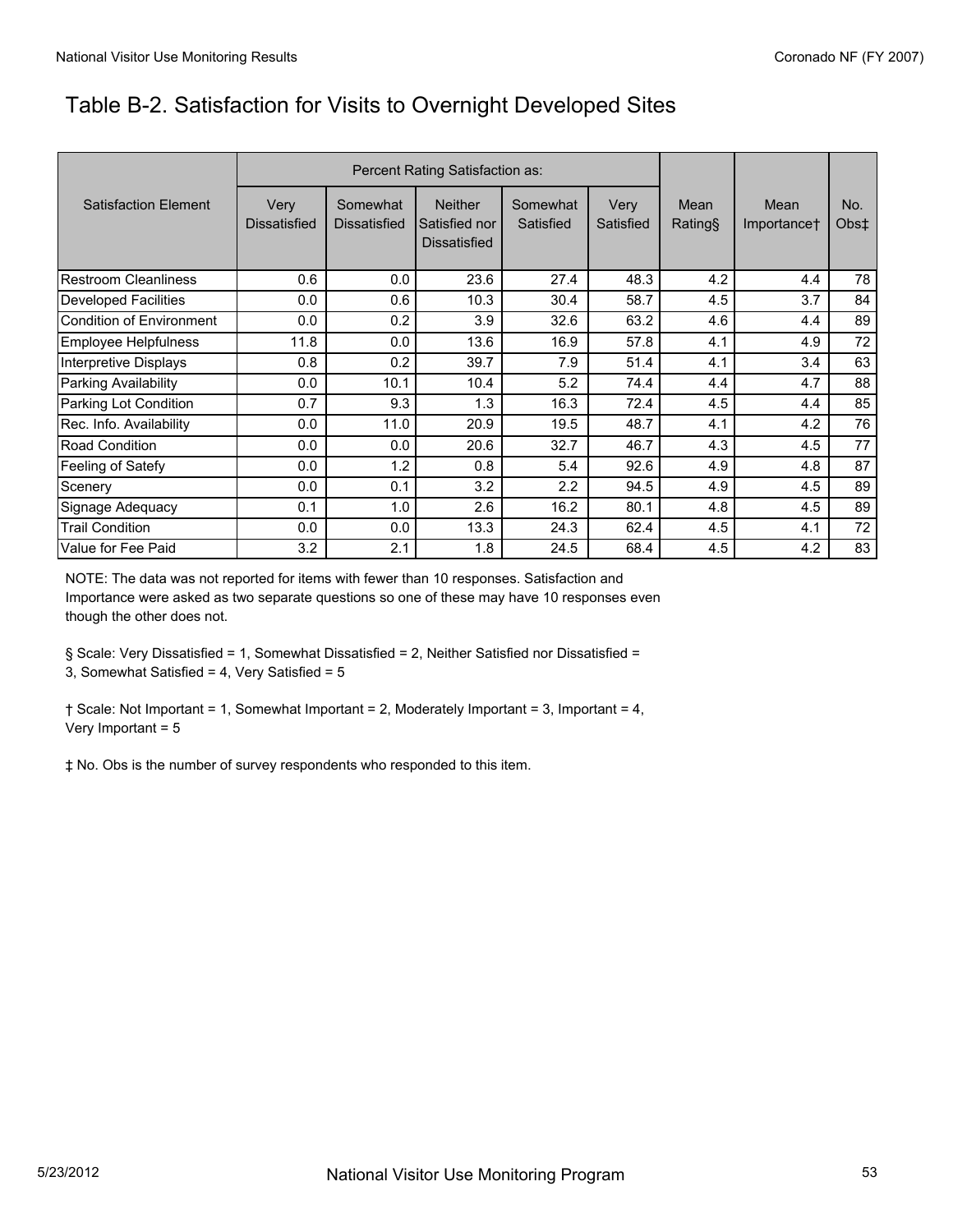# Table B-3. Satisfaction for Visits to Undeveloped Areas (GFAs)

|                             | Percent Rating Satisfaction as: |                                 |                                                        |                       |                   |                 |                     |                         |
|-----------------------------|---------------------------------|---------------------------------|--------------------------------------------------------|-----------------------|-------------------|-----------------|---------------------|-------------------------|
| <b>Satisfaction Element</b> | Very<br><b>Dissatisfied</b>     | Somewhat<br><b>Dissatisfied</b> | <b>Neither</b><br>Satisfied nor<br><b>Dissatisfied</b> | Somewhat<br>Satisfied | Very<br>Satisfied | Mean<br>Rating§ | Mean<br>Importance† | No.<br>Obs <sup>±</sup> |
| Restroom Cleanliness        | 3.9                             | 2.6                             | 8.6                                                    | 16.9                  | 68.0              | 4.4             | 4.3                 | 112                     |
| Developed Facilities        | 1.1                             | 1.1                             | 6.8                                                    | 24.8                  | 66.2              | 4.5             | 4.2                 | 125                     |
| Condition of Environment    | 1.1                             | 4.9                             | 5.2                                                    | 23.2                  | 65.6              | 4.5             | 4.8                 | 169                     |
| Employee Helpfulness        | 0.0                             | 0.0                             | 8.1                                                    | 18.0                  | 73.9              | 4.7             | 4.3                 | 93                      |
| Interpretive Displays       | 1.2                             | 1.8                             | 18.6                                                   | 23.8                  | 54.6              | 4.3             | 3.8                 | 113                     |
| Parking Availability        | 0.0                             | 3.1                             | 3.5                                                    | 22.9                  | 70.5              | 4.6             | 3.9                 | 153                     |
| Parking Lot Condition       | 0.0                             | 0.5                             | 5.8                                                    | 17.0                  | 76.7              | 4.7             | 3.8                 | 144                     |
| Rec. Info. Availability     | 2.3                             | 7.4                             | 17.4                                                   | 17.4                  | 55.4              | 4.2             | 3.9                 | 146                     |
| Road Condition              | 2.4                             | 5.4                             | 11.8                                                   | 27.5                  | 52.8              | 4.2             | 4.1                 | 149                     |
| Feeling of Satefy           | 4.0                             | 4.0                             | 3.3                                                    | 16.5                  | 72.1              | 4.5             | 4.4                 | 171                     |
| Scenery                     | 0.4                             | 2.0                             | 1.9                                                    | 5.0                   | 90.8              | 4.8             | 4.7                 | 172                     |
| Signage Adequacy            | 1.6                             | 3.5                             | 10.9                                                   | 29.0                  | 55.0              | 4.3             | 4.0                 | 153                     |
| <b>Trail Condition</b>      | 1.0                             | 1.2                             | 12.5                                                   | 29.0                  | 56.5              | 4.4             | 4.1                 | 121                     |
| Value for Fee Paid          | 0.6                             | 0.4                             | 4.3                                                    | 19.3                  | 75.3              | 4.7             | 4.3                 | 109                     |

NOTE: The data was not reported for items with fewer than 10 responses. Satisfaction and Importance were asked as two separate questions so one of these may have 10 responses even though the other does not.

§ Scale: Very Dissatisfied = 1, Somewhat Dissatisfied = 2, Neither Satisfied nor Dissatisfied = 3, Somewhat Satisfied = 4, Very Satisfied = 5

† Scale: Not Important = 1, Somewhat Important = 2, Moderately Important = 3, Important = 4, Very Important = 5

‡ No. Obs is the number of survey respondents who responded to this item.